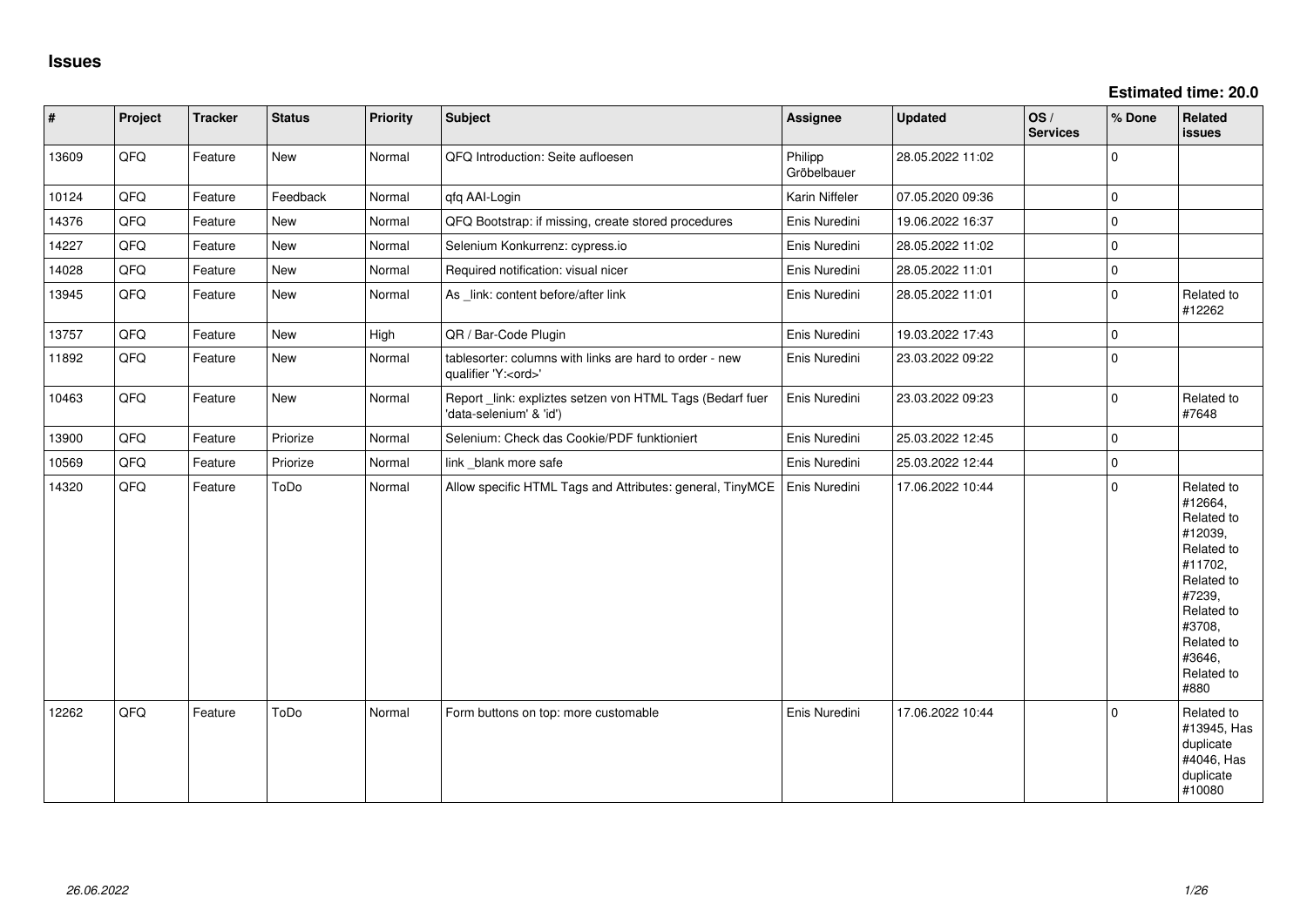| #     | Project | <b>Tracker</b> | <b>Status</b>     | <b>Priority</b> | <b>Subject</b>                                                                                                                                       | <b>Assignee</b>     | <b>Updated</b>   | OS/<br><b>Services</b> | % Done         | Related<br>issues                                                      |
|-------|---------|----------------|-------------------|-----------------|------------------------------------------------------------------------------------------------------------------------------------------------------|---------------------|------------------|------------------------|----------------|------------------------------------------------------------------------|
| 12630 | QFQ     | Feature        | In Progress       | Normal          | Input: date[time]: min / max values                                                                                                                  | Enis Nuredini       | 20.06.2022 18:31 |                        | $\Omega$       | Related to<br>#10096,<br>Related to<br>#14302,<br>Related to<br>#14303 |
| 13572 | QFQ     | Feature        | Feedback          | Normal          | Form Load: misleading error message on trying to load non<br>existent primary record                                                                 | Enis Nuredini       | 16.05.2022 23:16 |                        | 100            |                                                                        |
| 10782 | QFQ     | Feature        | Feedback          | Normal          | Tiny MCE: Image Upload                                                                                                                               | Enis Nuredini       | 16.05.2022 23:16 |                        | $\mathbf 0$    | Related to<br>#12452                                                   |
| 9052  | QFQ     | Feature        | Feedback          | High            | Report: CodeMirror with SQL Syntax Highlight in FE                                                                                                   | Enis Nuredini       | 08.06.2022 10:25 |                        | $\mathbf 0$    |                                                                        |
| 13608 | QFQ     | Feature        | Some day<br>maybe | Normal          | Automatic Browser Language Redirect                                                                                                                  | Enis Nuredini       | 17.06.2022 08:35 |                        | $\mathbf 0$    |                                                                        |
| 14187 | QFQ     | Feature        | New               | High            | qfq.log: show current URL                                                                                                                            | Carsten Rose        | 28.05.2022 11:02 |                        | $\mathbf 0$    | Related to<br>#13933,<br>Related to<br>#12532,<br>Related to<br>#11893 |
| 14090 | QFQ     | Feature        | <b>New</b>        | Normal          | Nützliche _script funktionen                                                                                                                         | Carsten Rose        | 28.05.2022 11:03 |                        | $\mathbf 0$    |                                                                        |
| 13843 | QFQ     | Feature        | New               | Normal          | Create JWT via QFQ                                                                                                                                   | Carsten Rose        | 19.03.2022 17:42 |                        | $\mathbf 0$    |                                                                        |
| 13841 | QFQ     | Feature        | New               | Normal          | Create PDF via iText - evaluate                                                                                                                      | Carsten Rose        | 19.03.2022 17:42 |                        | $\pmb{0}$      |                                                                        |
| 13700 | QFQ     | Feature        | New               | Normal          | Redesign qfq.io Seite                                                                                                                                | Carsten Rose        | 19.03.2022 17:43 |                        | $\mathbf 0$    |                                                                        |
| 13467 | QFQ     | Feature        | New               | Normal          | ChangeLog Generator                                                                                                                                  | Carsten Rose        | 19.03.2022 17:46 |                        | $\mathbf 0$    | Related to<br>#11460                                                   |
| 13354 | QFQ     | Feature        | <b>New</b>        | Normal          | Using Websocket in QFQ                                                                                                                               | Carsten Rose        | 10.11.2021 15:47 |                        | $\mathbf 0$    |                                                                        |
| 12679 | QFQ     | Feature        | New               | Normal          | tablesorter: custom column width                                                                                                                     | <b>Carsten Rose</b> | 16.06.2021 11:10 |                        | 0              |                                                                        |
| 12664 | QFQ     | Feature        | New               | Normal          | TinyMCE: report/remove malicous HTML/JS Code                                                                                                         | Carsten Rose        | 19.03.2022 17:47 |                        | $\mathbf 0$    | Related to<br>#14320                                                   |
| 12632 | QFQ     | Feature        | New               | Normal          | TinyMCE: Prepare CSS classes for images                                                                                                              | Carsten Rose        | 04.06.2021 14:35 |                        | 100            | Blocked by<br>#12186                                                   |
| 12603 | QFQ     | Feature        | New               | Normal          | Dropdown (Select), Radio, checkbox:<br>itemListAlways={{!SELECT key, value}}                                                                         | Carsten Rose        | 19.03.2022 17:47 |                        | 0              |                                                                        |
| 12544 | QFQ     | Feature        | New               | High            | a) ' AS _link' new also as ' AS _format', b) sortierung via   Carsten Rose<br>'display: none;', c) '_format' benoeitgt nicht zwingend<br>u/U/p/m/z/d |                     | 14.12.2021 16:03 |                        | 0              |                                                                        |
| 12532 | QFQ     | Feature        | New               | High            | SIP-Parameter bei Seitenaufruf in Browser-Console<br>anzeigen                                                                                        | Carsten Rose        | 07.12.2021 17:19 |                        | $\overline{0}$ | Related to<br>#11893,<br>Related to<br>#14187                          |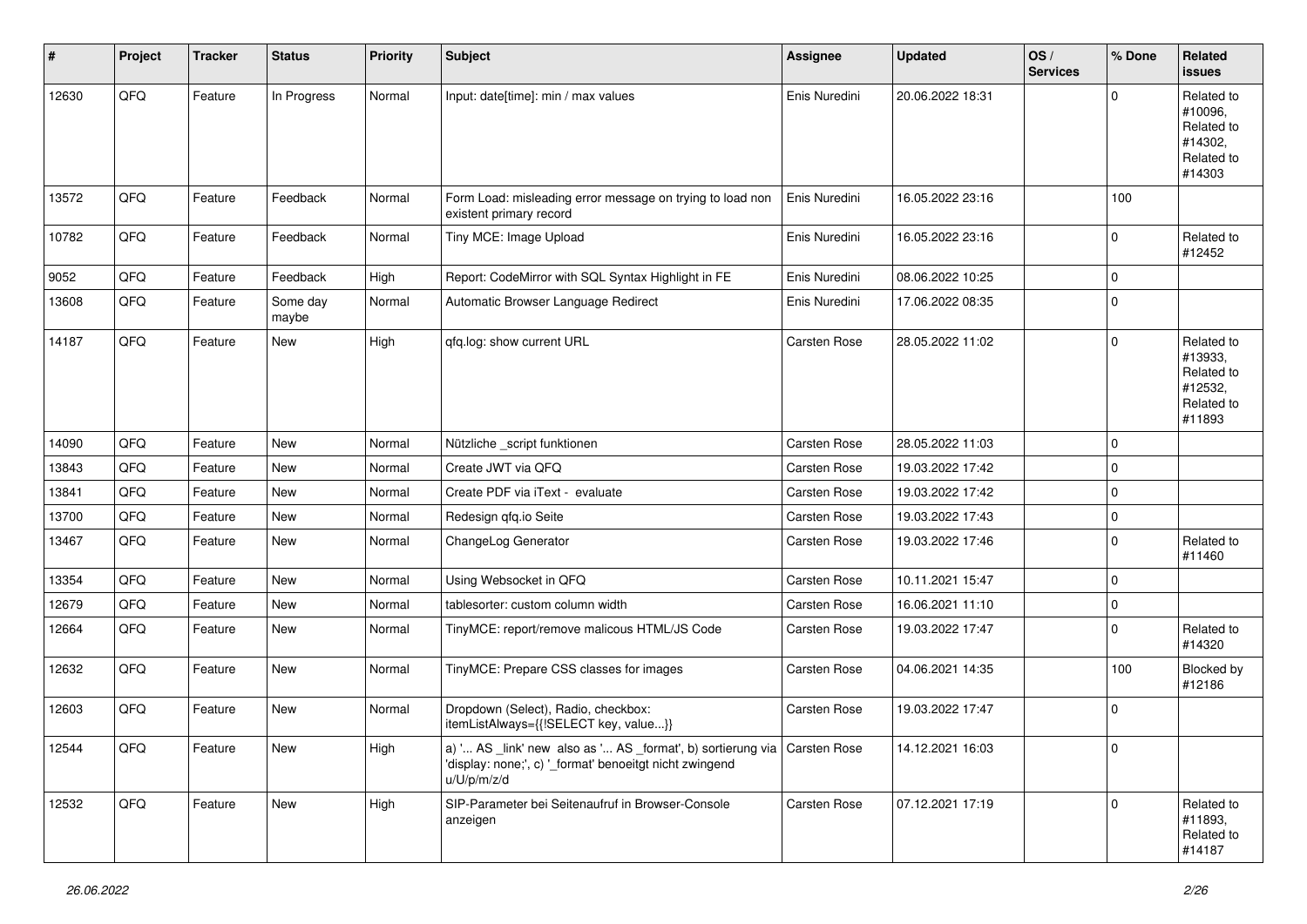| #     | Project | <b>Tracker</b> | <b>Status</b> | <b>Priority</b> | <b>Subject</b>                                                                                                 | Assignee                                               | <b>Updated</b>   | OS/<br><b>Services</b> | % Done       | Related<br><b>issues</b>                      |                      |
|-------|---------|----------------|---------------|-----------------|----------------------------------------------------------------------------------------------------------------|--------------------------------------------------------|------------------|------------------------|--------------|-----------------------------------------------|----------------------|
| 12480 | QFQ     | Feature        | <b>New</b>    | Normal          | If QFQ upgrade is running, block further request                                                               | <b>Carsten Rose</b>                                    | 03.05.2021 20:45 |                        | $\mathbf 0$  |                                               |                      |
| 12477 | QFQ     | Feature        | <b>New</b>    | Normal          | Support for refactoring: Form, FormElement, diverse<br>Tabellen/Spalten, tt-content Records                    | Carsten Rose                                           | 03.05.2021 20:45 |                        | $\mathbf 0$  |                                               |                      |
| 12474 | QFQ     | Feature        | <b>New</b>    | Normal          | Check BaseConfigURL if it is given and the the last char is                                                    | Carsten Rose                                           | 03.05.2021 20:45 |                        | $\mathbf 0$  |                                               |                      |
| 12465 | QFQ     | Feature        | <b>New</b>    | Normal          | QFQ Function: use in FE to fill StoreRecord                                                                    | Carsten Rose                                           | 05.05.2021 21:58 |                        | $\mathbf 0$  |                                               |                      |
| 12413 | QFQ     | Feature        | New           | Normal          | STORE_TYPO3: enhance for {{be_users.email:T}},<br>{{fe users.email:T}}                                         | Carsten Rose                                           | 03.05.2021 20:45 |                        | $\mathbf{0}$ | Related to<br>#12412,<br>Related to<br>#10012 |                      |
| 12412 | QFQ     | Feature        | New           | Normal          | Action/Escape qualifier 'e' (empty), '0': if given, an empty<br>string (or '0') will be treated as 'not found' | Carsten Rose                                           | 08.05.2021 09:40 |                        | $\Omega$     | Related to<br>#12413,<br>Related to<br>#10012 |                      |
| 12400 | QFQ     | Feature        | New           | Normal          | Tutorial ist in QFQ Doku, Wird in der Suche gefunden, es<br>gibt aber kein Menupunkt - Inhalt ueberpruefen     | Carsten Rose                                           | 03.05.2021 20:45 |                        | $\mathbf 0$  |                                               |                      |
| 12330 | QFQ     | Feature        | <b>New</b>    | Normal          | Copy to input field / text area / TinyMCE                                                                      | Carsten Rose                                           | 07.04.2021 09:01 |                        | $\mathbf 0$  |                                               |                      |
| 12269 | QFQ     | Feature        | <b>New</b>    | Normal          | 2FA - Login                                                                                                    | Carsten Rose                                           | 03.05.2021 20:45 |                        | $\mathbf 0$  |                                               |                      |
| 12186 | QFQ     | Feature        | <b>New</b>    | High            | TinyMCE Config für Objekte                                                                                     | <b>Carsten Rose</b>                                    | 07.12.2021 17:19 |                        | $\Omega$     | <b>Blocks</b><br>#12632                       |                      |
| 12163 | QFQ     | Feature        | <b>New</b>    | Normal          | Checkbox: table wrap                                                                                           | <b>Carsten Rose</b>                                    | 03.05.2021 20:51 |                        | $\mathbf 0$  |                                               |                      |
| 12162 | QFQ     | Feature        | <b>New</b>    | Normal          | FE.type=sendmail: personalized mailing (several mails) via<br>template                                         | Carsten Rose                                           | 03.05.2021 20:45 |                        | $\mathbf 0$  |                                               |                      |
| 12146 | QFQ     | Feature        | New           | Normal          | Autocron Job: Anzeigen wann der naechste Job<br>ausgefuehrt wird, resp das er nicht ausgefuehrt wird           | <b>Carsten Rose</b>                                    | 15.03.2021 15:23 |                        | $\mathbf 0$  |                                               |                      |
| 12119 | QFQ     | Feature        | <b>New</b>    | Normal          | AS paged: error message missing if there ist no 'r'<br>argument.                                               | Carsten Rose                                           | 03.05.2021 20:51 |                        | $\mathbf 0$  |                                               |                      |
| 12109 | QFQ     | Feature        | <b>New</b>    | Normal          | Donwload Link: Plain, SIP, Persistent Link, Peristent SIP -<br>new notation                                    | Carsten Rose                                           | 03.05.2021 20:45 |                        | $\Omega$     | Related to<br>#12085                          |                      |
| 12024 | QFQ     | Feature        | New           | Normal          | Excel Export: text columns by default decode<br>htmlspeciachar()                                               | Carsten Rose                                           | 17.02.2021 23:55 |                        | $\mathbf 0$  | Related to<br>#12022                          |                      |
| 12023 | QFQ     | Feature        | <b>New</b>    | Normal          | MySQL Stored Precdure: QDECODESPECIALCHAR()                                                                    | Carsten Rose                                           | 16.02.2021 11:16 |                        | $\Omega$     | Related to<br>#12022                          |                      |
| 11955 | QFQ     | Feature        | <b>New</b>    | Normal          | subrecord: new title option to set <th> attributes - e.g. to<br/>customize tablesorter options.</th>           | attributes - e.g. to<br>customize tablesorter options. | Carsten Rose     | 03.05.2021 20:47       |              | $\mathbf 0$                                   | Related to<br>#11775 |
| 11893 | QFQ     | Feature        | <b>New</b>    | High            | Broken SIP: a) only report one time, b) only report in main<br>column                                          | Carsten Rose                                           | 12.05.2021 12:13 |                        | $\Omega$     | Related to<br>#12532,<br>Related to<br>#14187 |                      |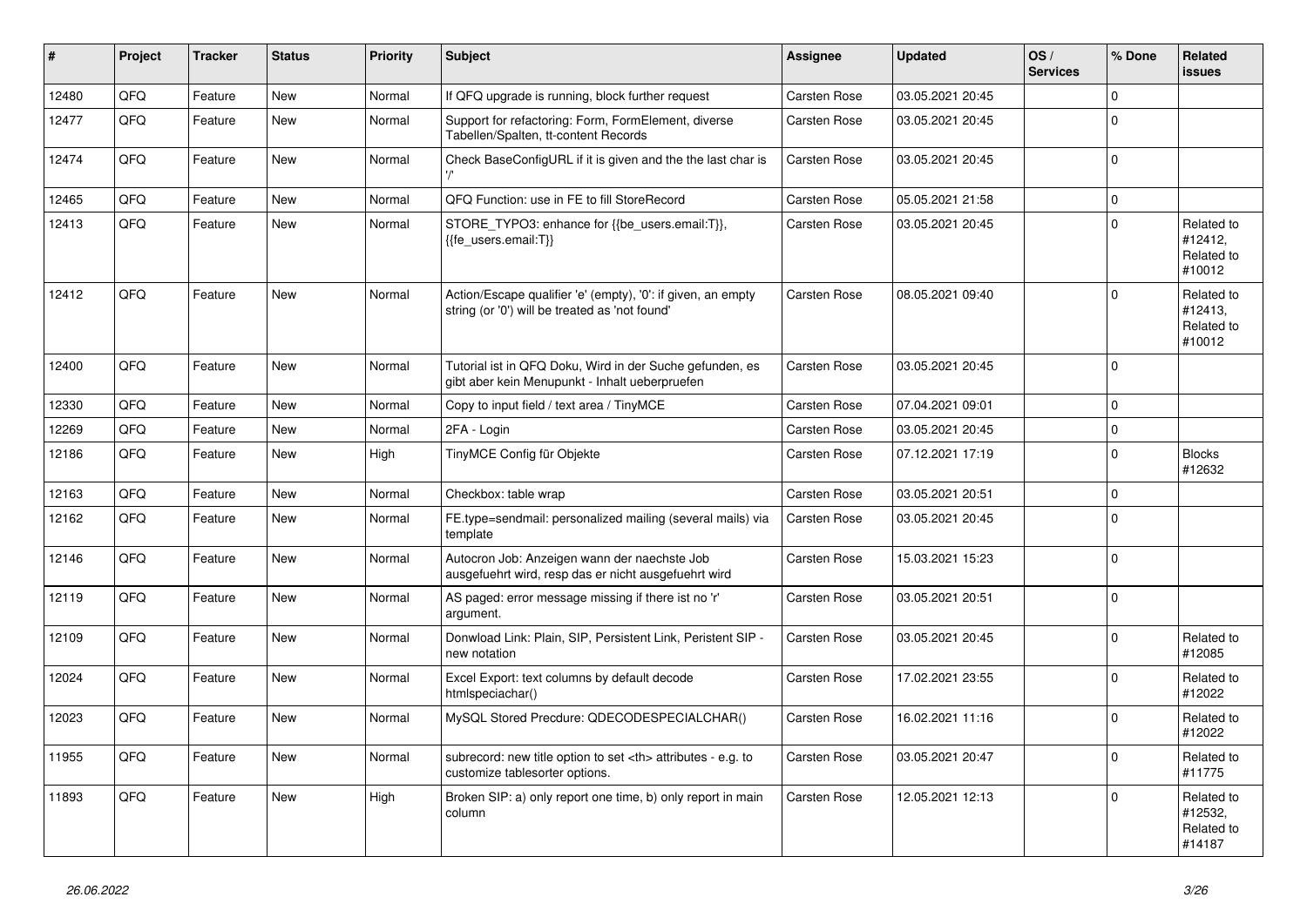| #     | Project | <b>Tracker</b> | <b>Status</b> | <b>Priority</b> | <b>Subject</b>                                                                                                                        | Assignee            | <b>Updated</b>   | OS/<br><b>Services</b> | % Done         | Related<br><b>issues</b>                     |
|-------|---------|----------------|---------------|-----------------|---------------------------------------------------------------------------------------------------------------------------------------|---------------------|------------------|------------------------|----------------|----------------------------------------------|
| 11775 | QFQ     | Feature        | New           | Normal          | Subrecord Tooltip pro Feld                                                                                                            | Carsten Rose        | 18.12.2020 15:22 |                        | $\mathbf 0$    | Related to<br>#11955                         |
| 11747 | QFQ     | Feature        | New           | Normal          | Maintenance Page with Redirect                                                                                                        | Carsten Rose        | 03.05.2021 20:47 |                        | $\mathbf 0$    | Related to<br>#11741                         |
| 11702 | QFQ     | Feature        | New           | Normal          | HTML Special Char makes no sense for 'allbut' if '&' is<br>forbidden                                                                  | Carsten Rose        | 07.12.2021 16:35 |                        | $\mathbf 0$    | Related to<br>#5112.<br>Related to<br>#14320 |
| 11523 | QFQ     | Feature        | New           | Normal          | Mit dynamic Update erkennen, ob Upload gemacht wurde                                                                                  | Carsten Rose        | 13.11.2020 15:07 |                        | $\mathbf 0$    | Related to<br>#9533                          |
| 11516 | QFQ     | Feature        | New           | Normal          | Multi Page Form (Previous/Next Buttons)                                                                                               | Carsten Rose        | 16.03.2021 17:52 |                        | $\mathbf 0$    |                                              |
| 11504 | QFQ     | Feature        | New           | Normal          | Dynamic Update: Button text update for 'Save',' Close' &<br>'Delete'                                                                  | Carsten Rose        | 12.11.2020 23:44 |                        | $\mathbf 0$    |                                              |
| 11460 | QFQ     | Feature        | New           | Normal          | Easier creation of changelog: gitchangelog                                                                                            | Carsten Rose        | 12.06.2021 10:20 |                        | $\mathbf 0$    | Related to<br>#13467                         |
| 11080 | QFQ     | Feature        | New           | Normal          | Send MQTT messages                                                                                                                    | Carsten Rose        | 29.08.2020 19:49 |                        | $\mathbf 0$    |                                              |
| 10996 | QFQ     | Feature        | New           | Normal          | Download video via sip: no seek                                                                                                       | Carsten Rose        | 12.08.2020 14:18 |                        | $\mathbf 0$    |                                              |
| 10979 | QFQ     | Feature        | New           | Normal          | Ajax Calls an API - dataReport                                                                                                        | Carsten Rose        | 11.05.2022 12:15 |                        | 0              |                                              |
| 10976 | QFQ     | Feature        | New           | Normal          | Excel Export Verbesserungen                                                                                                           | <b>Carsten Rose</b> | 06.08.2020 10:56 |                        | $\pmb{0}$      |                                              |
| 10819 | QFQ     | Feature        | New           | Normal          | Persistent SIP - second try                                                                                                           | Carsten Rose        | 29.06.2020 23:02 |                        | $\mathbf 0$    | Related to<br>#6261                          |
| 10714 | QFQ     | Feature        | New           | Normal          | multi Table Form                                                                                                                      | Carsten Rose        | 16.03.2021 18:44 |                        | $\mathbf 0$    |                                              |
| 10593 | QFQ     | Feature        | New           | Normal          | label2: text behind input element                                                                                                     | Carsten Rose        | 16.05.2020 10:57 |                        | $\mathbf 0$    |                                              |
| 10119 | QFQ     | Feature        | New           | Normal          | Dropdown (selectlist) & TypeAhead: format and catagorize<br>list                                                                      | Carsten Rose        | 07.05.2020 09:36 |                        | $\mathbf 0$    |                                              |
| 10115 | QFQ     | Feature        | New           | Normal          | TypeAhead: static list                                                                                                                | Carsten Rose        | 26.02.2020 16:42 |                        | 100            |                                              |
| 10080 | QFQ     | Feature        | New           | Normal          | Popup on 'save' / 'close': configure dialog (answer<br>yes/no/cancle/)                                                                | Carsten Rose        | 28.03.2021 20:52 |                        | $\mathbf 0$    | Is duplicate<br>of #12262                    |
| 10014 | QFQ     | Feature        | New           | Normal          | Manual.rst: describe behaviour and process order of<br>fillStoreVar, slaveId, sqlBefore,                                              | Carsten Rose        | 01.02.2020 22:31 |                        | $\mathbf 0$    |                                              |
| 9983  | QFQ     | Feature        | New           | Normal          | Report Notation: new keyword 'range'                                                                                                  | Carsten Rose        | 01.02.2020 15:55 |                        | $\mathbf 0$    |                                              |
| 9927  | QFQ     | Feature        | New           | Normal          | QFQ Update: a) Update nur machen wenn BE User<br>eingeloggt ist., b) Bei Fehler genaue Meldung welcher<br>Updateschritt Probleme hat. | Carsten Rose        | 22.01.2020 12:59 |                        | l 0            |                                              |
| 9811  | QFQ     | Feature        | New           | Normal          | Report: tag every n'th row                                                                                                            | Carsten Rose        | 01.02.2020 23:22 |                        | $\mathbf 0$    |                                              |
| 9781  | QFQ     | Feature        | New           | Normal          | Button: CSS class to make buttons smaller                                                                                             | Carsten Rose        | 01.02.2020 23:22 |                        | $\mathbf 0$    |                                              |
| 9777  | QFQ     | Feature        | New           | Normal          | Logging QFQ Variables                                                                                                                 | Carsten Rose        | 16.12.2019 17:17 |                        | $\overline{0}$ |                                              |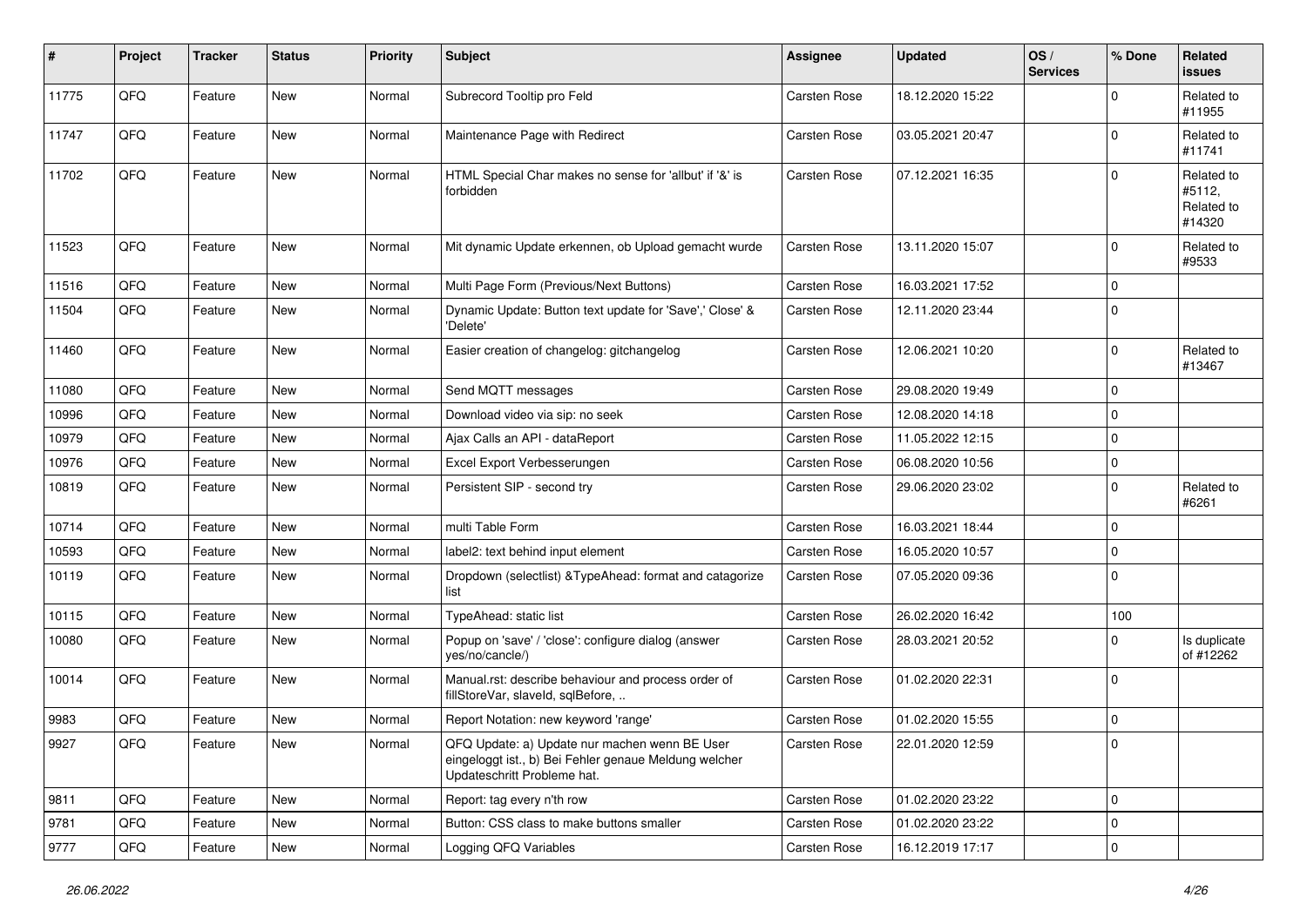| $\vert$ # | Project | <b>Tracker</b> | <b>Status</b> | <b>Priority</b> | <b>Subject</b>                                                                                         | Assignee            | <b>Updated</b>   | OS/<br><b>Services</b> | % Done      | Related<br><b>issues</b>                                             |
|-----------|---------|----------------|---------------|-----------------|--------------------------------------------------------------------------------------------------------|---------------------|------------------|------------------------|-------------|----------------------------------------------------------------------|
| 9707      | QFQ     | Feature        | <b>New</b>    | Normal          | SIP security: encode pageld and check pageld on decode                                                 | Carsten Rose        | 01.02.2020 23:22 |                        | $\Omega$    |                                                                      |
| 9706      | QFQ     | Feature        | <b>New</b>    | Normal          | Multi File Upload (hidden template group)                                                              | Carsten Rose        | 01.02.2020 23:22 |                        | $\Omega$    | Related to<br>#7521,<br>Related to<br>#5562,<br>Related to<br>#13330 |
| 9602      | QFQ     | Feature        | <b>New</b>    | Normal          | Form definition as JSON                                                                                | Carsten Rose        | 01.02.2020 23:21 |                        | $\Omega$    | Related to<br>#9600                                                  |
| 9537      | QFQ     | Feature        | <b>New</b>    | Normal          | FormEditor: Edit fieldset in FrontEnd                                                                  | Carsten Rose        | 01.02.2020 23:22 |                        | 0           |                                                                      |
| 9352      | QFQ     | Feature        | New           | Normal          | FE 'Native' fire slaveld, sqlAfter, sqllns                                                             | Carsten Rose        | 01.02.2020 23:22 |                        | $\Omega$    |                                                                      |
| 9348      | QFQ     | Feature        | <b>New</b>    | Normal          | defaultThumbnailSize: pre render thumbnails                                                            | Carsten Rose        | 12.06.2021 09:05 |                        | $\Omega$    |                                                                      |
| 9221      | QFQ     | Feature        | New           | Normal          | typeAhead: Zeichenlimite ausschalten                                                                   | Carsten Rose        | 08.05.2021 17:06 |                        | $\pmb{0}$   |                                                                      |
| 9208      | QFQ     | Feature        | New           | Normal          | Manage 'recent' records                                                                                | <b>Carsten Rose</b> | 01.02.2020 23:22 |                        | 0           |                                                                      |
| 9136      | QFQ     | Feature        | New           | Normal          | Create ZIP files with dynamic PDFs                                                                     | Carsten Rose        | 01.02.2020 23:22 |                        | $\Omega$    |                                                                      |
| 9129      | QFQ     | Feature        | New           | Normal          | sqlValidate: Message as notification, not as error                                                     | Carsten Rose        | 01.02.2020 23:22 |                        | $\Omega$    | Related to<br>#9128                                                  |
| 9128      | QFQ     | Feature        | New           | Normal          | Error Message: not replaced variables- a) replace back to<br>'{{', b) underline                        | Carsten Rose        | 01.02.2020 23:22 |                        | $\Omega$    | Related to<br>#9129                                                  |
| 8975      | QFQ     | Feature        | <b>New</b>    | Normal          | Report Notation: 2.0                                                                                   | Carsten Rose        | 01.02.2020 23:22 |                        | $\mathbf 0$ | Related to<br>#8963                                                  |
| 8962      | QFQ     | Feature        | <b>New</b>    | High            | allow for form fields with identical names                                                             | Carsten Rose        | 03.05.2021 21:14 |                        | $\Omega$    |                                                                      |
| 8806      | QFQ     | Feature        | New           | Normal          | SQL Function nl2br                                                                                     | <b>Carsten Rose</b> | 01.02.2020 23:22 |                        | $\pmb{0}$   |                                                                      |
| 8719      | QFQ     | Feature        | <b>New</b>    | Normal          | extraButtonLock: add support for 0/1                                                                   | Carsten Rose        | 01.02.2020 23:22 |                        | $\mathbf 0$ |                                                                      |
| 8702      | QFQ     | Feature        | New           | Normal          | Load Record which is locked: missing user info                                                         | Carsten Rose        | 11.12.2019 16:16 |                        | $\mathbf 0$ | Related to<br>#9789                                                  |
| 8336      | QFQ     | Feature        | New           | Normal          | Form > modified > Close New: a) Optional disable popup, b)<br>custom text, c) mode on save: close stay | Carsten Rose        | 01.02.2020 23:22 |                        | $\Omega$    | Related to<br>#8335                                                  |
| 8217      | QFQ     | Feature        | New           | Normal          | if-elseif-else construct                                                                               | Carsten Rose        | 16.03.2021 18:41 |                        | $\mathbf 0$ | Related to<br>#10716                                                 |
| 8187      | QFQ     | Feature        | New           | Normal          | Subrecord: enable/hide new button - make new/edit/delete<br>customizeable.                             | Carsten Rose        | 06.03.2021 18:44 |                        | $\mathbf 0$ | Related to<br>#11326                                                 |
| 8089      | QFQ     | Feature        | New           | Normal          | Copy/Paste for FormElements                                                                            | Carsten Rose        | 01.02.2020 23:22 |                        | $\Omega$    |                                                                      |
| 7924      | QFQ     | Feature        | <b>New</b>    | Normal          | Radio/Checkbox with Tooltip                                                                            | Carsten Rose        | 01.02.2020 23:22 |                        | $\Omega$    |                                                                      |
| 7920      | QFQ     | Feature        | New           | Normal          | FE: Syntax Highlight, Zeinlenumbruch                                                                   | Carsten Rose        | 01.02.2020 10:03 |                        | $\Omega$    |                                                                      |
| 7850      | QFQ     | Feature        | New           | High            | Upload records: non 'pathFileName' column                                                              | Carsten Rose        | 03.05.2021 21:14 |                        | $\pmb{0}$   |                                                                      |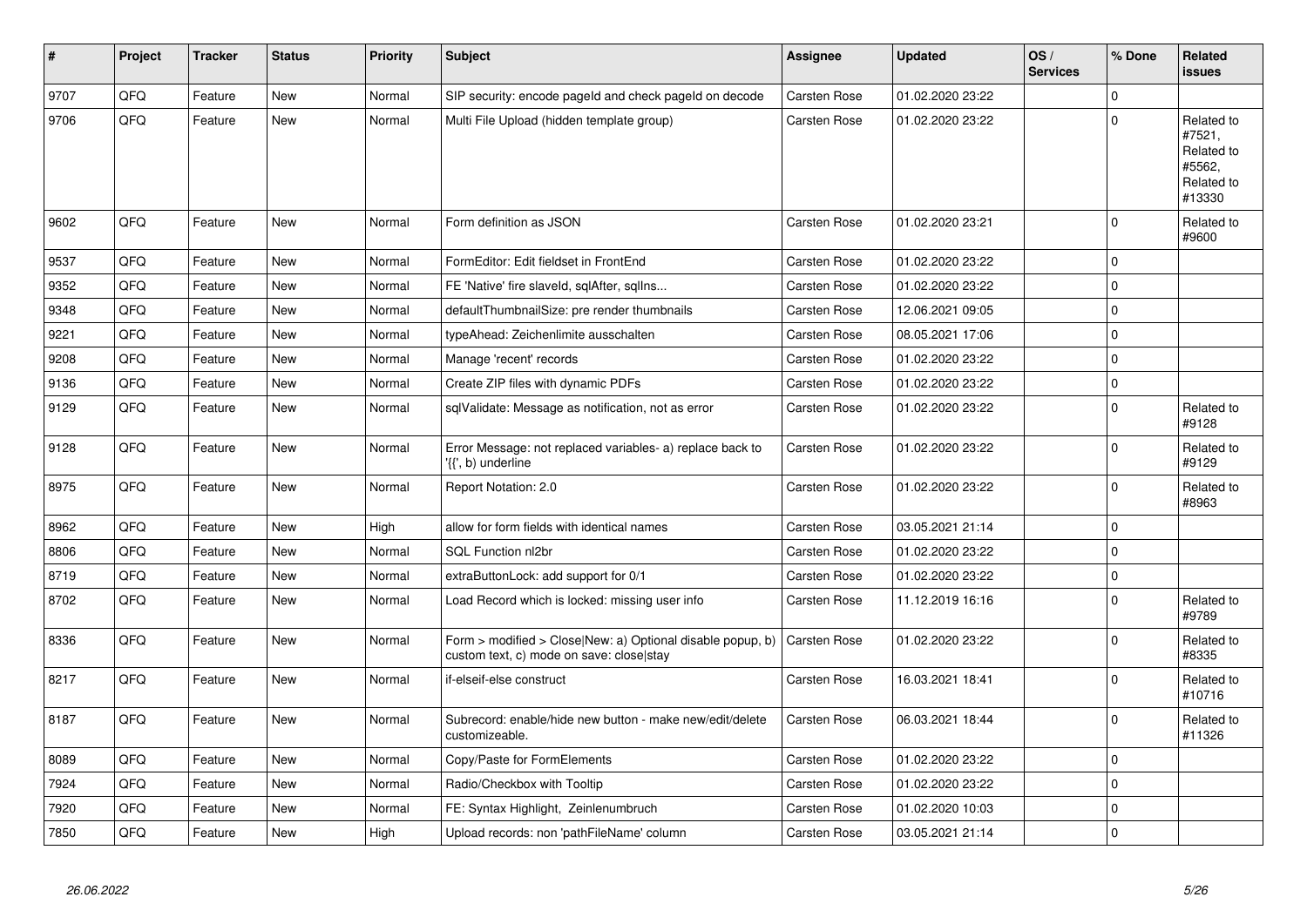| #    | Project | <b>Tracker</b> | <b>Status</b> | <b>Priority</b> | Subject                                                                                                                       | <b>Assignee</b>     | <b>Updated</b>   | OS/<br><b>Services</b> | % Done      | Related<br>issues                           |
|------|---------|----------------|---------------|-----------------|-------------------------------------------------------------------------------------------------------------------------------|---------------------|------------------|------------------------|-------------|---------------------------------------------|
| 7812 | QFQ     | Feature        | <b>New</b>    | Normal          | FE 'Subrecord' - new option 'subrecordShowFilter',<br>'subrecordPaging'                                                       | Carsten Rose        | 01.02.2020 23:22 |                        | $\mathbf 0$ |                                             |
| 7683 | QFQ     | Feature        | New           | Normal          | Special column names in '{{ SELECT  AS _link }}' should<br>be detected                                                        | Carsten Rose        | 01.02.2020 23:21 |                        | 0           |                                             |
| 7681 | QFQ     | Feature        | <b>New</b>    | Normal          | Optional switch off 'check for modified record'                                                                               | Carsten Rose        | 01.02.2020 23:21 |                        | $\mathbf 0$ |                                             |
| 7660 | QFQ     | Feature        | New           | Normal          | IMAP: import mails to DB, move / delete mails                                                                                 | Carsten Rose        | 01.02.2020 09:52 |                        | $\mathbf 0$ |                                             |
| 7521 | QFQ     | Feature        | New           | Normal          | TemplateGroup: fe.type=upload                                                                                                 | Carsten Rose        | 01.02.2020 23:21 |                        | 0           | Related to<br>#9706                         |
| 7520 | QFQ     | Feature        | New           | Normal          | QR Code:  AS _qr ( AS _link)                                                                                                  | Carsten Rose        | 01.02.2020 23:22 |                        | $\mathbf 0$ |                                             |
| 7519 | QFQ     | Feature        | New           | Normal          | Select: Multi                                                                                                                 | Carsten Rose        | 01.02.2020 23:22 |                        | $\mathbf 0$ |                                             |
| 7481 | QFQ     | Feature        | New           | Normal          | Detect 'BaseUrl' automatically                                                                                                | Carsten Rose        | 01.02.2020 23:21 |                        | 0           |                                             |
| 7480 | QFQ     | Feature        | New           | Normal          | Record History (Undo / Redo)                                                                                                  | Carsten Rose        | 11.12.2019 16:16 |                        | $\mathbf 0$ | Related to<br>#2361                         |
| 7342 | QFQ     | Feature        | New           | Normal          | add content $=$ hide this                                                                                                     | Carsten Rose        | 01.02.2020 23:21 |                        | $\mathbf 0$ |                                             |
| 7280 | QFQ     | Feature        | New           | Normal          | recently used table                                                                                                           | Carsten Rose        | 01.02.2020 23:21 |                        | $\mathbf 0$ |                                             |
| 7239 | QFQ     | Feature        | New           | Normal          | TinyMCE: html tag whitelist                                                                                                   | Carsten Rose        | 01.02.2020 23:21 |                        | $\mathbf 0$ | Related to<br>#14320                        |
| 7175 | QFQ     | Feature        | New           | Normal          | Upload: md5 hash as filename                                                                                                  | Carsten Rose        | 01.02.2020 23:21 |                        | $\Omega$    |                                             |
| 7119 | QFQ     | Feature        | New           | Normal          | Upload: scaleDownWidth, scaleDownHeight                                                                                       | Carsten Rose        | 01.02.2020 23:21 |                        | $\mathbf 0$ |                                             |
| 7109 | QFQ     | Feature        | <b>New</b>    | Normal          | Dynamic Updates: row/element hide                                                                                             | Carsten Rose        | 01.02.2020 23:22 |                        | $\Omega$    | Has duplicate<br>#4081                      |
| 7102 | QFQ     | Feature        | <b>New</b>    | Normal          | Comment sign in report: '#' and '--'                                                                                          | Carsten Rose        | 01.02.2020 23:21 |                        | $\mathbf 0$ |                                             |
| 7099 | QFQ     | Feature        | New           | Normal          | Redesign FormEditor                                                                                                           | Carsten Rose        | 01.02.2020 23:21 |                        | 0           |                                             |
| 6855 | QFQ     | Feature        | New           | Normal          | With {{feUser:U}}!={{feUser:T}}: Save / Delete: only<br>possible with {{feUserSave:U}}='yes' and<br>'{{feUserDelete:U}}='yes' | Carsten Rose        | 01.02.2020 23:21 |                        | $\mathbf 0$ |                                             |
| 6765 | QFQ     | Feature        | New           | Normal          | Moeglichkeit via QFQ eigene Logs zu schreiben                                                                                 | Carsten Rose        | 01.02.2020 23:21 |                        | $\Omega$    |                                             |
| 6723 | QFQ     | Feature        | <b>New</b>    | Normal          | Report QFQ Installation and Version                                                                                           | Carsten Rose        | 12.06.2021 09:07 |                        | 0           |                                             |
| 6609 | QFQ     | Feature        | New           | Normal          | Formlet: JSON API erweitern                                                                                                   | Carsten Rose        | 01.02.2020 23:21 |                        | 50          |                                             |
| 6602 | QFQ     | Feature        | New           | Normal          | Formlet: in Report auf Mausklick ein mini-form oeffnen                                                                        | <b>Carsten Rose</b> | 11.12.2019 16:16 |                        | $\mathbf 0$ |                                             |
| 6594 | QFO     | Feature        | New           | Normal          | Excel: on download, check if there is a valid sip                                                                             | Carsten Rose        | 01.02.2020 23:21 |                        | 0           |                                             |
| 6437 | QFQ     | Feature        | New           | Normal          | Neuer Mode Button bei FormElementen                                                                                           | Carsten Rose        | 01.02.2020 23:21 |                        | 0           | Related to<br>#9668,<br>Blocked by<br>#9678 |
| 6292 | QFQ     | Feature        | New           | Normal          | Download: File speichern mit Hash aber original Filename in   Carsten Rose<br>der Datenbank vermerken fuer Downloads          |                     | 01.02.2020 23:21 |                        | 0           |                                             |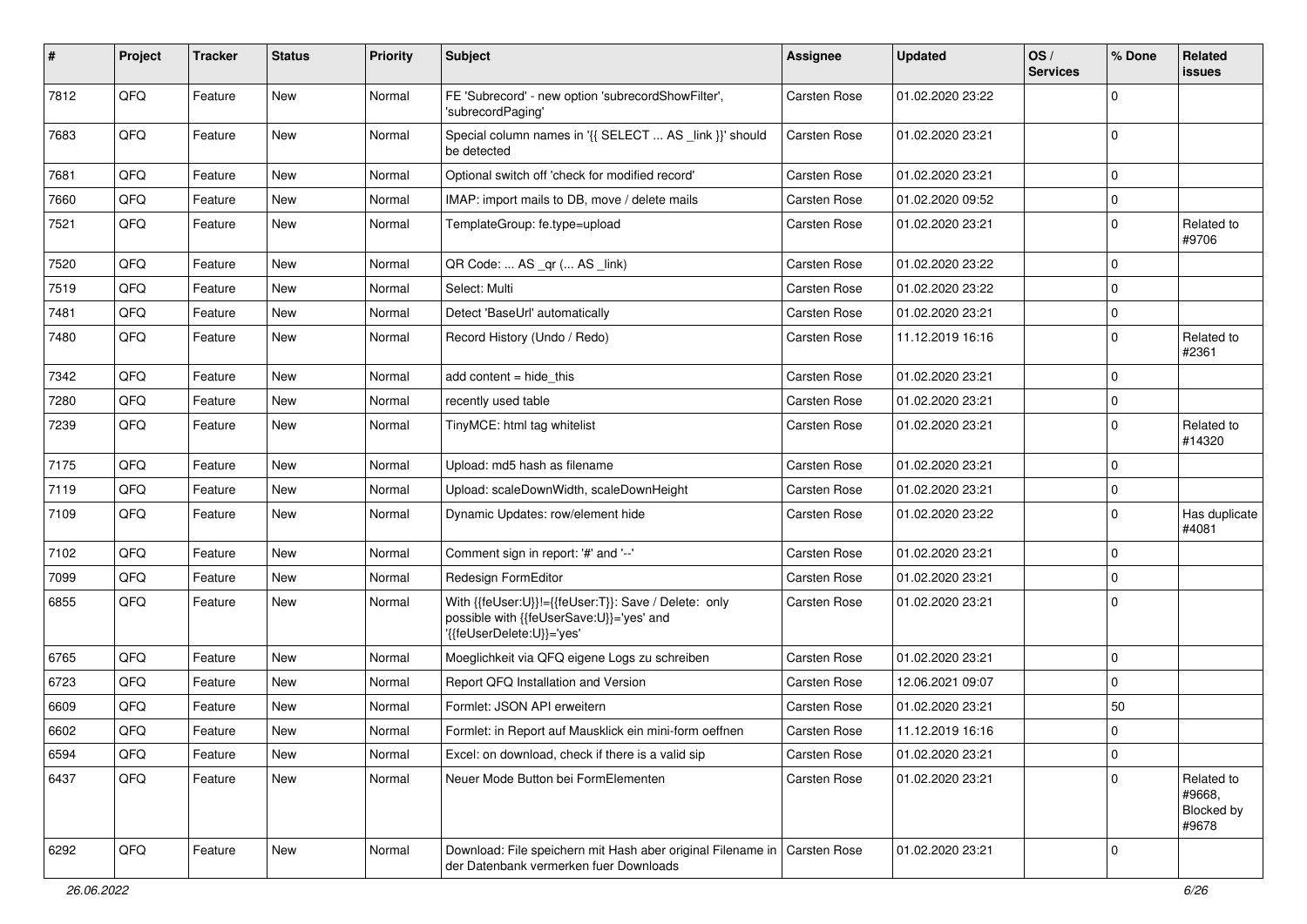| #     | Project | <b>Tracker</b> | <b>Status</b> | <b>Priority</b> | <b>Subject</b>                                                                                     | <b>Assignee</b> | <b>Updated</b>   | OS/<br><b>Services</b> | % Done      | Related<br>issues                           |
|-------|---------|----------------|---------------|-----------------|----------------------------------------------------------------------------------------------------|-----------------|------------------|------------------------|-------------|---------------------------------------------|
| 6289  | QFQ     | Feature        | <b>New</b>    | Normal          | Form: Log                                                                                          | Carsten Rose    | 01.02.2020 23:21 |                        | $\mathbf 0$ |                                             |
| 6261  | QFQ     | Feature        | New           | Normal          | Persistent SIP                                                                                     | Carsten Rose    | 12.06.2021 09:07 |                        | $\mathbf 0$ | Related to<br>#10819                        |
| 5782  | QFQ     | Feature        | <b>New</b>    | Normal          | NextCloud API                                                                                      | Carsten Rose    | 01.02.2020 10:02 |                        | 0           |                                             |
| 5715  | QFQ     | Feature        | <b>New</b>    | High            | PDF Caching                                                                                        | Carsten Rose    | 03.05.2021 21:14 |                        | $\mathbf 0$ | Related to<br>#5851,<br>Related to<br>#6357 |
| 5345  | QFQ     | Feature        | New           | Normal          | Report: UPDATE / INSERT / DELETE statements should<br>trigger subqueries, depending on the result. | Carsten Rose    | 27.05.2020 16:11 |                        | $\Omega$    |                                             |
| 5131  | QFQ     | Feature        | <b>New</b>    | Normal          | Activate Spin Gear ('wait/busy' indicator) via LINK attribute                                      | Carsten Rose    | 01.02.2020 23:21 |                        | 0           |                                             |
| 4413  | QFQ     | Feature        | <b>New</b>    | Normal          | fieldset: show/hidden, modeSql, dynamicUpdate                                                      | Carsten Rose    | 09.02.2022 15:19 |                        | $\mathbf 0$ |                                             |
| 4250  | QFQ     | Feature        | New           | Normal          | AutoCron in QFQ via PHP                                                                            | Carsten Rose    | 01.02.2020 23:21 |                        | $\Omega$    | Related to<br>#3292,<br>Related to<br>#3291 |
| 4082  | QFQ     | Feature        | New           | Normal          | Dynamic Update: modeSql - useful default                                                           | Carsten Rose    | 01.02.2020 23:22 |                        | $\mathbf 0$ |                                             |
| 4050  | QFQ     | Feature        | <b>New</b>    | Normal          | sql.log: 1) FormElement ID which causes a specific action,<br>2) Result in the same row.           | Carsten Rose    | 15.04.2020 11:35 |                        | $\Omega$    | Related to<br>#5458                         |
| 4023  | QFQ     | Feature        | <b>New</b>    | Normal          | prepared statements - FE action: salveld, sqllnsert,<br>sqlUpdate, sqlDelete, sqlBefore, sqlAfter  | Carsten Rose    | 11.12.2019 16:15 |                        | $\Omega$    |                                             |
| 3864  | QFQ     | Feature        | <b>New</b>    | Normal          | Encrypt / decrypt field                                                                            | Carsten Rose    | 08.03.2021 18:08 |                        | 0           |                                             |
| 3727  | QFQ     | Feature        | New           | High            | Security: Session Hijacking erschweren                                                             | Carsten Rose    | 03.05.2021 21:14 |                        | $\mathbf 0$ |                                             |
| 3504  | QFQ     | Feature        | New           | Normal          | Logging: welche Action FEs werden wann wie ausgefuehrt                                             | Carsten Rose    | 01.02.2020 23:21 |                        | $\Omega$    | Related to<br>#5458,<br>Related to<br>#4092 |
| 3432  | QFQ     | Feature        | New           | Normal          | subrecord: dynamicUpdate                                                                           | Carsten Rose    | 11.06.2020 21:10 |                        | $\Omega$    | Related to<br>#5691                         |
| 2361  | QFQ     | Feature        | <b>New</b>    | Normal          | Logging wer/wann/wo welches Formular aufgerufen hat                                                | Carsten Rose    | 11.12.2019 16:15 |                        | $\Omega$    | Related to<br>#4432,<br>Related to<br>#7480 |
| 14371 | QFQ     | Feature        | Priorize      | Normal          | LDAP via REPORT                                                                                    | Carsten Rose    | 19.06.2022 16:37 |                        | $\pmb{0}$   |                                             |
| 14290 | QFQ     | Feature        | Priorize      | Normal          | FormEditor: Show Table Definition                                                                  | Carsten Rose    | 19.06.2022 16:37 |                        | 0           |                                             |
| 12504 | QFQ     | Feature        | Priorize      | Normal          | sql.log: report fe.id                                                                              | Carsten Rose    | 05.05.2021 22:09 |                        | 0           |                                             |
| 12503 | QFQ     | Feature        | Priorize      | Normal          | Detect dangerous UPDATE statement with missing WHERE                                               | Carsten Rose    | 05.05.2021 22:09 |                        | 0           |                                             |
| 12452 | QFQ     | Feature        | Priorize      | Normal          | BaseURL: alsways with '/' at the end                                                               | Carsten Rose    | 19.06.2022 13:45 |                        | 0           | Related to<br>#10782                        |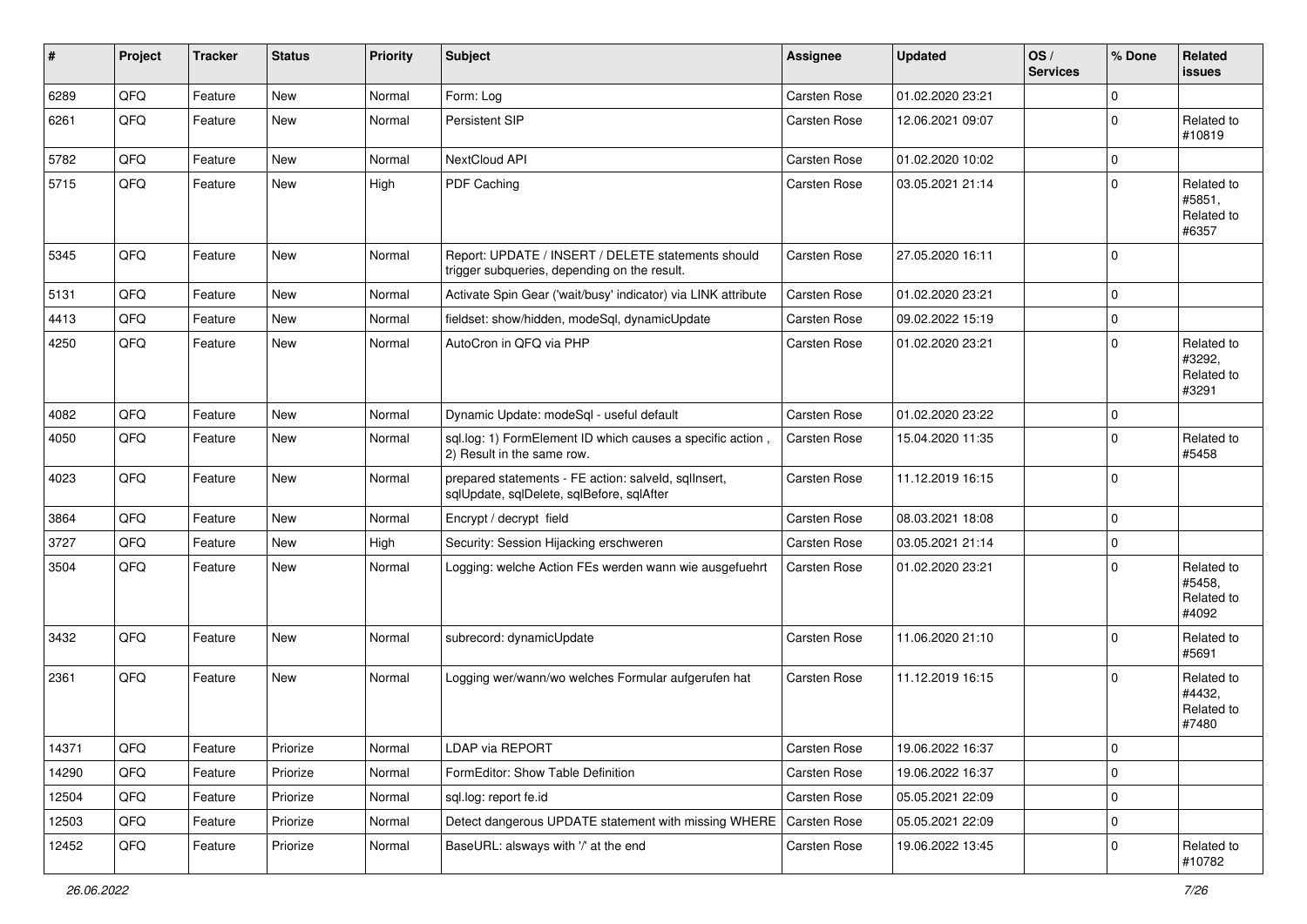| #     | Project | <b>Tracker</b> | <b>Status</b> | <b>Priority</b> | Subject                                                                                            | <b>Assignee</b>     | <b>Updated</b>   | OS/<br><b>Services</b> | % Done      | Related<br>issues                                                      |
|-------|---------|----------------|---------------|-----------------|----------------------------------------------------------------------------------------------------|---------------------|------------------|------------------------|-------------|------------------------------------------------------------------------|
| 11320 | QFQ     | Feature        | Priorize      | Normal          | Typo3 Version 10 support                                                                           | Carsten Rose        | 05.05.2021 22:09 |                        | $\Omega$    |                                                                        |
| 10015 | QFQ     | Feature        | Priorize      | Normal          | Monospace in Textarea                                                                              | Carsten Rose        | 03.02.2020 13:40 |                        | $\mathbf 0$ |                                                                        |
| 10012 | QFQ     | Feature        | Priorize      | Normal          | redirectAllMailTo: {{beEmail:T}}                                                                   | Carsten Rose        | 08.05.2021 09:54 |                        | $\Omega$    | Related to<br>#12412,<br>Related to<br>#12413,<br>Related to<br>#10011 |
| 10011 | QFQ     | Feature        | Priorize      | Normal          | Offer new STORE_TYPO3 Variable 'beUser', 'beEmail'                                                 | <b>Carsten Rose</b> | 08.05.2021 09:51 |                        | $\Omega$    | Related to<br>#10012,<br>Related to<br>#12511                          |
| 10005 | QFQ     | Feature        | Priorize      | Normal          | Report / special column name:  AS _calendar                                                        | Carsten Rose        | 03.06.2020 17:28 |                        | 0           |                                                                        |
| 9968  | QFQ     | Feature        | Priorize      | Normal          | Tooltip in Links for Developer                                                                     | Carsten Rose        | 01.02.2020 23:17 |                        | $\mathbf 0$ |                                                                        |
| 9928  | QFQ     | Feature        | Priorize      | Normal          | SpecialColumnName: a) Deprecated: ' AS "_+tag " ', b)<br>New: ' AS "_ <tag1><tag2>"'</tag2></tag1> | Carsten Rose        | 01.02.2020 23:17 |                        | $\mathbf 0$ | Related to<br>#9929                                                    |
| 9900  | QFQ     | Feature        | Priorize      | Normal          | Generic API Call: tt-content record >> JSON                                                        | Carsten Rose        | 01.02.2020 10:13 |                        | $\mathbf 0$ |                                                                        |
| 9668  | QFQ     | Feature        | Priorize      | Normal          | Form.mode: rename 'hidden' to 'hide'                                                               | Carsten Rose        | 05.05.2021 22:14 |                        | $\Omega$    | Related to<br>#6437                                                    |
| 9394  | QFQ     | Feature        | Priorize      | Normal          | REST: allow for non numerical ids in get requests                                                  | Carsten Rose        | 05.05.2021 22:10 |                        | $\mathbf 0$ |                                                                        |
| 9346  | QFQ     | Feature        | Priorize      | Normal          | beforeSave: check if an upload is given                                                            | Carsten Rose        | 11.06.2021 21:18 |                        | $\mathbf 0$ |                                                                        |
| 8963  | QFQ     | Feature        | Priorize      | Normal          | Setting values in a store: flexible way                                                            | Carsten Rose        | 05.05.2021 22:10 |                        | $\Omega$    | Related to<br>#8975                                                    |
| 8585  | QFQ     | Feature        | Priorize      | Normal          | Enhance Error message for 'unknown form'                                                           | <b>Carsten Rose</b> | 01.02.2020 10:13 |                        | $\mathbf 0$ |                                                                        |
| 8584  | QFQ     | Feature        | Priorize      | Normal          | FE 'Action' - never assign to Container (except Template<br>Group)                                 | Carsten Rose        | 01.02.2020 10:13 |                        | $\Omega$    |                                                                        |
| 8277  | QFQ     | Feature        | Priorize      | Normal          | fe.parameter.default=                                                                              | Carsten Rose        | 01.02.2020 23:17 |                        | $\mathbf 0$ | Related to<br>#8113                                                    |
| 8204  | QFQ     | Feature        | Priorize      | High            | Position 'required mark'                                                                           | Carsten Rose        | 16.06.2021 13:44 |                        | $\mathbf 0$ |                                                                        |
| 8082  | QFQ     | Feature        | Priorize      | High            | Contact form without saving record                                                                 | Carsten Rose        | 07.12.2021 15:20 |                        | $\Omega$    | Related to<br>#8587,<br><b>Blocks</b><br>#11850                        |
| 8044  | QFQ     | Feature        | Priorize      | Normal          | Transaction: a) Form, b) Report                                                                    | Carsten Rose        | 05.05.2021 22:14 |                        | $\mathbf 0$ | Related to<br>#8043                                                    |
| 8034  | QFQ     | Feature        | Priorize      | Normal          | FormElement 'data': 22.22.2222 should not be accepted                                              | Carsten Rose        | 01.02.2020 10:13 |                        | $\mathbf 0$ |                                                                        |
| 7630  | QFQ     | Feature        | Priorize      | Normal          | detailed error message for simple upload                                                           | Carsten Rose        | 01.02.2020 10:13 |                        | 0           |                                                                        |
| 7522  | QFQ     | Feature        | Priorize      | Normal          | Inserting default index.html to folder (Avoid Apache<br>Indexing)                                  | Carsten Rose        | 01.02.2020 10:13 |                        | 0           |                                                                        |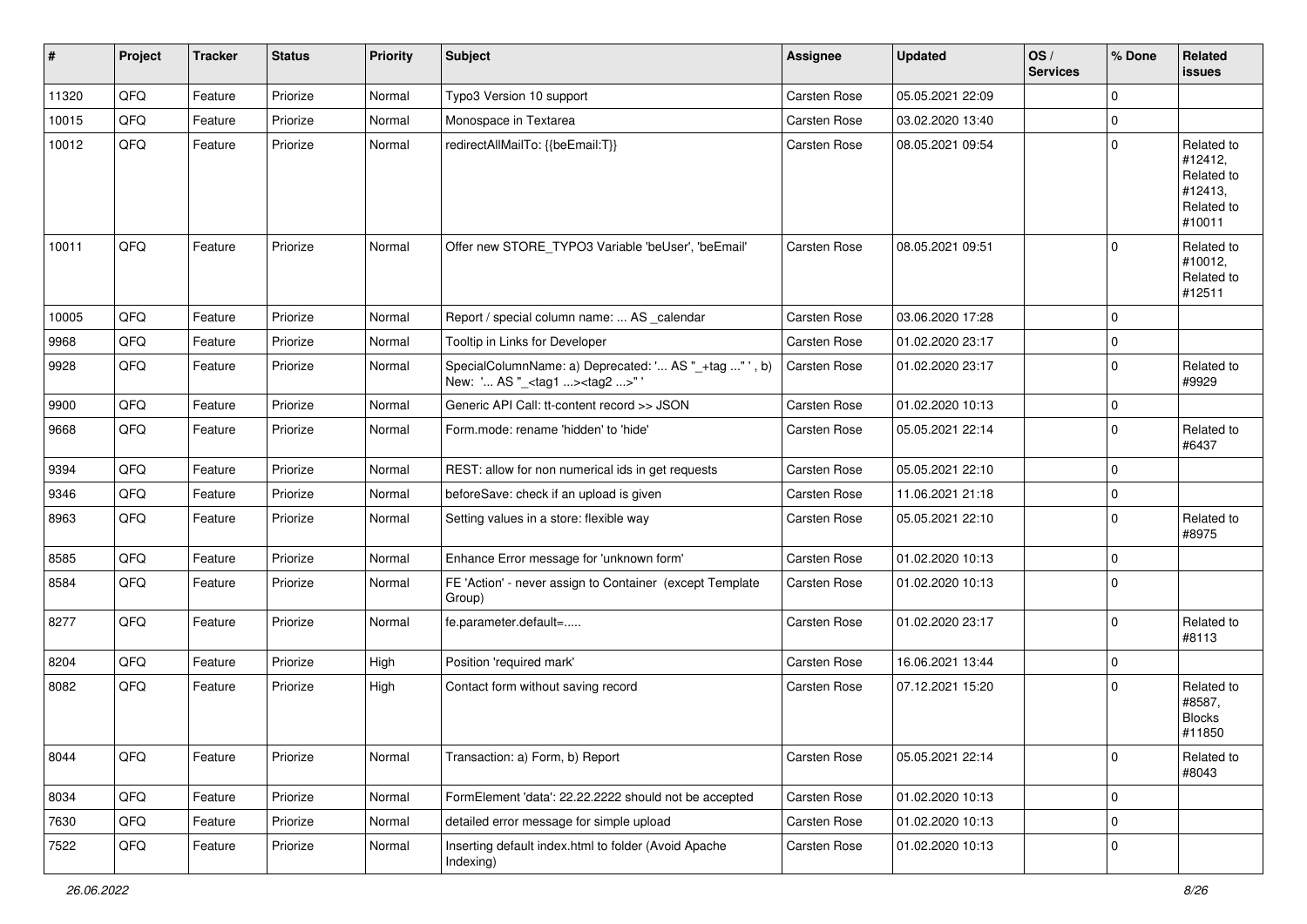| #     | Project | <b>Tracker</b> | <b>Status</b>              | <b>Priority</b> | <b>Subject</b>                                                            | Assignee            | <b>Updated</b>   | OS/<br><b>Services</b> | % Done      | Related<br><b>issues</b>                                               |
|-------|---------|----------------|----------------------------|-----------------|---------------------------------------------------------------------------|---------------------|------------------|------------------------|-------------|------------------------------------------------------------------------|
| 7290  | QFQ     | Feature        | Priorize                   | Normal          | FormEditor: title as textarea if LEN(title)>60                            | Carsten Rose        | 01.02.2020 10:13 |                        | $\mathbf 0$ | Blocked by<br>#7682                                                    |
| 7217  | QFQ     | Feature        | Priorize                   | Normal          | Download: notice User if `_sip=?` is missing                              | Carsten Rose        | 01.02.2020 10:13 |                        | $\mathbf 0$ |                                                                        |
| 6998  | QFQ     | Feature        | Priorize                   | Normal          | Form: with debug=on show column information as tooltip of<br>column label | Carsten Rose        | 01.02.2020 10:13 |                        | $\mathbf 0$ |                                                                        |
| 5942  | QFO     | Feature        | Priorize                   | Normal          | 'L' and 'type': append to links, generate via '_link' by using<br>$'u$ .  | Carsten Rose        | 01.02.2020 10:13 |                        | $\mathbf 0$ |                                                                        |
| 3867  | QFQ     | Feature        | Priorize                   | Normal          | Readonly Formular: Template Groups add/delete<br>ausbeldnen               | Carsten Rose        | 05.05.2021 22:12 |                        | $\mathbf 0$ |                                                                        |
| 13330 | QFQ     | Feature        | In Progress                | Normal          | Multi Form: Upload                                                        | Carsten Rose        | 07.11.2021 12:40 |                        | 50          | Related to<br>#9706                                                    |
| 12440 | QFQ     | Feature        | In Progress                | Normal          | Typo3 V10 upgrade (durchfuehren und testen)                               | Carsten Rose        | 21.03.2022 09:53 |                        | 50          | Related to<br>#12357,<br>Related to<br>#12067,<br>Related to<br>#10661 |
| 12439 | QFQ     | Feature        | In Progress                | Normal          | TinyMCE Paste from Word & Character Count/Limit                           | Carsten Rose        | 05.05.2021 22:15 |                        | $\mathbf 0$ |                                                                        |
| 11980 | QFQ     | Feature        | In Progress                | Normal          | protected verzeichnis MUSS geschützt werden                               | Carsten Rose        | 07.09.2021 13:30 |                        | $\mathbf 0$ |                                                                        |
| 11076 | QFQ     | Feature        | In Progress                | Normal          | SELECT  AS _websocket                                                     | Carsten Rose        | 30.08.2020 17:49 |                        | $\mathbf 0$ |                                                                        |
| 10793 | QFQ     | Feature        | In Progress                | Normal          | <b>Update NPM Packages</b>                                                | Carsten Rose        | 07.09.2021 13:25 |                        | 30          |                                                                        |
| 10443 | QFQ     | Feature        | In Progress                | Normal          | Konzept_api / _live                                                       | <b>Carsten Rose</b> | 07.05.2020 09:39 |                        | $\mathbf 0$ |                                                                        |
| 9517  | QFQ     | Feature        | In Progress                | High            | Input multiple tags with typeahead                                        | Carsten Rose        | 03.05.2021 21:14 |                        | 40          | Related to<br>#10150                                                   |
| 6250  | QFQ     | Feature        | In Progress                | Normal          | Enhance layout: a) Subrecord, b) Subrecord-Title                          | Carsten Rose        | 01.02.2020 23:22 |                        | $\mathbf 0$ | Related to<br>#5391                                                    |
| 5695  | QFQ     | Feature        | In Progress                | Normal          | Multiform                                                                 | Carsten Rose        | 02.01.2021 18:38 |                        | 0           |                                                                        |
| 13566 | QFQ     | Feature        | Ready to sync<br>(develop) | Normal          | Delete config-example.qfq.php file                                        | Carsten Rose        | 23.12.2021 09:25 |                        | $\mathbf 0$ |                                                                        |
| 12584 | QFQ     | Feature        | Feedback                   | Normal          | T3 v10 migration script: replace alias-patterns (v11)                     | Carsten Rose        | 28.05.2022 11:12 |                        | 100         |                                                                        |
| 5894  | QFQ     | Feature        | Feedback                   | Normal          | Typeahead in Report: show/hide rows dynamically                           | Carsten Rose        | 18.02.2022 08:50 |                        | $\mathbf 0$ | Related to<br>#5893,<br>Related to<br>#5885                            |
| 12611 | QFQ     | Feature        | Some day<br>maybe          | Normal          | Refactoring: Bootstrap with Lazy Loading                                  | Carsten Rose        | 08.06.2022 10:37 |                        | $\Omega$    | Related to<br>#12490,<br>Related to<br>#10013,<br>Related to<br>#7732  |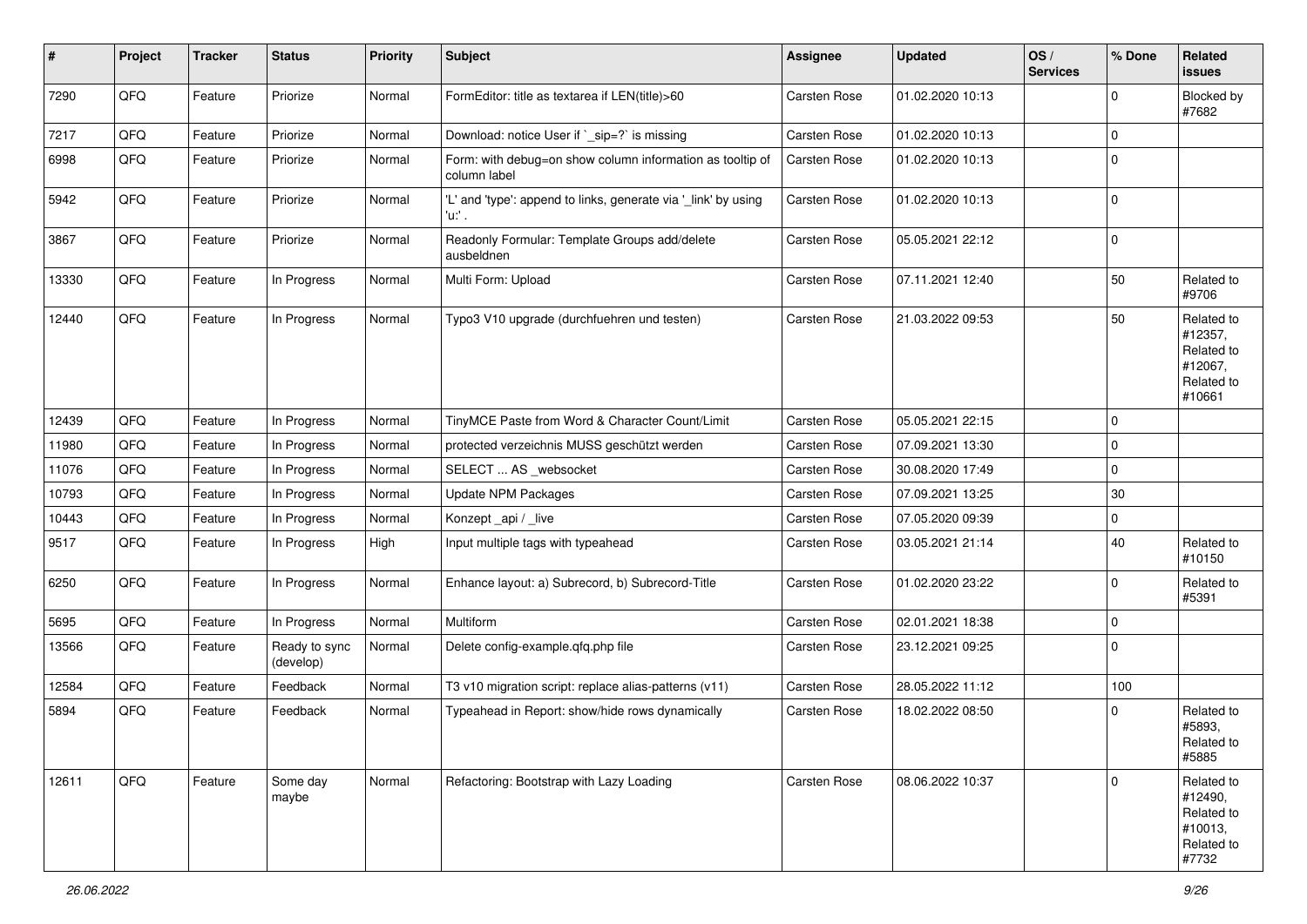| #     | Project | <b>Tracker</b> | <b>Status</b>     | <b>Priority</b> | <b>Subject</b>                                    | <b>Assignee</b>     | <b>Updated</b>   | OS/<br><b>Services</b> | % Done      | Related<br><b>issues</b>                                              |
|-------|---------|----------------|-------------------|-----------------|---------------------------------------------------|---------------------|------------------|------------------------|-------------|-----------------------------------------------------------------------|
| 12337 | QFQ     | Feature        | Some day<br>maybe | Normal          | Database.php: better caching                      | Carsten Rose        | 16.09.2021 15:10 |                        | $\Omega$    |                                                                       |
| 12315 | QFQ     | Feature        | Some day<br>maybe | Normal          | Form History (Diffs) / Backups                    | Carsten Rose        | 16.09.2021 15:10 |                        | $\mathbf 0$ |                                                                       |
| 11323 | QFQ     | Feature        | Some day<br>maybe | Normal          | Report Frontend Editor Modal + Codemirror         | Carsten Rose        | 16.09.2021 15:10 |                        | $\Omega$    | Related to<br>#11036                                                  |
| 11322 | QFQ     | Feature        | Some day<br>maybe | Normal          | Form Element JSON - (multiline parameter field)   | Carsten Rose        | 16.09.2021 15:10 |                        | $\Omega$    |                                                                       |
| 11217 | QFQ     | Feature        | Some day<br>maybe | Normal          | <b>Extend Script Functionality</b>                | Carsten Rose        | 16.09.2021 15:10 |                        | $\Omega$    |                                                                       |
| 11036 | QFQ     | Feature        | Some day<br>maybe | Normal          | inline report editor permissions                  | Carsten Rose        | 16.09.2021 15:09 |                        | $\Omega$    | Related to<br>#11323                                                  |
| 10745 | QFQ     | Feature        | Some day<br>maybe | Normal          | <b>Tablesorter Excel Export</b>                   | Carsten Rose        | 16.09.2021 15:09 |                        | $\mathbf 0$ |                                                                       |
| 10716 | QFQ     | Feature        | Some day<br>maybe | Normal          | Business Logic mit Externen Skripten              | Carsten Rose        | 16.09.2021 15:10 |                        | $\Omega$    | Related to<br>#10713,<br>Related to<br>#8217                          |
| 10116 | QFQ     | Feature        | Some day<br>maybe | Normal          | TypeAhead: Tag - show inside 'input' element      | Carsten Rose        | 16.09.2021 15:09 |                        | $\Omega$    |                                                                       |
| 10095 | QFQ     | Feature        | Some day<br>maybe | Normal          | Generic Gitlab Integration into QFQ               | Carsten Rose        | 16.09.2021 15:10 |                        | $\Omega$    |                                                                       |
| 10013 | QFQ     | Feature        | Some day<br>maybe | Normal          | FE.typ=editor: CodeMirror                         | Carsten Rose        | 08.06.2022 10:37 |                        | $\Omega$    | Related to<br>#12611,<br>Related to<br>#12490,<br>Related to<br>#7732 |
| 9704  | QFQ     | Feature        | Some day<br>maybe | Normal          | Thumbnails Generieren beim Splitten von PDF Files | Carsten Rose        | 11.12.2019 16:01 |                        | $\mathbf 0$ |                                                                       |
| 9579  | QFQ     | Feature        | Some day<br>maybe | Normal          | Multiform with Process Row                        | Carsten Rose        | 11.12.2019 16:01 |                        | $\Omega$    |                                                                       |
| 8894  | QFQ     | Feature        | Some day<br>maybe | Normal          | Documentation Tags Usable in QFQ Application      | <b>Carsten Rose</b> | 11.12.2019 16:01 |                        | $\mathbf 0$ |                                                                       |
| 8892  | QFQ     | Feature        | Some day<br>maybe | Normal          | Display and Edit SQL Comments in Form Editor      | Carsten Rose        | 11.12.2019 16:01 |                        | $\Omega$    |                                                                       |
| 8586  | QFQ     | Feature        | Some day<br>maybe | Normal          | QFQ: Enhance Error message for 'record not found' | Carsten Rose        | 16.09.2021 15:10 |                        | $\Omega$    |                                                                       |
| 8520  | QFQ     | Feature        | Some day<br>maybe | Normal          | Bring QFQ to Composer                             | Carsten Rose        | 16.09.2021 15:10 |                        | $\mathbf 0$ |                                                                       |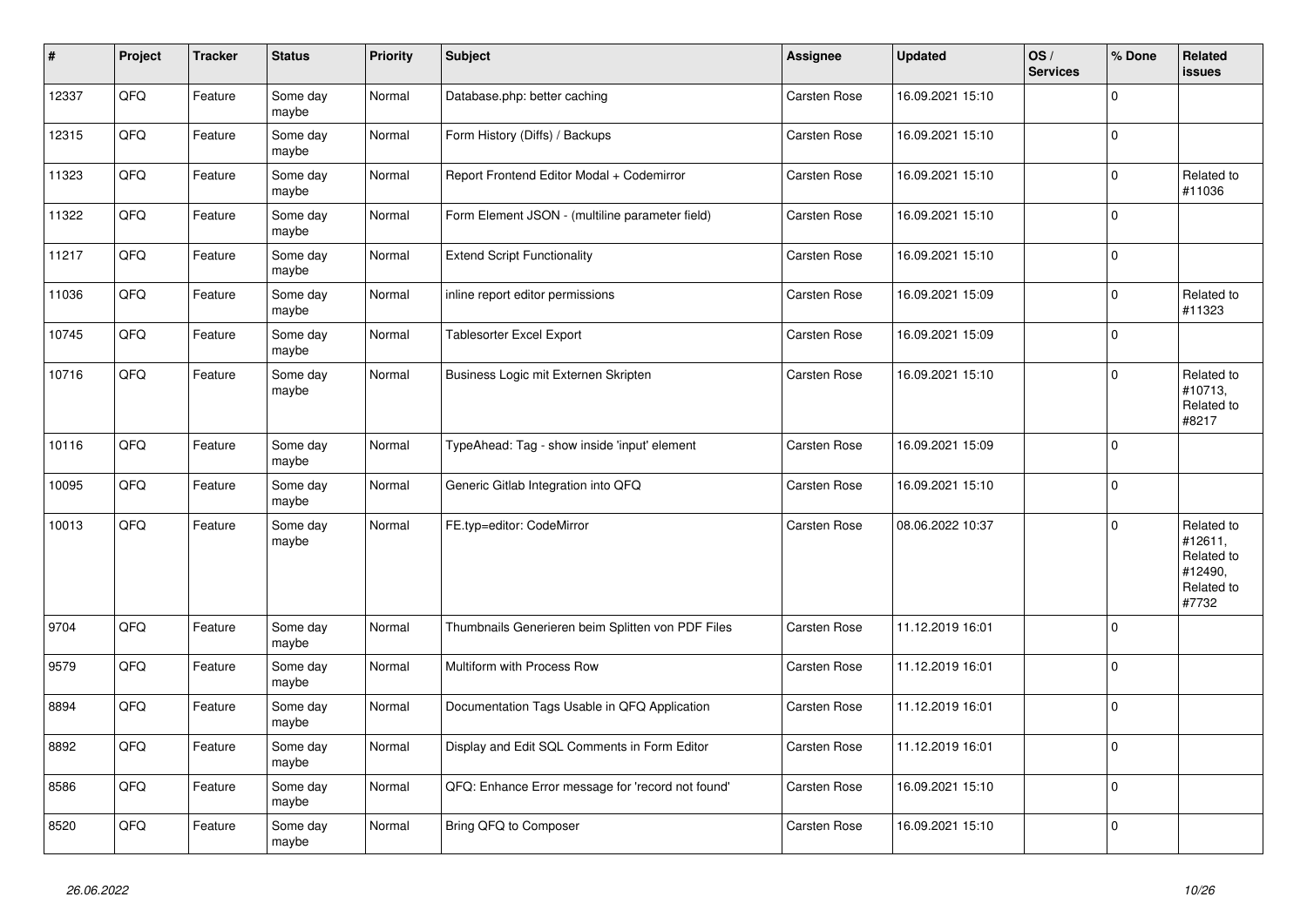| #    | Project | <b>Tracker</b> | <b>Status</b>     | <b>Priority</b> | <b>Subject</b>                                                                                 | <b>Assignee</b>     | <b>Updated</b>   | OS/<br><b>Services</b> | % Done      | Related<br>issues                           |
|------|---------|----------------|-------------------|-----------------|------------------------------------------------------------------------------------------------|---------------------|------------------|------------------------|-------------|---------------------------------------------|
| 8101 | QFQ     | Feature        | Some day<br>maybe | Normal          | Password hash: support further hashing methods                                                 | <b>Carsten Rose</b> | 16.09.2021 15:10 |                        | $\Omega$    |                                             |
| 7453 | QFQ     | Feature        | Some day<br>maybe | Normal          | import / export forms QFQ                                                                      | Carsten Rose        | 16.09.2021 15:10 |                        | $\Omega$    |                                             |
| 7452 | QFQ     | Feature        | Some day<br>maybe | Normal          | automate deployment new QFQ version                                                            | Carsten Rose        | 16.09.2021 15:10 |                        | $\Omega$    |                                             |
| 7336 | QFQ     | Feature        | Some day<br>maybe | Normal          | PDF Upload: disallow PDFs with specific Meta information                                       | Carsten Rose        | 11.12.2019 16:01 |                        | $\Omega$    |                                             |
| 7107 | QFQ     | Feature        | Some day<br>maybe | Normal          | Showcase Registration Tool: Anmeldung / Administration :<br>Liste Anmeldungen / Emaileinaldung | Carsten Rose        | 11.12.2019 16:01 |                        | $\Omega$    |                                             |
| 6715 | QFQ     | Feature        | Some day<br>maybe | Normal          | Code-Refactoring: dbArray vereinheitlichen                                                     | Carsten Rose        | 11.12.2019 16:02 |                        | $\Omega$    |                                             |
| 5983 | QFQ     | Feature        | Some day<br>maybe | Normal          | Form Submit (save & update): normalize date/-time FE                                           | Carsten Rose        | 01.02.2020 23:19 |                        | $\Omega$    |                                             |
| 5852 | QFQ     | Feature        | Some day<br>maybe | Normal          | Logging: mail.log / sgl.log - im FE anzeigen und via AJAX<br>aktualisieren                     | Carsten Rose        | 01.02.2020 23:19 |                        | $\Omega$    | Related to<br>#5885                         |
| 5665 | QFQ     | Feature        | Some day<br>maybe | Normal          | Versuch das '{{!' nicht mehr noetig ist.                                                       | Carsten Rose        | 01.02.2020 23:20 |                        | $\Omega$    | Related to<br>#7432,<br>Related to<br>#7434 |
| 5579 | QFQ     | Feature        | Some day<br>maybe | Normal          | Enhance Doc / Presentation: variable type 'link column type'                                   | Carsten Rose        | 01.02.2020 23:19 |                        | $\Omega$    |                                             |
| 5548 | QFQ     | Feature        | Some day<br>maybe | Normal          | 801 Textfiles/Scriptfiles als Thumbnail                                                        | Carsten Rose        | 07.03.2022 16:26 |                        | $\mathbf 0$ |                                             |
| 5480 | QFQ     | Feature        | Some day<br>maybe | Normal          | QFQ: Dokumentation mit Screenshots versehen                                                    | Carsten Rose        | 01.02.2020 23:20 |                        | $\Omega$    | Related to<br>#9879                         |
| 5428 | QFQ     | Feature        | Some day<br>maybe | Normal          | secure thumbnail: late render on access.                                                       | Carsten Rose        | 01.02.2020 23:20 |                        | $\Omega$    |                                             |
| 5132 | QFQ     | Feature        | Some day<br>maybe | Normal          | Error Message sendmail missing attachment: more details                                        | Carsten Rose        | 01.02.2020 23:19 |                        | $\Omega$    |                                             |
| 4956 | QFQ     | Feature        | Some day<br>maybe | Normal          | Sendmail: Benutzerdefinierte Headers                                                           | Carsten Rose        | 11.12.2019 16:02 |                        | $\Omega$    |                                             |
| 4872 | QFQ     | Feature        | Some day<br>maybe | Normal          | Fields of Typo3 page available in STORE TYPO3                                                  | Carsten Rose        | 01.02.2020 23:19 |                        | $\Omega$    |                                             |
| 4869 | QFG     | Feature        | Some day<br>maybe | Normal          | Dynamic Update (show, hide, readonly?, required?) for<br><b>Template Group Elements</b>        | Carsten Rose        | 01.02.2020 23:19 |                        | $\mathbf 0$ | Related to<br>#4865                         |
| 4839 | QFQ     | Feature        | Some day<br>maybe | Normal          | qfq-handle in <head> Abschnitt</head>                                                          | Carsten Rose        | 11.12.2019 16:02 |                        | $\mathbf 0$ |                                             |
| 4757 | QFQ     | Feature        | Some day<br>maybe | Normal          | Test subrecord: download links ok? Links ok?                                                   | Carsten Rose        | 01.02.2020 23:20 |                        | $\mathbf 0$ |                                             |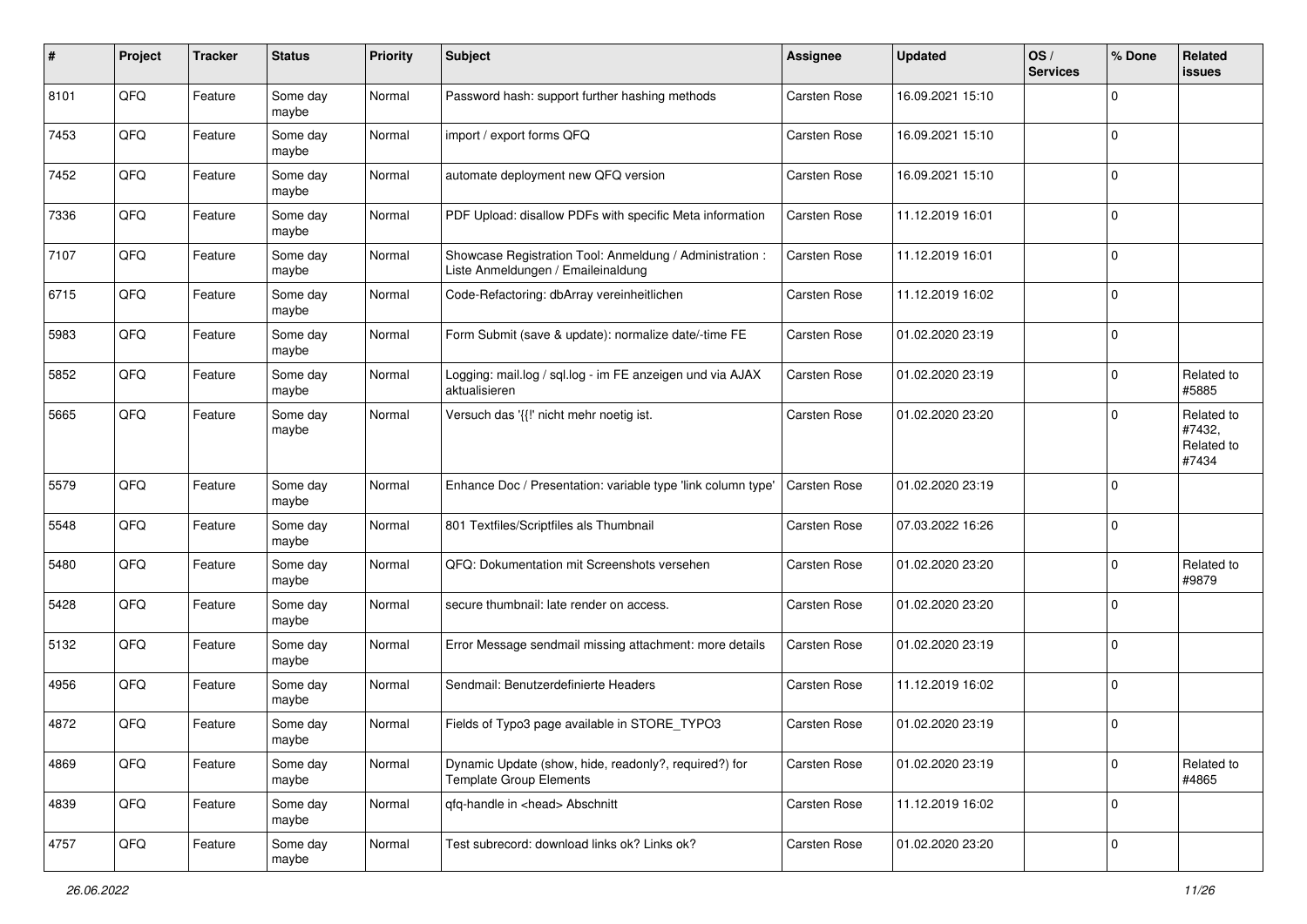| $\sharp$ | Project | <b>Tracker</b> | <b>Status</b>     | <b>Priority</b> | <b>Subject</b>                                                                                                          | <b>Assignee</b> | <b>Updated</b>   | OS/<br><b>Services</b> | % Done      | Related<br><b>issues</b>                    |
|----------|---------|----------------|-------------------|-----------------|-------------------------------------------------------------------------------------------------------------------------|-----------------|------------------|------------------------|-------------|---------------------------------------------|
| 4652     | QFQ     | Feature        | Some day<br>maybe | Normal          | UZH CD: Weiterleitung auf benutzerdefinierte 403/404 Seite                                                              | Carsten Rose    | 01.02.2020 23:20 |                        | $\Omega$    |                                             |
| 4650     | QFQ     | Feature        | Some day<br>maybe | Normal          | Convert html to doc/rtf                                                                                                 | Carsten Rose    | 01.02.2020 23:20 |                        | $\Omega$    | Related to<br>#10704                        |
| 4606     | QFQ     | Feature        | Some day<br>maybe | Normal          | link: qualifier to render bootstrap button                                                                              | Carsten Rose    | 01.02.2020 23:19 |                        | $\Omega$    |                                             |
| 4365     | QFQ     | Feature        | Some day<br>maybe | Normal          | Multi Language: new way of config                                                                                       | Carsten Rose    | 01.02.2020 23:20 |                        | $\Omega$    |                                             |
| 4349     | QFQ     | Feature        | Some day<br>maybe | Normal          | link download: downloaded external URL to<br>deliver/concatenate - check mimetipe and handle it correctly               | Carsten Rose    | 11.12.2019 16:02 |                        | $\Omega$    |                                             |
| 4343     | QFQ     | Feature        | Some day<br>maybe | Normal          | Link: Classifier to add 'attributes'                                                                                    | Carsten Rose    | 01.02.2020 23:20 |                        | $\mathbf 0$ | Related to<br>#14077                        |
| 4330     | QFQ     | Feature        | Some day<br>maybe | Normal          | Error Message: report missing {{ / }} in sqlUpdate, sqlInsert,<br>sqlDelete, sqlAfter, sqlBefore in FE action elements. | Carsten Rose    | 01.02.2020 23:20 |                        | $\Omega$    |                                             |
| 4259     | QFQ     | Feature        | Some day<br>maybe | Normal          | Instant trigger a cron job                                                                                              | Carsten Rose    | 11.12.2019 16:03 |                        | $\Omega$    |                                             |
| 4258     | QFQ     | Feature        | Some day<br>maybe | High            | <b>System Defaults: Forms</b>                                                                                           | Carsten Rose    | 03.05.2021 21:14 |                        | $\mathbf 0$ |                                             |
| 4197     | QFQ     | Feature        | Some day<br>maybe | Normal          | Unit Test fuer JSON Stream von QuickFormQuery.php ><br>doForm()                                                         | Carsten Rose    | 11.12.2019 16:03 |                        | $\Omega$    |                                             |
| 4026     | QFQ     | Feature        | Some day<br>maybe | Normal          | sqlLog.sql: log number of FE.id                                                                                         | Carsten Rose    | 11.12.2019 16:03 |                        | $\mathbf 0$ | Related to<br>#5458                         |
| 4018     | QFQ     | Feature        | Some day<br>maybe | Normal          | typeahead: solve problem with potential long query<br>parameter                                                         | Carsten Rose    | 11.12.2019 16:03 |                        | $\Omega$    |                                             |
| 3991     | QFQ     | Feature        | Some day<br>maybe | Normal          | report: Columnname '_skipWrap' skips 'fbeg', 'fend'                                                                     | Carsten Rose    | 11.12.2019 16:03 |                        | $\mathbf 0$ |                                             |
| 3990     | QFQ     | Feature        | Some day<br>maybe | High            | custom class definition: add space automatically                                                                        | Carsten Rose    | 03.05.2021 21:14 |                        | $\Omega$    |                                             |
| 3967     | QFQ     | Feature        | Some day<br>maybe | High            | Report: Checkbox, Radio, Dropdown, Input welches ohne<br>Submit funktioniert - 'Inline-Form'                            | Carsten Rose    | 03.05.2021 21:14 |                        | $\mathbf 0$ |                                             |
| 3947     | QFQ     | Feature        | Some day<br>maybe | Normal          | Attack detectect: logout current user                                                                                   | Carsten Rose    | 11.12.2019 16:03 |                        | $\Omega$    | Related to<br>#5458.<br>Related to<br>#6299 |
| 3942     | QFQ     | Feature        | Some day<br>maybe | Normal          | Action Elemente: neu generierte IDs via FE weitergeben                                                                  | Carsten Rose    | 11.12.2019 16:03 |                        | 0           | Related to<br>#3941                         |
| 3941     | QFQ     | Feature        | Some day<br>maybe | Normal          | sqlAfter: es sollten mehrere moeglich sein                                                                              | Carsten Rose    | 11.12.2019 16:03 |                        | $\mathbf 0$ | Related to<br>#3942                         |
| 3905     | QFG     | Feature        | Some day<br>maybe | Normal          | Documentation: Best Practice anhand eines Online<br>Bewerbungstools                                                     | Carsten Rose    | 11.12.2019 16:03 |                        | $\mathbf 0$ |                                             |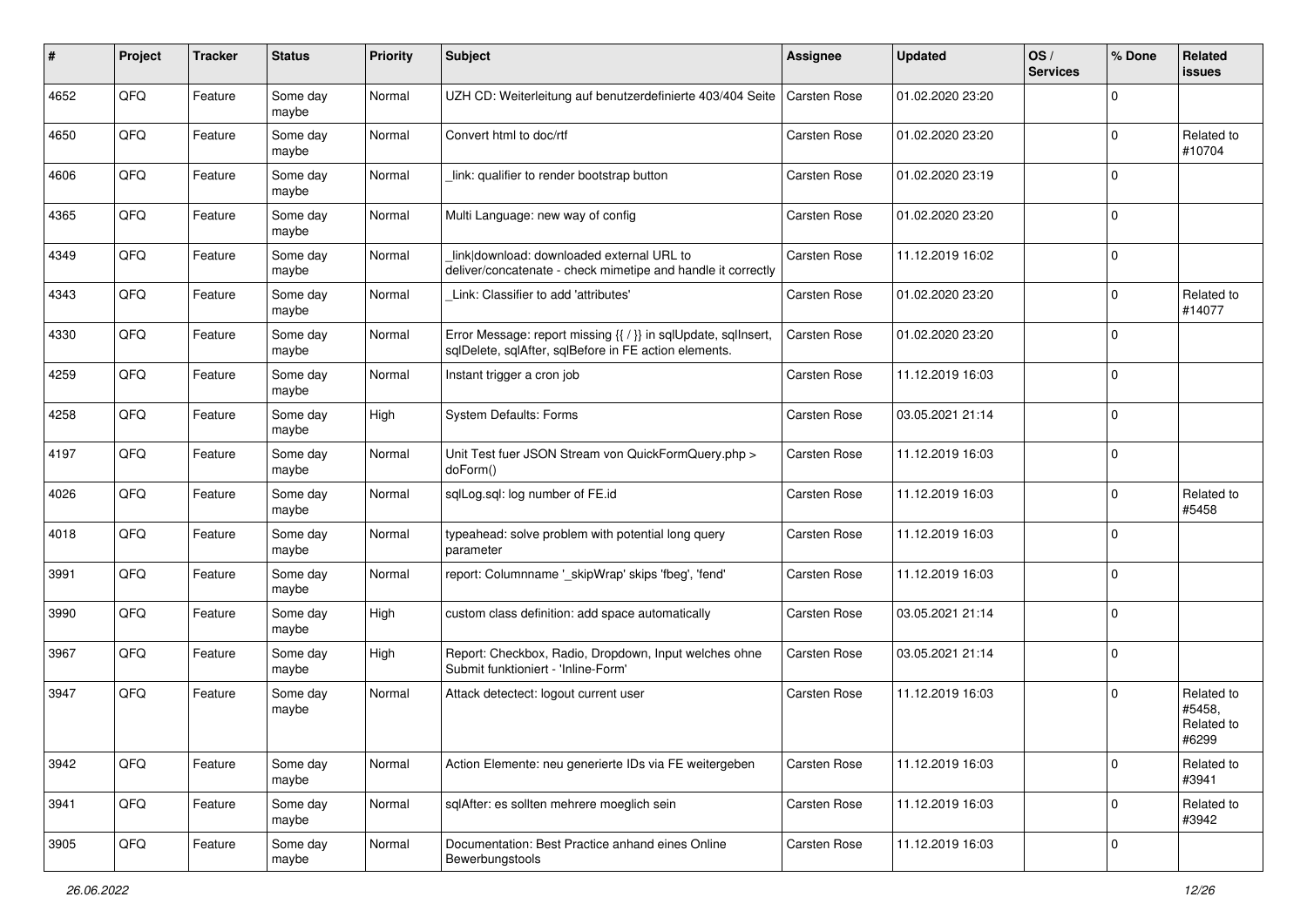| #    | Project | <b>Tracker</b> | <b>Status</b>     | <b>Priority</b> | <b>Subject</b>                                                                                                                               | <b>Assignee</b>     | <b>Updated</b>   | OS/<br><b>Services</b> | % Done      | Related<br>issues                           |
|------|---------|----------------|-------------------|-----------------|----------------------------------------------------------------------------------------------------------------------------------------------|---------------------|------------------|------------------------|-------------|---------------------------------------------|
| 3900 | QFQ     | Feature        | Some day<br>maybe | Normal          | Extend documentation of 'Copy / Paste'                                                                                                       | Carsten Rose        | 11.12.2019 16:03 |                        | $\Omega$    | Related to<br>#3899                         |
| 3877 | QFQ     | Feature        | Some day<br>maybe | Normal          | FormEditor: die Felder die aktuell nicht gebraucht werden<br>nur auf readonly/disabled setzen (nicht ausblenden > das<br>irritiert.          | Carsten Rose        | 11.12.2019 16:03 |                        | $\mathbf 0$ |                                             |
| 3848 | QFQ     | Feature        | Some day<br>maybe | High            | Antivirus check fuer Upload files in qfq?                                                                                                    | <b>Carsten Rose</b> | 03.05.2021 21:14 |                        | $\mathbf 0$ | Related to<br>#4131                         |
| 3708 | QFQ     | Feature        | Some day<br>maybe | Normal          | Form: input - 'specialchars', 'none'  gewisse tags<br>erlauben, andere verbieten                                                             | Carsten Rose        | 11.12.2019 16:02 |                        | $\mathbf 0$ | Related to<br>#14320                        |
| 3677 | QFQ     | Feature        | Some day<br>maybe | Normal          | wkhtmltopdf: FE User access prohibited, if client IP changes<br>- \$TYPO3_CONF_VARS[FE][lockIP]                                              | Carsten Rose        | 11.12.2019 16:02 |                        | $\mathbf 0$ |                                             |
| 3666 | QFQ     | Feature        | Some day<br>maybe | Normal          | a) Performance Messung: mysql_real_escape_string() im<br>Vergleich zu str_replace(), b) doppeltes Aufrufen von<br>mysql_real_escape_string() | Carsten Rose        | 11.12.2019 16:02 |                        | $\mathbf 0$ |                                             |
| 3537 | QFQ     | Feature        | Some day<br>maybe | Low             | SHOW COLUMNS FROM tableName - Extend '{{!'<br>definition                                                                                     | Carsten Rose        | 11.12.2019 16:02 |                        | $\Omega$    |                                             |
| 3458 | QFQ     | Feature        | Some day<br>maybe | Normal          | Display 'Edit Form Element'-Checkbox on form: should<br>depend on FE Group                                                                   | Carsten Rose        | 11.12.2019 16:02 |                        | $\mathbf 0$ | Related to<br>#3447                         |
| 3457 | QFQ     | Feature        | Some day<br>maybe | Normal          | LDAP: concat multi values to one single entry                                                                                                | Carsten Rose        | 11.12.2019 16:02 |                        | $\mathbf 0$ |                                             |
| 3402 | QFQ     | Feature        | Some day<br>maybe | Normal          | Syntax Highlighting via CodeMirror                                                                                                           | Carsten Rose        | 11.12.2019 16:02 |                        | 100         | Related to<br>#3207                         |
| 3385 | QFQ     | Feature        | Some day<br>maybe | Normal          | templateGroup: insert/update/delete non primary records                                                                                      | Carsten Rose        | 11.12.2019 16:02 |                        | $\mathbf 0$ |                                             |
| 3350 | QFQ     | Feature        | Some day<br>maybe | Normal          | FormEditor: Hilfetext hinter 'checktype'                                                                                                     | Carsten Rose        | 11.12.2019 16:02 |                        | $\mathbf 0$ |                                             |
| 3332 | QFQ     | Feature        | Some day<br>maybe | Normal          | Uploads: Thumbnails, Details zum hochgeladenen File                                                                                          | <b>Carsten Rose</b> | 11.12.2019 16:02 |                        | $\Omega$    | Related to<br>#3264,<br>Related to<br>#5333 |
| 3331 | QFQ     | Feature        | Some day<br>maybe | Normal          | Default Tooltip fuer _page? Links: mit Form und Record ID                                                                                    | <b>Carsten Rose</b> | 11.12.2019 16:02 |                        | $\mathbf 0$ |                                             |
| 3291 | QFQ     | Feature        | Some day<br>maybe | Normal          | AutoCron websiteToken                                                                                                                        | Carsten Rose        | 11.12.2019 16:02 |                        | $\Omega$    | Related to<br>#4250                         |
| 3285 | QFG     | Feature        | Some day<br>maybe | Normal          | Zeichenlimit pro Feld: textarea / editor                                                                                                     | Carsten Rose        | 11.12.2019 16:02 |                        | 0           |                                             |
| 3273 | QFO     | Feature        | Some day<br>maybe | Low             | Dirty Flag in Form                                                                                                                           | Carsten Rose        | 11.12.2019 16:02 |                        | $\mathbf 0$ |                                             |
| 3267 | QFQ     | Feature        | Some day<br>maybe | Normal          | 2 Forms auf einer Seite: real + Read only                                                                                                    | Carsten Rose        | 11.12.2019 16:03 |                        | $\mathbf 0$ |                                             |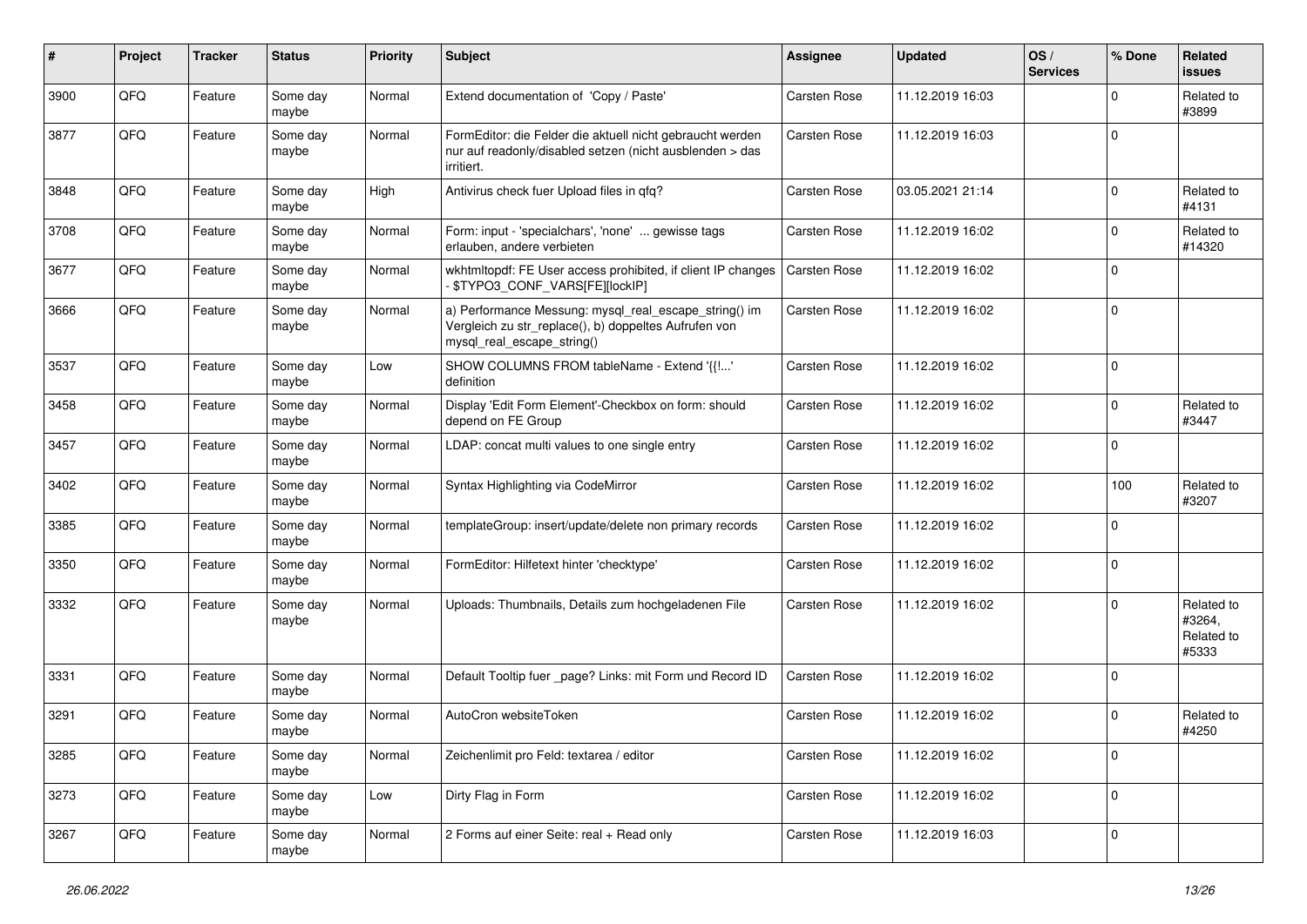| $\vert$ # | Project | <b>Tracker</b> | <b>Status</b>     | <b>Priority</b> | <b>Subject</b>                                                                                                     | Assignee            | <b>Updated</b>   | OS/<br><b>Services</b> | % Done      | Related<br>issues                                                     |
|-----------|---------|----------------|-------------------|-----------------|--------------------------------------------------------------------------------------------------------------------|---------------------|------------------|------------------------|-------------|-----------------------------------------------------------------------|
| 3216      | QFQ     | Feature        | Some day<br>maybe | Normal          | dynamic update für checkbox label2                                                                                 | <b>Carsten Rose</b> | 11.12.2019 16:03 |                        | $\Omega$    | Related to<br>#2081                                                   |
| 2995      | QFQ     | Feature        | Some dav<br>maybe | Normal          | Dropdown JQuery Plugin: 'chosen' - Moeglichkeit um Select<br>Listen mehr Funktion zu geben. Kein Bootstrap noetig. | Carsten Rose        | 11.12.2019 16:03 |                        | $\Omega$    |                                                                       |
| 2084      | QFQ     | Feature        | Some day<br>maybe | Normal          | Mailto mit encryption: Subrecord                                                                                   | Carsten Rose        | 11.12.2019 16:03 |                        | 0           | Related to<br>#2082                                                   |
| 1946      | QFQ     | Feature        | Some day<br>maybe | Normal          | Kontrolle ob der ReadOnly Modus bei den<br>Formularelementen korrekt implementiert ist                             | Carsten Rose        | 11.12.2019 16:03 |                        | $\mathbf 0$ |                                                                       |
| 1635      | QFQ     | Feature        | Some day<br>maybe | Normal          | QFQ Extension content record: weitere Optionen<br>einblenden.                                                      | Carsten Rose        | 11.12.2019 16:03 |                        | $\Omega$    |                                                                       |
| 12556     | QFQ     | Feature        | <b>New</b>        | Normal          | Pills Title: colored = static or dynamic on allrequiredgiven                                                       | Benjamin Baer       | 19.03.2022 17:49 |                        | 0           |                                                                       |
| 12490     | QFQ     | Feature        | New               | Normal          | Loading Plugins in QFQ - see what tinymce does. (lazy<br>loading)                                                  | Benjamin Baer       | 08.06.2022 10:37 |                        | $\Omega$    | Related to<br>#12611,<br>Related to<br>#10013,<br>Related to<br>#7732 |
| 12476     | QFQ     | Feature        | <b>New</b>        | Normal          | clearMe: a) should trigger 'dirty', b) sticky on textarea resize                                                   | Benjamin Baer       | 04.01.2022 08:40 |                        | $\Omega$    | Related to<br>#9528                                                   |
| 10003     | QFQ     | Feature        | Priorize          | Normal          | fieldset: stronger visualize group                                                                                 | Benjamin Baer       | 12.02.2020 08:13 |                        | $\Omega$    |                                                                       |
| 9135      | QFQ     | Feature        | Priorize          | Normal          | Progress Bar generic / replace old hourglass download<br>popup                                                     | Benjamin Baer       | 03.01.2022 07:43 |                        | $\Omega$    |                                                                       |
| 7965      | QFQ     | Feature        | Priorize          | Normal          | Input type 'text' with visual format - currency                                                                    | Benjamin Baer       | 03.01.2022 07:45 |                        | $\mathbf 0$ |                                                                       |
| 7730      | QFQ     | Feature        | Priorize          | Normal          | SELECT Box: title in between                                                                                       | Benjamin Baer       | 01.02.2020 23:22 |                        | $\Omega$    |                                                                       |
| 6870      | QFQ     | Feature        | Priorize          | Normal          | Click on ' link' triggers an API call                                                                              | Benjamin Baer       | 03.01.2022 08:25 |                        | 0           |                                                                       |
| 6801      | QFQ     | Feature        | Priorize          | Normal          | Fabric: Maximize / FullIscreen                                                                                     | Benjamin Baer       | 21.03.2022 09:56 |                        | $\Omega$    |                                                                       |
| 6224      | QFQ     | Feature        | Priorize          | Normal          | Dynamic update: fade in/out fields                                                                                 | Benjamin Baer       | 21.03.2022 09:50 |                        | $\mathbf 0$ |                                                                       |
| 5562      | QFQ     | Feature        | Priorize          | Normal          | Drag'n'Drop fuer Uploads                                                                                           | Benjamin Baer       | 21.03.2022 09:52 |                        | 0           | Related to<br>#9706                                                   |
| 5366      | QFQ     | Feature        | Priorize          | Normal          | Saving with keyboard shortcuts                                                                                     | Benjamin Baer       | 21.03.2022 09:47 |                        | $\Omega$    |                                                                       |
| 7602      | QFQ     | Feature        | ToDo              | High            | Multi Select: with checkboxes                                                                                      | Benjamin Baer       | 22.03.2022 09:07 |                        | $\mathbf 0$ |                                                                       |
| 9548      | QFQ     | Feature        | Feedback          | High            | FormElement: Pattern mismatch - optional report only on<br>focus lost                                              | Benjamin Baer       | 03.05.2021 21:14 |                        | $\Omega$    |                                                                       |
| 9130      | QFQ     | Feature        | Some day<br>maybe | Normal          | tablesorter: Automatic Row numbering / Zeilenummer                                                                 | Benjamin Baer       | 01.02.2020 23:22 |                        | $\Omega$    |                                                                       |
| 8522      | QFQ     | Feature        | Some day<br>maybe | Normal          | build QFQ - npm warnings                                                                                           | Benjamin Baer       | 01.02.2020 23:19 |                        | 50          |                                                                       |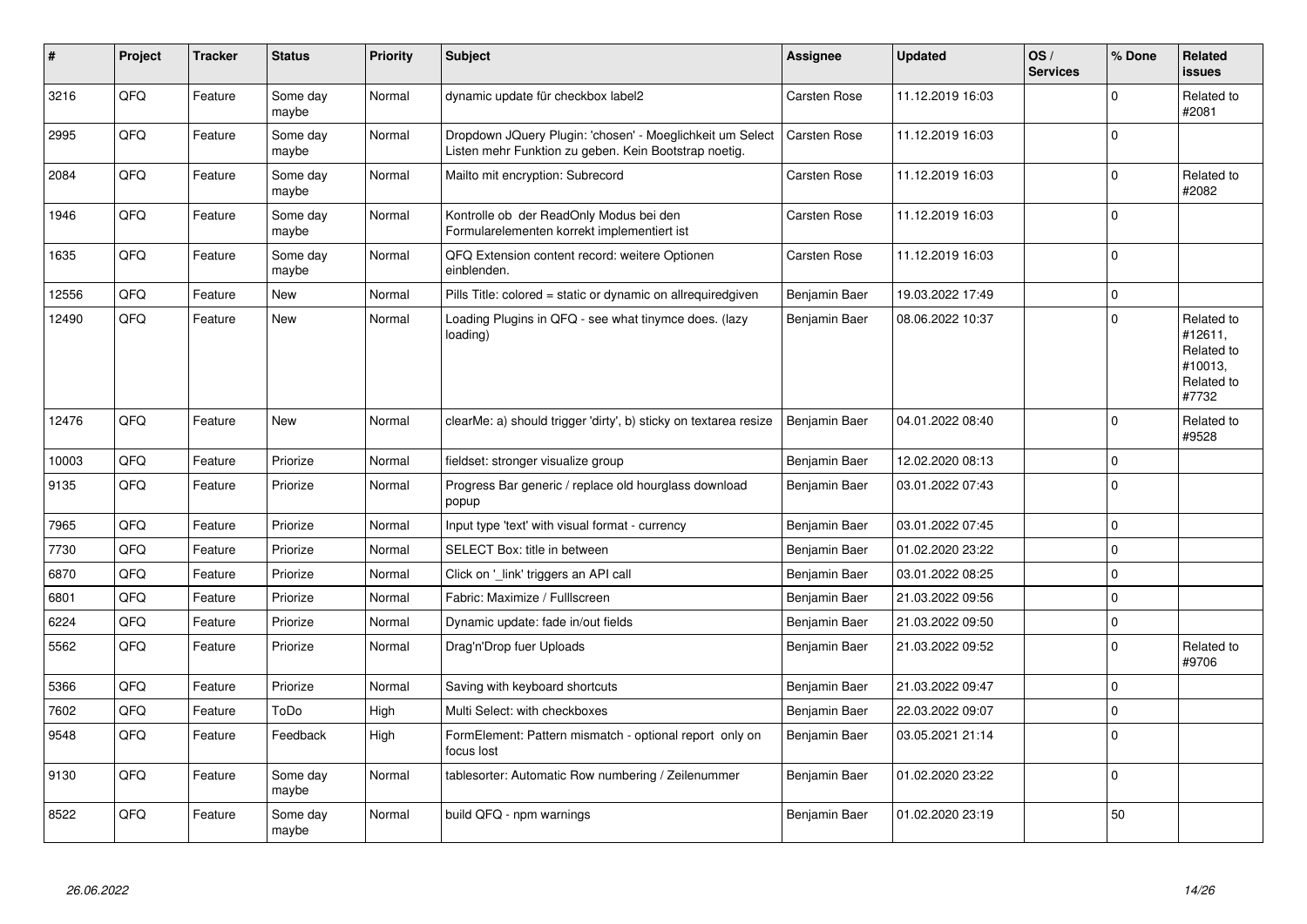| #     | Project | <b>Tracker</b> | <b>Status</b>     | <b>Priority</b> | <b>Subject</b>                                                                | <b>Assignee</b> | <b>Updated</b>   | OS/<br><b>Services</b> | % Done      | Related<br>issues                                                      |
|-------|---------|----------------|-------------------|-----------------|-------------------------------------------------------------------------------|-----------------|------------------|------------------------|-------------|------------------------------------------------------------------------|
| 7732  | QFQ     | Feature        | Some day<br>maybe | Normal          | Javascript: Lazy Loading der add on libs                                      | Benjamin Baer   | 08.06.2022 10:38 |                        | $\Omega$    | Related to<br>#12611,<br>Related to<br>#12490,<br>Related to<br>#10013 |
| 6972  | QFQ     | Feature        | Some day<br>maybe | Normal          | Fabric Clipboard / cross browser tab                                          | Benjamin Baer   | 01.02.2020 23:21 |                        | $\Omega$    |                                                                        |
| 6970  | QFQ     | Feature        | Some day<br>maybe | Normal          | tablesorter: default fuer 'sortReset' aendern von 'Ctrl' zu 'Alt'             | Benjamin Baer   | 01.02.2020 23:21 |                        | $\Omega$    |                                                                        |
| 5389  | QFQ     | Feature        | Some day<br>maybe | Normal          | QFQ Design: Multline label / note                                             | Benjamin Baer   | 01.02.2020 23:19 |                        | 0           |                                                                        |
| 5024  | QFQ     | Feature        | Some day<br>maybe | Normal          | Fabric: Generate PDF with edits                                               | Benjamin Baer   | 01.02.2020 23:20 |                        | $\Omega$    | Related to<br>#10704                                                   |
| 4420  | QFQ     | Feature        | Some day<br>maybe | Normal          | Client: Local Storage - store the changes of a form, local in<br>the browser. | Benjamin Baer   | 11.12.2019 16:02 |                        | $\mathbf 0$ |                                                                        |
| 3692  | QFQ     | Feature        | Some day<br>maybe | Normal          | QFQ Webseite                                                                  | Benjamin Baer   | 11.12.2019 16:02 |                        | 0           | Related to<br>#5033                                                    |
| 3415  | QFQ     | Feature        | Some day<br>maybe | Normal          | FE Login Box Templatefile                                                     | Benjamin Baer   | 11.12.2019 16:02 |                        | $\Omega$    |                                                                        |
| 14185 | QFQ     | Feature        | <b>New</b>        | Normal          | External/Autocron.php - better suitable directory                             | Support: System | 28.05.2022 11:03 |                        | $\Omega$    |                                                                        |
| 12156 | QFQ     | Feature        | New               | Normal          | Form: Optional disable 'leave page'                                           |                 | 03.05.2021 20:45 |                        | $\pmb{0}$   |                                                                        |
| 12135 | QFQ     | Feature        | <b>New</b>        | Normal          | Subrecord: Notiz                                                              |                 | 24.04.2021 16:58 |                        | $\pmb{0}$   |                                                                        |
| 12039 | QFQ     | Feature        | New               | Normal          | Missing htmlSpecialChar() in pre processing on form submit                    |                 | 18.02.2021 00:09 |                        | $\mathbf 0$ | Related to<br>#14320                                                   |
| 12038 | QFQ     | Feature        | <b>New</b>        | Normal          | a) STORE_VAR: filenameOnlyStripUniq, b) SP:<br>QSTRIPUNIQ()                   |                 | 17.02.2021 23:55 |                        | 0           |                                                                        |
| 11850 | QFQ     | Feature        | New               | Urgent          | Wizard Form: basierend auf einer Tabelle eine Form<br>anlegen.                |                 | 03.05.2021 21:12 |                        | $\Omega$    | <b>Blocked by</b><br>#8082                                             |
| 11716 | QFQ     | Feature        | <b>New</b>        | Normal          | Form an beliebiger Stelle im Report anzeigen                                  |                 | 09.12.2020 09:47 |                        | $\Omega$    |                                                                        |
| 11535 | QFQ     | Feature        | <b>New</b>        | Normal          | Ability to create SQL columns in frontend QFQ forms                           |                 | 17.11.2020 12:11 |                        | $\mathbf 0$ |                                                                        |
| 11534 | QFQ     | Feature        | New               | Normal          | Report: Action on selected rows - Table batchprocessing<br>feature            |                 | 18.11.2020 08:15 |                        | $\Omega$    |                                                                        |
| 10874 | QFQ     | Feature        | New               | Normal          | Erstellen eines Foreign Keys in der Tabelle "FormElement"                     |                 | 13.07.2020 10:11 |                        | $\Omega$    |                                                                        |
| 10763 | QFQ     | Feature        | New               | Normal          | form accessed and submitted despite logout?                                   |                 | 16.06.2020 11:43 |                        | 0           |                                                                        |
| 10384 | QFQ     | Feature        | New               | Normal          | Parameter Exchange QFQ Instances                                              |                 | 07.05.2020 09:38 |                        | 0           |                                                                        |
| 10345 | QFQ     | Feature        | New               | Normal          | Templates - Patterns QFQ Style                                                |                 | 03.05.2021 21:01 |                        | $\Omega$    | Related to<br>#10713                                                   |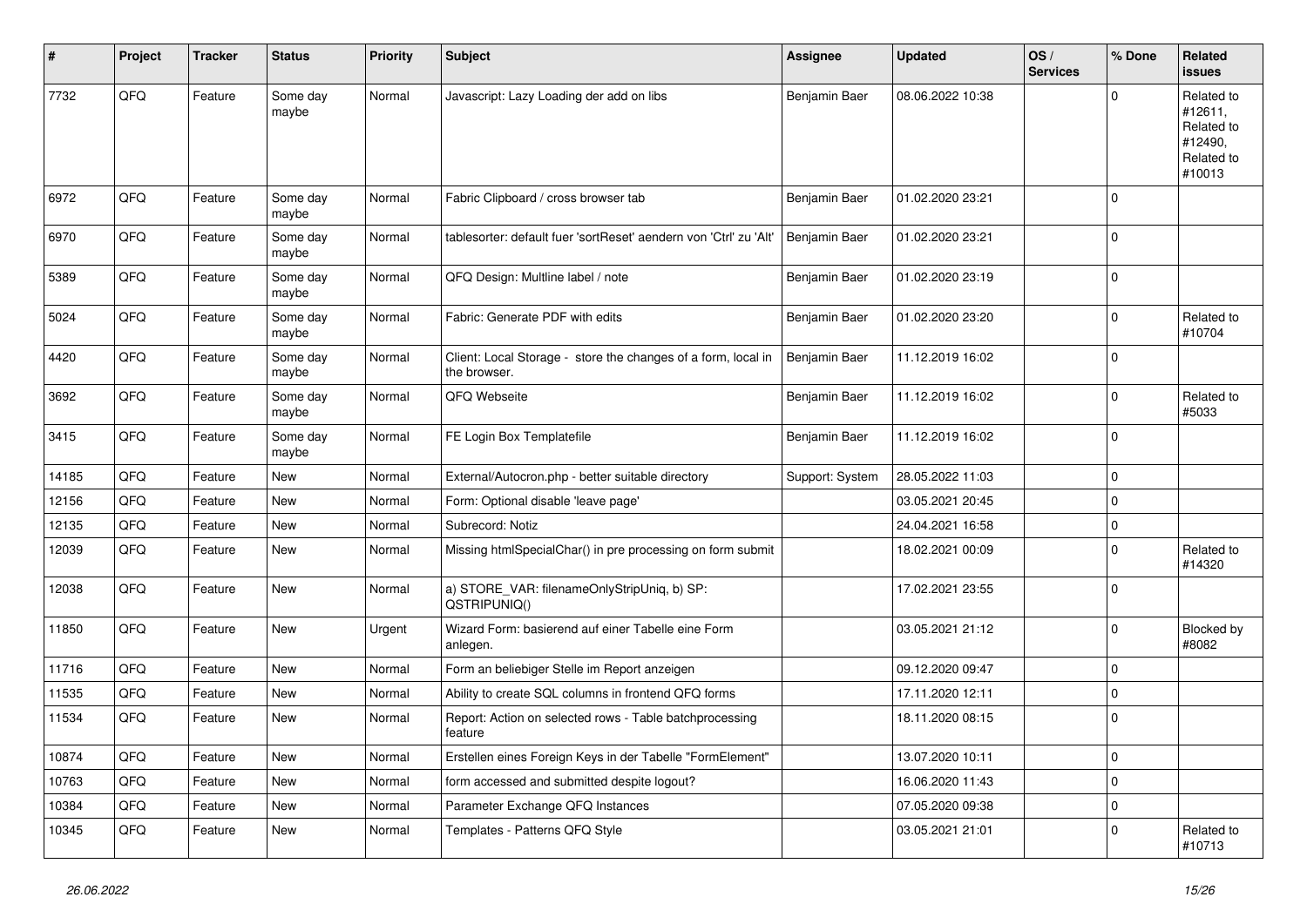| #     | Project | <b>Tracker</b> | <b>Status</b>     | <b>Priority</b> | <b>Subject</b>                                                                   | Assignee | <b>Updated</b>   | OS/<br><b>Services</b> | % Done      | Related<br><b>issues</b>                    |
|-------|---------|----------------|-------------------|-----------------|----------------------------------------------------------------------------------|----------|------------------|------------------------|-------------|---------------------------------------------|
| 10114 | QFQ     | Feature        | <b>New</b>        | High            | Symbol (Link): 'G:' (Glyphicon) replaced by 'i:' (icon)                          |          | 07.12.2021 17:19 |                        | $\Omega$    | Related to<br>#3797,<br>Related to<br>#4194 |
| 9853  | QFQ     | Feature        | <b>New</b>        | Normal          | Check das SQL / QFQ / Mail Logfile geschrieben wird                              |          | 09.01.2020 11:15 |                        | $\mathbf 0$ |                                             |
| 4194  | QFQ     | Feature        | In Progress       | Normal          | Bootstrap 4 ist jetzt offiziel                                                   |          | 03.05.2021 20:47 |                        | $\mathbf 0$ | Related to<br>#10114                        |
| 10738 | QFQ     | Feature        | Some day<br>maybe | Normal          | CORS headers for external API requests                                           |          | 10.06.2020 14:00 |                        | $\Omega$    |                                             |
| 8056  | QFQ     | Feature        | Some day<br>maybe | Normal          | Termin Organisation (Reservation)                                                |          | 01.02.2020 23:19 |                        | $\mathbf 0$ | Related to<br>#8658                         |
| 7921  | QFQ     | Feature        | Some day<br>maybe | Normal          | Rest API Export: URL kuerzer machen                                              |          | 01.02.2020 23:19 |                        | $\Omega$    |                                             |
| 7278  | QFQ     | Feature        | Some day<br>maybe | Normal          | Form: Wert vordefinieren der immer gesetzt wird                                  |          | 02.05.2021 09:27 |                        | $\mathbf 0$ |                                             |
| 7229  | QFQ     | Feature        | Some day<br>maybe | Normal          | New FormElement.type: Button                                                     |          | 01.02.2021 12:32 |                        | $\mathbf 0$ |                                             |
| 7108  | QFQ     | Feature        | Some day<br>maybe | Normal          | QFQ Wrap Elements                                                                |          | 11.12.2019 16:01 |                        | $\mathbf 0$ |                                             |
| 7106  | QFQ     | Feature        | Some day<br>maybe | Normal          | Beispiel Nummerierung von Rows in Report                                         |          | 11.12.2019 16:01 |                        | $\mathbf 0$ |                                             |
| 7105  | QFQ     | Feature        | Some day<br>maybe | Normal          | Beispiel wie man in einer zweiten Tabelle speichert.                             |          | 11.12.2019 16:01 |                        | $\Omega$    |                                             |
| 7104  | QFQ     | Feature        | Some day<br>maybe | Normal          | Manual: hint about escaping if '\r' appears in mail body                         |          | 11.12.2019 16:01 |                        | $\mathbf 0$ |                                             |
| 7100  | QFQ     | Feature        | Some day<br>maybe | Normal          | Download: log access, max downloads, time limit                                  |          | 01.02.2020 23:19 |                        | $\Omega$    |                                             |
| 6992  | QFQ     | Feature        | Some day<br>maybe | Normal          | DB exception: Syntax Highlight                                                   |          | 11.12.2019 16:01 |                        | $\Omega$    | Related to<br>#5450                         |
| 6704  | QFQ     | Feature        | Some day<br>maybe | Normal          | Upload Mode: Bilder in Notizen rechts sollen aktuellen<br>Upload repräsentieren. |          | 01.02.2020 23:19 |                        | $\mathbf 0$ | Related to<br>#3264                         |
| 6515  | QFQ     | Feature        | Some day<br>maybe | Normal          | Formular: Felder dynamisch ein/ausblenden                                        |          | 11.12.2019 16:02 |                        | $\mathbf 0$ |                                             |
| 6299  | QFQ     | Feature        | Some day<br>maybe | Normal          | Attack detection: log table with invalid SIP access                              |          | 11.12.2019 16:02 |                        | $\Omega$    | Related to<br>#3947                         |
| 6288  | QFQ     | Feature        | Some day<br>maybe | Normal          | Best Practice: Erklaeren wie man ein Formular ganz in<br>'weiss' erstellen kann  |          | 11.12.2019 16:02 |                        | $\mathbf 0$ |                                             |
| 6084  | QFQ     | Feature        | Some day<br>maybe | Normal          | New escape type: 'D' - convert date                                              |          | 01.02.2020 23:19 |                        | $\mathbf 0$ |                                             |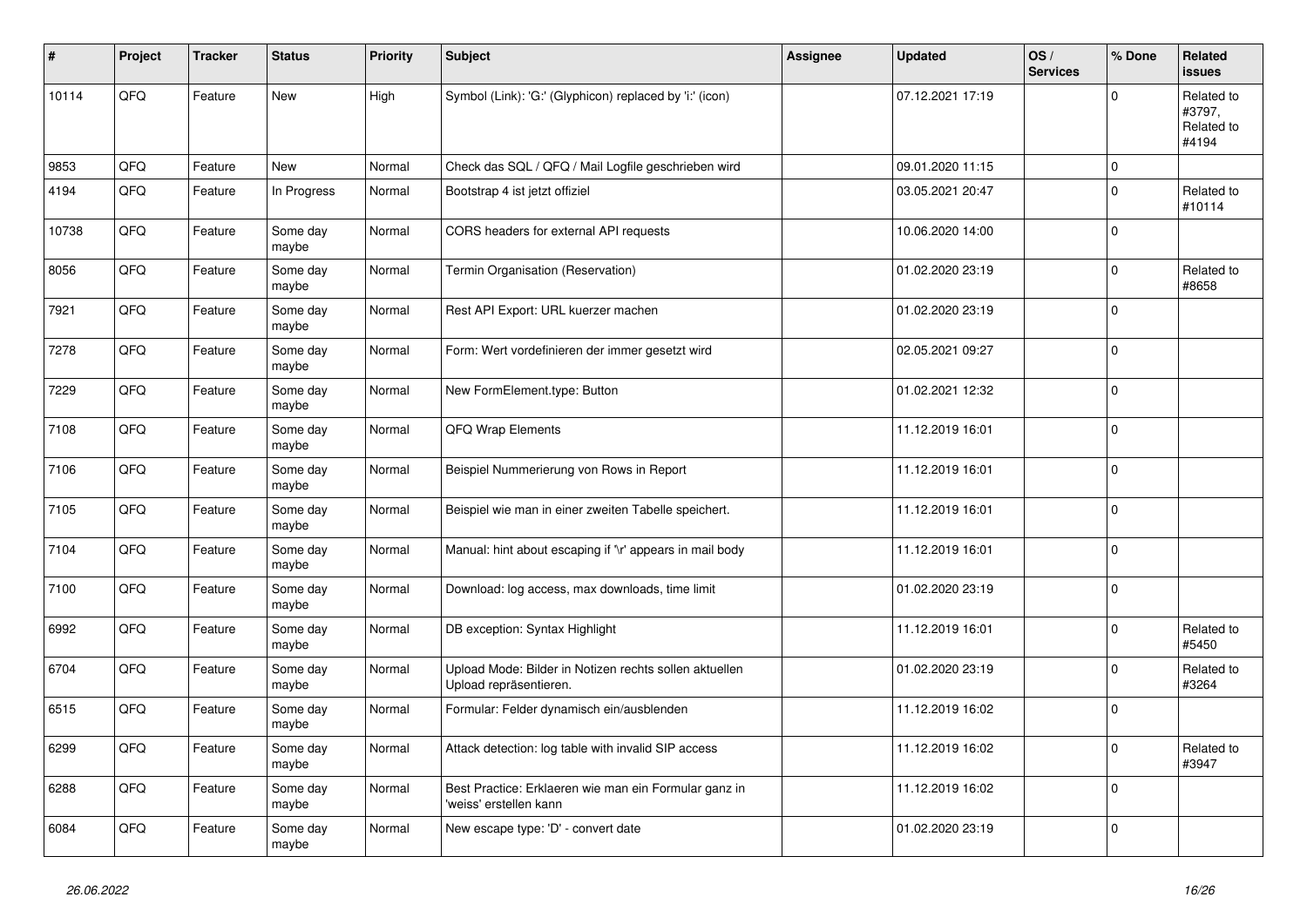| #    | Project | <b>Tracker</b> | <b>Status</b>     | <b>Priority</b> | <b>Subject</b>                                                                                                                                                | Assignee | <b>Updated</b>   | OS/<br><b>Services</b> | % Done      | Related<br>issues    |
|------|---------|----------------|-------------------|-----------------|---------------------------------------------------------------------------------------------------------------------------------------------------------------|----------|------------------|------------------------|-------------|----------------------|
| 6083 | QFQ     | Feature        | Some day<br>maybe | Normal          | Dynamic Update: Value Check via SQL                                                                                                                           |          | 11.12.2019 16:02 |                        | $\Omega$    |                      |
| 5923 | QFQ     | Feature        | Some day<br>maybe | Normal          | fillStoreSystemBySqlLate                                                                                                                                      |          | 01.02.2020 23:19 |                        | $\Omega$    |                      |
| 5895 | QFQ     | Feature        | Some day<br>maybe | Normal          | Tutorial: List of all QFQ Features                                                                                                                            |          | 01.02.2020 23:19 |                        | $\Omega$    |                      |
| 5893 | QFQ     | Feature        | Some day<br>maybe | Normal          | Edit on double-click                                                                                                                                          |          | 01.02.2020 23:19 |                        | $\Omega$    | Related to<br>#5894  |
| 5892 | QFQ     | Feature        | Some day<br>maybe | Normal          | QFQ should use T3 API to manipulate FE GROUP<br>membership                                                                                                    |          | 01.02.2020 23:20 |                        | $\mathbf 0$ |                      |
| 5851 | QFQ     | Feature        | Some day<br>maybe | Normal          | Queue System implementieren: MQTT, RabbitMQ                                                                                                                   |          | 01.02.2020 23:20 |                        | $\Omega$    | Related to<br>#5715  |
| 5850 | QFQ     | Feature        | Some day<br>maybe | Normal          | Deployment: In QFQ Doc best practice fuer zeitgemaesses<br>Deployment beschreiben                                                                             |          | 01.02.2020 23:20 |                        | $\Omega$    |                      |
| 5805 | QFQ     | Feature        | Some day<br>maybe | Normal          | TypeAHead SQL value instead of key stored                                                                                                                     |          | 01.02.2020 23:19 |                        | $\pmb{0}$   | Related to<br>#5444  |
| 5783 | QFQ     | Feature        | Some day<br>maybe | Normal          | <b>BPMN View/Edit</b>                                                                                                                                         |          | 11.12.2019 16:02 |                        | $\Omega$    |                      |
| 5455 | QFQ     | Feature        | Some day<br>maybe | Normal          | Mail Redirects grld abhaengig                                                                                                                                 |          | 01.02.2020 23:20 |                        | $\Omega$    |                      |
| 5452 | QFQ     | Feature        | Some day<br>maybe | Normal          | Thumbnails from PDF: bad quality                                                                                                                              |          | 01.02.2020 23:20 |                        | $\pmb{0}$   |                      |
| 5342 | QFQ     | Feature        | Some day<br>maybe | Normal          | link - with HTML Attributes                                                                                                                                   |          | 01.02.2020 23:20 |                        | $\Omega$    | Related to<br>#14077 |
| 5160 | QFQ     | Feature        | Some day<br>maybe | Normal          | QFQ collaborative / together.js, ShareJS, y-js, collaborative,                                                                                                |          | 11.12.2019 16:02 |                        | $\Omega$    |                      |
| 5129 | QFQ     | Feature        | Some day<br>maybe | Normal          | Reports: SQL fuer x Achse und y Achse                                                                                                                         |          | 11.12.2019 16:02 |                        | $\Omega$    |                      |
| 4974 | QFQ     | Feature        | Some day<br>maybe | Normal          | Long polling - inform all listening clients of changes                                                                                                        |          | 11.12.2019 16:02 |                        | $\mathbf 0$ |                      |
| 4816 | QFQ     | Feature        | Some day<br>maybe | Normal          | Templates for QFQ Reports (Tables, Radios, )                                                                                                                  |          | 01.02.2020 23:20 |                        | $\mathbf 0$ |                      |
| 4719 | QFQ     | Feature        | Some day<br>maybe | Normal          | Custom Message in Client in case of 'Browser tab close,<br>modification will be lost'                                                                         |          | 01.02.2020 23:20 |                        | 0           |                      |
| 4640 | QFQ     | Feature        | Some day<br>maybe | Normal          | Rename System Forms                                                                                                                                           |          | 01.02.2020 23:20 |                        | $\mathbf 0$ |                      |
| 4627 | QFQ     | Feature        | Some day<br>maybe | Normal          | dbupdate: all tables - check 'create', 'modified' if it is<br>possible to change to default 'CURRENT_TIMESTAMP' and<br>modified 'ON UPDATE CURRENT_TIMESTAMP' |          | 01.02.2020 23:20 |                        | $\pmb{0}$   |                      |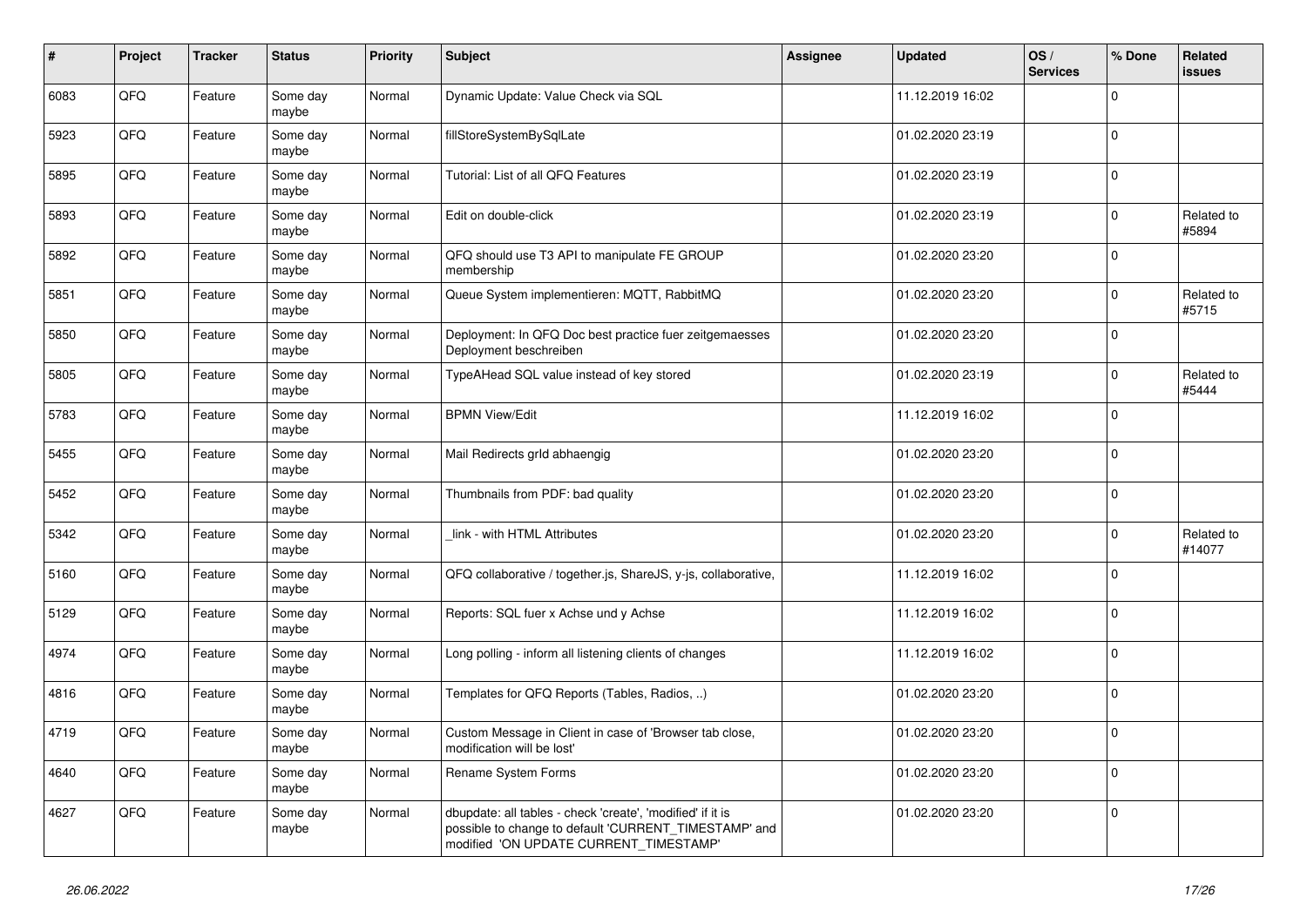| #    | Project | <b>Tracker</b> | <b>Status</b>     | <b>Priority</b> | <b>Subject</b>                                                                                                                                           | Assignee | <b>Updated</b>   | OS/<br><b>Services</b> | % Done      | Related<br><b>issues</b>                    |
|------|---------|----------------|-------------------|-----------------|----------------------------------------------------------------------------------------------------------------------------------------------------------|----------|------------------|------------------------|-------------|---------------------------------------------|
| 4626 | QFQ     | Feature        | Some day<br>maybe | Normal          | Mobile View: 'classBody=qfq-form-right' makes no sense                                                                                                   |          | 01.02.2020 23:20 |                        | $\Omega$    |                                             |
| 4551 | QFQ     | Feature        | Some day<br>maybe | Normal          | Set 'pills' via dynamicUpdate to show/hide/disabled                                                                                                      |          | 01.02.2020 23:20 |                        | $\mathbf 0$ | Related to<br>#3752                         |
| 4536 | QFQ     | Feature        | Some day<br>maybe | Normal          | FE upload: problem with delete if mutliple uploads an<br>FE.name="                                                                                       |          | 01.02.2020 23:20 |                        | $\mathbf 0$ |                                             |
| 4446 | QFQ     | Feature        | Some day<br>maybe | Normal          | New FE get same feldContainerId as last modifed FE                                                                                                       |          | 01.02.2020 23:20 |                        | $\mathbf 0$ |                                             |
| 4445 | QFQ     | Feature        | Some day<br>maybe | Normal          | template group: Option to simulate fieldset                                                                                                              |          | 28.06.2021 14:11 |                        | $\mathbf 0$ |                                             |
| 4444 | QFQ     | Feature        | Some day<br>maybe | Normal          | FE.type=upload: detect mime type                                                                                                                         |          | 11.12.2019 16:02 |                        | $\mathbf 0$ | Related to<br>#4303                         |
| 4443 | QFQ     | Feature        | Some day<br>maybe | Normal          | Form: multiple secondary tables                                                                                                                          |          | 01.02.2020 23:20 |                        | $\mathbf 0$ |                                             |
| 4442 | QFQ     | Feature        | Some day<br>maybe | Normal          | Special Column Name: _link - new symbol G (Glyph) to<br>choose any available symbol                                                                      |          | 11.12.2019 16:02 |                        | $\mathbf 0$ |                                             |
| 4440 | QFQ     | Feature        | Some day<br>maybe | Normal          | Manual.rst: explain how to. expand PHP Session to 4h                                                                                                     |          | 11.12.2019 16:02 |                        | $\pmb{0}$   |                                             |
| 4439 | QFQ     | Feature        | Some day<br>maybe | Normal          | Log: report all actions fired by an FE Element, incl. the<br>original directive (slaveld, sqllnsert, )                                                   |          | 01.02.2020 23:20 |                        | $\mathbf 0$ | Related to<br>#4432,<br>Related to<br>#5458 |
| 4435 | QFQ     | Feature        | Some day<br>maybe | Normal          | Report: striptags - specify allowed tags                                                                                                                 |          | 01.02.2020 23:20 |                        | $\mathbf 0$ |                                             |
| 4433 | QFQ     | Feature        | Some day<br>maybe | Normal          | Log when SIP will be destroyed by QFQ for any (security)<br>reason                                                                                       |          | 01.02.2020 23:20 |                        | $\mathbf 0$ | Related to<br>#4432.<br>Related to<br>#5458 |
| 4027 | QFQ     | Feature        | Some day<br>maybe | Normal          | Missing: orange 'check' / 'bullet'                                                                                                                       |          | 11.12.2019 16:03 |                        | $\mathbf 0$ |                                             |
| 3880 | QFQ     | Feature        | Some day<br>maybe | Normal          | Form 'Form': anlegen einer Tabelle                                                                                                                       |          | 14.01.2021 10:12 |                        | $\mathbf 0$ |                                             |
| 3879 | QFQ     | Feature        | Some day<br>maybe | Normal          | Form 'FormElement': Beim Feld 'name' rechts in der Notiz<br>einen Link einblenden - a) aktuelle Definition anzeigen, b)<br>Spalte in der Tabelle anlegen |          | 11.12.2019 16:03 |                        | $\mathbf 0$ |                                             |
| 3878 | QFO     | Feature        | Some day<br>maybe | Normal          | Form 'FormElement': Spalte 'name' typeAhead mit<br>Spaltennamen der Primarytable.                                                                        |          | 11.12.2019 16:03 |                        | $\mathbf 0$ |                                             |
| 3646 | QFG     | Feature        | Some day<br>maybe | Normal          | Moeglichkeit HTML Tags in Reports auszugeben (zu<br>enkodieren: htmlspecialchars)                                                                        |          | 11.12.2019 16:02 |                        | $\mathbf 0$ | Related to<br>#14320                        |
| 3617 | QFG     | Feature        | Some day<br>maybe | Normal          | Load javascripts at bottom                                                                                                                               |          | 11.12.2019 16:02 |                        | 0           |                                             |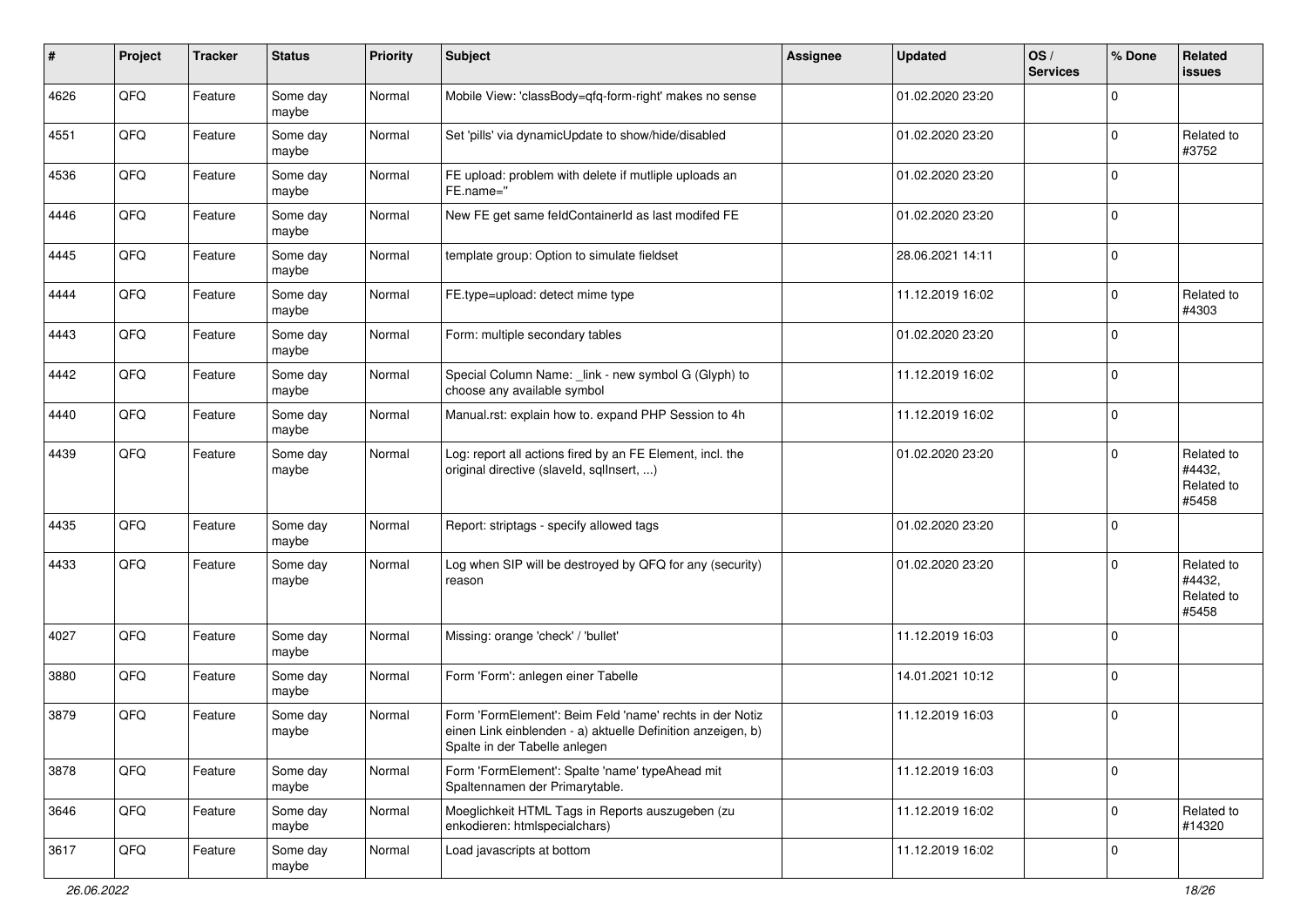| #     | Project | <b>Tracker</b> | <b>Status</b>     | <b>Priority</b> | <b>Subject</b>                                                                                              | <b>Assignee</b>   | <b>Updated</b>   | OS/<br><b>Services</b> | % Done      | Related<br>issues                                |
|-------|---------|----------------|-------------------|-----------------|-------------------------------------------------------------------------------------------------------------|-------------------|------------------|------------------------|-------------|--------------------------------------------------|
| 3567  | QFQ     | Feature        | Some day<br>maybe | Low             | 'Save', 'Close', 'New' als FormElement                                                                      |                   | 11.12.2019 16:02 |                        | $\mathbf 0$ |                                                  |
| 3495  | QFQ     | Feature        | Some day<br>maybe | Normal          | Predifined Parameter werden nicht in '+' (add new record)<br>SIP gerendert.                                 |                   | 11.12.2019 16:02 |                        | $\mathbf 0$ |                                                  |
| 2950  | QFQ     | Feature        | Some day<br>maybe | Normal          | Inhalt QFQ Records als File                                                                                 |                   | 11.12.2019 16:03 |                        | $\Omega$    |                                                  |
| 1623  | QFQ     | Feature        | Some day<br>maybe | Normal          | RealURL                                                                                                     |                   | 11.12.2019 16:03 |                        | 30          |                                                  |
| 1510  | QFQ     | Feature        | Some day<br>maybe | Normal          | jquery von google laden, falls das nicht geht lokal                                                         |                   | 11.12.2019 16:03 |                        | $\Omega$    |                                                  |
| 1253  | QFQ     | Feature        | Some day<br>maybe | Normal          | QF: Colorpicker                                                                                             |                   | 11.12.2019 16:03 |                        | 0           |                                                  |
| 1251  | QFQ     | Feature        | Some day<br>maybe | Normal          | QF: Combo                                                                                                   |                   | 11.12.2019 16:03 |                        | $\mathbf 0$ |                                                  |
| 1234  | QFQ     | Feature        | Some day<br>maybe | Normal          | QF: Record numbering: Im Grid soll in Spalte 1optional die<br>laufende Nummer der Records angezeigt werden. |                   | 01.02.2020 23:20 |                        | 0           |                                                  |
| 955   | QFQ     | Feature        | Some day<br>maybe | Normal          | QF: Notizen vor/nach dem Form                                                                               |                   | 01.02.2020 23:20 |                        | $\mathbf 0$ |                                                  |
| 880   | QFQ     | Feature        | Some day<br>maybe | Urgent          | Security: PHP, SQL Injection, XSS                                                                           |                   | 03.05.2021 21:14 |                        | 0           | Related to<br>#14320                             |
| 8316  | QFQ     | <b>Bug</b>     | Feedback          | Normal          | Documentation/Behaviour for Nested Queries and<br>Record-Store confusing                                    | Nicola Chiapolini | 20.11.2019 09:14 |                        | $\Omega$    |                                                  |
| 12508 | QFQ     | <b>Bug</b>     | In Progress       | High            | qfq Form: sendMail                                                                                          | Karin Niffeler    | 19.03.2022 17:48 |                        | $\mathbf 0$ |                                                  |
| 14377 | QFQ     | <b>Bug</b>     | New               | Normal          | Documentation > General Tips: white page after migration                                                    | Enis Nuredini     | 19.06.2022 16:37 |                        | 0           |                                                  |
| 14322 | QFQ     | <b>Bug</b>     | New               | Normal          | Form Load: by default no scroll (save & close should be<br>visible)                                         | Enis Nuredini     | 15.06.2022 14:12 |                        | $\Omega$    | Related to<br>#14321,<br>Related to<br>#6232     |
| 14245 | QFQ     | <b>Bug</b>     | New               | Normal          | Form Save Btn bleibt disabled wenn Datumsfeld über<br>Datepicker geändert                                   | Enis Nuredini     | 27.05.2022 13:45 |                        | $\Omega$    | Related to<br>#13689                             |
| 13716 | QFQ     | Bug            | <b>New</b>        | High            | Firefox ask to store username/password                                                                      | Enis Nuredini     | 30.05.2022 09:31 |                        | $\Omega$    | Related to<br>#13827                             |
| 13689 | QFQ     | Bug            | <b>New</b>        | Normal          | Enter auf Eingabefeld mit ungültigem Wert führt zu blurry<br>Seite                                          | Enis Nuredini     | 28.05.2022 10:53 |                        | $\mathbf 0$ | Related to<br>#14245, Has<br>duplicate<br>#11891 |
| 12989 | QFQ     | Bug            | New               | Normal          | empty string does not trigger dynamic update                                                                | Enis Nuredini     | 28.05.2022 11:09 |                        | $\mathbf 0$ |                                                  |
| 12066 | QFQ     | <b>Bug</b>     | New               | High            | enterAsSubmit: Forward wird nicht ausgeführt                                                                | Enis Nuredini     | 29.05.2022 09:23 |                        | 0           |                                                  |
| 8891  | QFG     | <b>Bug</b>     | New               | High            | formSubmitLog: do not log passwords                                                                         | Enis Nuredini     | 25.03.2022 09:06 |                        | $\pmb{0}$   |                                                  |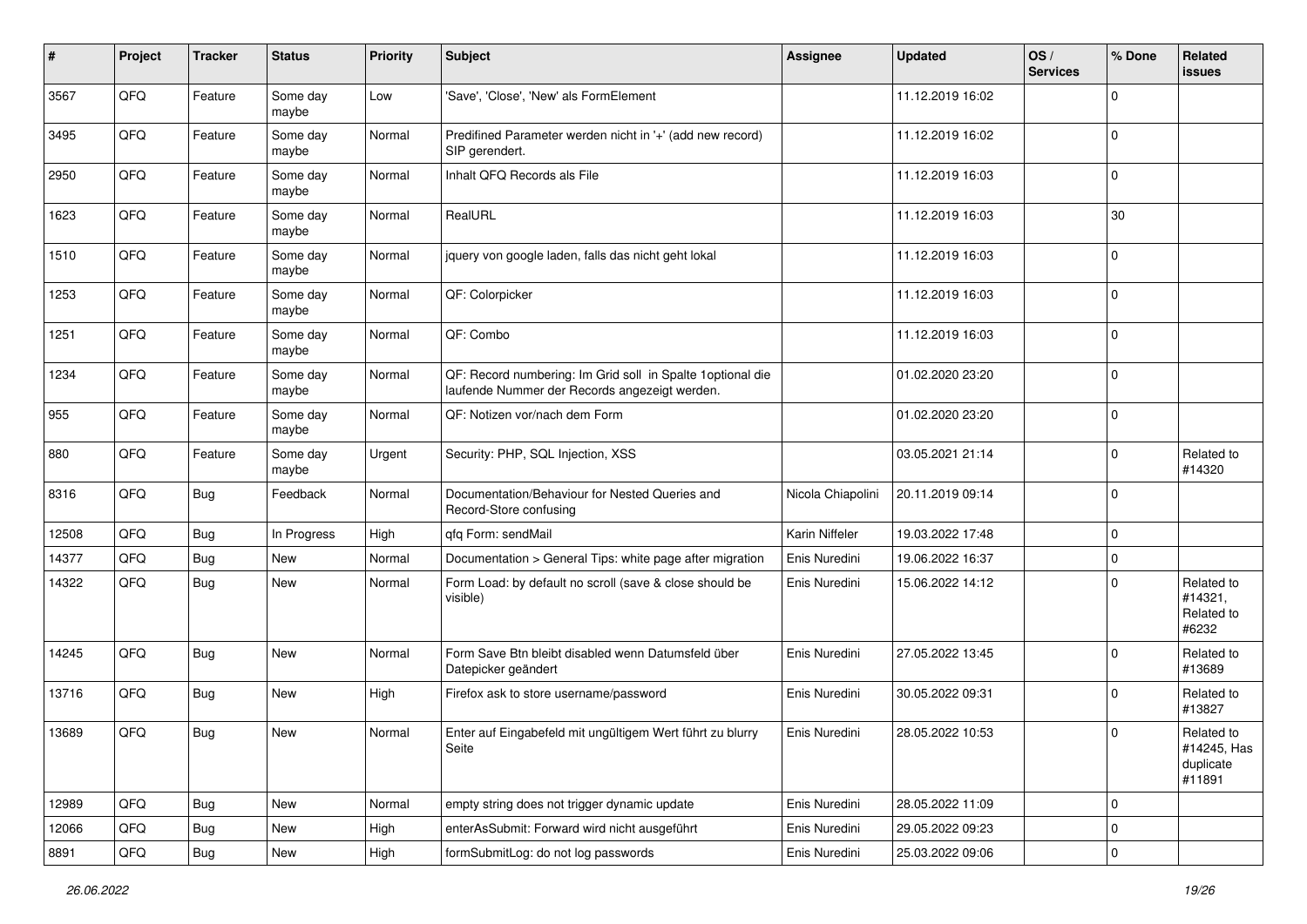| #     | Project | <b>Tracker</b> | <b>Status</b>     | <b>Priority</b> | <b>Subject</b>                                                                                                                                      | <b>Assignee</b>     | <b>Updated</b>   | OS/<br><b>Services</b> | % Done      | Related<br>issues                           |
|-------|---------|----------------|-------------------|-----------------|-----------------------------------------------------------------------------------------------------------------------------------------------------|---------------------|------------------|------------------------|-------------|---------------------------------------------|
| 13943 | QFQ     | <b>Bug</b>     | Priorize          | Normal          | unable to find formgroup                                                                                                                            | Enis Nuredini       | 28.05.2022 11:03 |                        | $\Omega$    |                                             |
| 14303 | QFQ     | <b>Bug</b>     | ToDo              | Normal          | datetime broken with picker                                                                                                                         | Enis Nuredini       | 17.06.2022 09:02 |                        | $\mathbf 0$ | Related to<br>#12630                        |
| 13899 | QFQ     | <b>Bug</b>     | ToDo              | Normal          | Selenium: zum laufen bringen                                                                                                                        | Enis Nuredini       | 25.03.2022 10:24 |                        | $\mathbf 0$ |                                             |
| 13767 | QFQ     | <b>Bug</b>     | Feedback          | Normal          | date/time-picker: required shows up/down button orange                                                                                              | Enis Nuredini       | 16.05.2022 23:16 |                        | 0           |                                             |
| 11630 | QFQ     | <b>Bug</b>     | Feedback          | High            | Bitte check ob CALL() in 20.11.0 noch so funktioniert wie in<br>20.4.1                                                                              | Enis Nuredini       | 28.05.2022 13:45 |                        | $\mathbf 0$ | Related to<br>#11325                        |
| 3613  | QFQ     | <b>Bug</b>     | Some day<br>maybe | Normal          | note /note unchecked -> note div (col-md) wird weiterhin<br>gerendert                                                                               | Elias Villiger      | 01.02.2020 23:19 |                        | 100         |                                             |
| 11347 | QFQ     | <b>Bug</b>     | Feedback          | Normal          | If Bedingungen funktionieren nicht korrekt                                                                                                          | Christoph Fuchs     | 21.03.2021 20:37 |                        | $\mathbf 0$ |                                             |
| 14305 | QFQ     | <b>Bug</b>     | New               | Normal          | Inline Report editing does not create history entries                                                                                               | Carsten Rose        | 10.06.2022 11:55 |                        | $\Omega$    |                                             |
| 14304 | QFQ     | Bug            | New               | Normal          | table sorter view safer does not work                                                                                                               | <b>Carsten Rose</b> | 10.06.2022 11:49 |                        | $\mathbf 0$ |                                             |
| 14233 | QFQ     | <b>Bug</b>     | New               | Normal          | AS _link: question - HTML is not rendered                                                                                                           | Carsten Rose        | 28.05.2022 11:02 |                        | $\mathbf 0$ |                                             |
| 14091 | QFQ     | <b>Bug</b>     | New               | Normal          | inconsistent template path for twig                                                                                                                 | Carsten Rose        | 19.04.2022 18:36 |                        | $\mathbf 0$ |                                             |
| 14077 | QFQ     | Bug            | New               | Normal          | As _link: Attribute 'class' missing by r:1 and r:3 - but should<br>set                                                                              | Carsten Rose        | 28.05.2022 11:02 |                        | $\mathbf 0$ | Related to<br>#5342,<br>Related to<br>#4343 |
| 13706 | QFQ     | <b>Bug</b>     | <b>New</b>        | Normal          | Wrong CheckType in FieldElement LastStatus of Form Cron                                                                                             | <b>Carsten Rose</b> | 21.01.2022 18:20 |                        | $\mathbf 0$ |                                             |
| 13659 | QFQ     | Bug            | New               | Normal          | wrong sanitize class applied to R-store                                                                                                             | Carsten Rose        | 15.01.2022 14:23 |                        | $\mathbf 0$ |                                             |
| 13592 | QFQ     | <b>Bug</b>     | New               | Normal          | QFQ Build Queue: das vergeben von Tags klappt nicht. Es<br>werden keine Releases gebaut.                                                            | <b>Carsten Rose</b> | 19.03.2022 17:45 |                        | $\mathbf 0$ |                                             |
| 13460 | QFQ     | Bug            | New               | Normal          | Doc: Password set/reset  password should not processed<br>with 'html encode'                                                                        | Carsten Rose        | 19.03.2022 17:46 |                        | $\Omega$    |                                             |
| 13451 | QFQ     | <b>Bug</b>     | New               | Normal          | Character Counter / Max Character: Problem in Safari                                                                                                | Carsten Rose        | 15.04.2022 17:18 |                        | $\mathbf 0$ |                                             |
| 13332 | QFQ     | <b>Bug</b>     | New               | Normal          | Multi Form: Required Felder werden visuell nicht markiert.                                                                                          | Carsten Rose        | 19.03.2022 17:47 |                        | $\mathbf 0$ |                                             |
| 13331 | QFQ     | <b>Bug</b>     | New               | Normal          | Multi Form: Clear Icon misplaced                                                                                                                    | Carsten Rose        | 19.03.2022 17:47 |                        | $\mathbf 0$ |                                             |
| 12974 | QFQ     | <b>Bug</b>     | New               | High            | Sanitize Queries in Action-Elements                                                                                                                 | Carsten Rose        | 07.12.2021 17:19 |                        | $\mathbf 0$ |                                             |
| 12716 | QFQ     | <b>Bug</b>     | New               | Normal          | template group: Pattern only applied to first instance                                                                                              | <b>Carsten Rose</b> | 19.03.2022 17:47 |                        | 0           |                                             |
| 12714 | QFQ     | Bug            | New               | Normal          | Conversion of GIF to PDF broken when GIF contains Alpha.                                                                                            | <b>Carsten Rose</b> | 19.03.2022 17:49 |                        | $\mathbf 0$ |                                             |
| 12702 | QFO     | <b>Bug</b>     | New               | High            | templateGroup: broken in multiDb Setup                                                                                                              | Carsten Rose        | 14.12.2021 16:02 |                        | $\mathbf 0$ |                                             |
| 12670 | QFQ     | <b>Bug</b>     | New               | High            | Dropdown-Menu classes können nicht mehr angegeben<br>werden                                                                                         | Carsten Rose        | 07.12.2021 17:19 |                        | $\mathbf 0$ |                                             |
| 12581 | QFQ     | <b>Bug</b>     | New               | Normal          | Form.forward=close: Record 'new' in new browser tab ><br>save (& close) >> Form is not reloaded with new created<br>record id and stays in mode=new | Carsten Rose        | 19.03.2022 17:48 |                        | $\mathbf 0$ |                                             |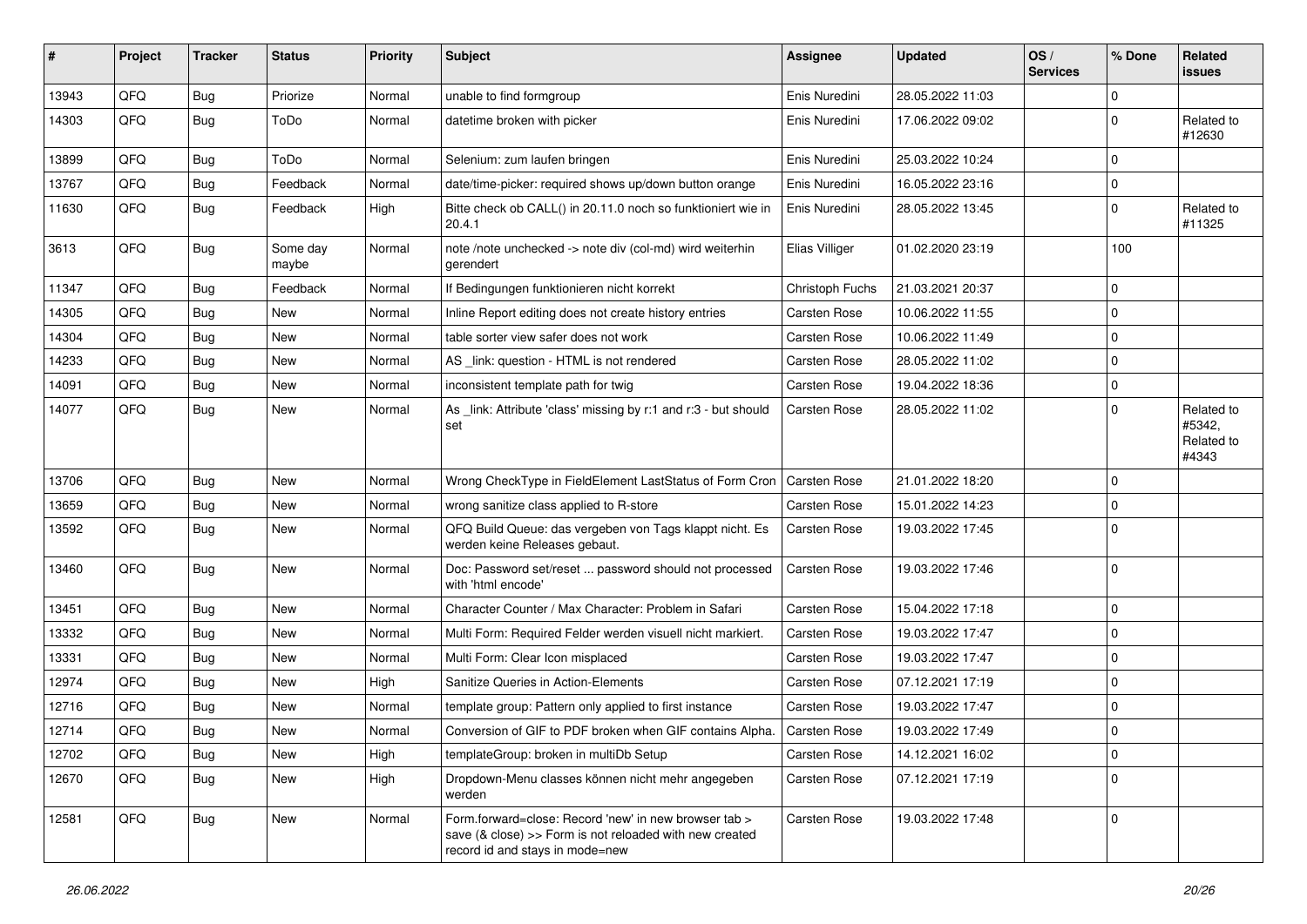| #     | Project | <b>Tracker</b> | <b>Status</b> | <b>Priority</b> | <b>Subject</b>                                                                      | <b>Assignee</b> | <b>Updated</b>   | OS/<br><b>Services</b> | % Done      | Related<br>issues                                                    |
|-------|---------|----------------|---------------|-----------------|-------------------------------------------------------------------------------------|-----------------|------------------|------------------------|-------------|----------------------------------------------------------------------|
| 12545 | QFQ     | Bug            | <b>New</b>    | Urgent          | sql.log not created / updated                                                       | Carsten Rose    | 14.12.2021 16:02 |                        | $\mathbf 0$ |                                                                      |
| 12520 | QFQ     | <b>Bug</b>     | <b>New</b>    | Normal          | Switch FE User: still active even FE User session expired                           | Carsten Rose    | 19.03.2022 17:48 |                        | $\Omega$    |                                                                      |
| 12513 | QFQ     | Bug            | <b>New</b>    | High            | Implement server side check of maxlength                                            | Carsten Rose    | 07.12.2021 17:19 |                        | $\mathbf 0$ |                                                                      |
| 12512 | QFQ     | <b>Bug</b>     | <b>New</b>    | Normal          | Some MySQL Installation can't use 'stored procedures'                               | Carsten Rose    | 19.03.2022 17:48 |                        | $\mathbf 0$ |                                                                      |
| 12468 | QFQ     | Bug            | <b>New</b>    | Urgent          | Form: update Form.title after save                                                  | Carsten Rose    | 03.05.2021 21:12 |                        | $\mathbf 0$ |                                                                      |
| 12327 | QFQ     | <b>Bug</b>     | <b>New</b>    | Normal          | Copy to clipboard: Glyphicon can not be changed                                     | Carsten Rose    | 27.12.2021 17:59 |                        | $\pmb{0}$   |                                                                      |
| 12187 | QFQ     | <b>Bug</b>     | New           | Normal          | Trigger FormAsFile() via Report: probably problem with<br>multi DB setup            | Carsten Rose    | 20.03.2021 21:20 |                        | $\Omega$    |                                                                      |
| 12133 | QFQ     | <b>Bug</b>     | <b>New</b>    | Normal          | NPM, phpSpreadSheet aktualisieren                                                   | Carsten Rose    | 15.03.2021 09:04 |                        | $\mathbf 0$ |                                                                      |
| 12045 | QFQ     | Bug            | <b>New</b>    | Normal          | templateGroup afterSave FE: Aufruf ohne<br>sglHonorFormElements funktioniert nicht  | Carsten Rose    | 18.02.2021 16:33 |                        | $\mathbf 0$ |                                                                      |
| 12040 | QFQ     | <b>Bug</b>     | <b>New</b>    | Normal          | FE Mode 'hidden' für zwei FEs auf einer Zeile                                       | Carsten Rose    | 18.02.2021 10:13 |                        | $\mathbf 0$ |                                                                      |
| 11752 | QFQ     | <b>Bug</b>     | <b>New</b>    | Normal          | checkbox renders multiple input elements with same name                             | Carsten Rose    | 17.12.2020 14:58 |                        | $\mathbf 0$ | Related to<br>#11750                                                 |
| 11695 | QFQ     | Bug            | <b>New</b>    | Normal          | MultiForm required FE Error                                                         | Carsten Rose    | 04.12.2020 13:34 |                        | $\mathbf 0$ |                                                                      |
| 11668 | QFQ     | <b>Bug</b>     | <b>New</b>    | Normal          | Play function.sql - problem with mysql                                              | Carsten Rose    | 03.05.2021 20:48 |                        | $\pmb{0}$   |                                                                      |
| 11667 | QFQ     | <b>Bug</b>     | <b>New</b>    | Normal          | MySQL mariadb-server-10.3: Incorrect datetime value                                 | Carsten Rose    | 03.05.2021 20:48 |                        | $\pmb{0}$   |                                                                      |
| 11239 | QFQ     | <b>Bug</b>     | <b>New</b>    | Normal          | Radiobutton (plain): horizontales Rendern abhängig vom<br>Datentyp in der Datenbank | Carsten Rose    | 30.09.2020 18:37 |                        | $\mathbf 0$ |                                                                      |
| 10937 | QFQ     | Bug            | <b>New</b>    | Normal          | Fehler mit abhängigen Select- Feldern beim Positionieren                            | Carsten Rose    | 12.11.2020 23:45 |                        | $\pmb{0}$   |                                                                      |
| 10704 | QFQ     | Bug            | <b>New</b>    | Normal          | wkhtml problem rendering fullCalendar.js / fabric.js >><br>successor: puppeteer     | Carsten Rose    | 12.11.2020 23:45 |                        | $\Omega$    | Related to<br>#5024,<br>Related to<br>#4650,<br>Related to<br>#10715 |
| 10658 | QFQ     | <b>Bug</b>     | <b>New</b>    | Normal          | processReadOnly broken                                                              | Carsten Rose    | 27.05.2020 17:55 |                        | $\mathbf 0$ |                                                                      |
| 10640 | QFQ     | Bug            | <b>New</b>    | High            | TypeAhead Tag: FE editierbar trotz readOnly                                         | Carsten Rose    | 03.05.2021 21:12 |                        | $\pmb{0}$   |                                                                      |
| 10588 | QFQ     | <b>Bug</b>     | <b>New</b>    | Normal          | typeahed Tag: Doku anpassen                                                         | Carsten Rose    | 12.11.2020 23:45 |                        | $\mathbf 0$ |                                                                      |
| 10508 | QFQ     | Bug            | <b>New</b>    | High            | Multi Form broken on Multi DB Instance                                              | Carsten Rose    | 03.05.2021 21:12 |                        | $\pmb{0}$   |                                                                      |
| 10506 | QFQ     | <b>Bug</b>     | <b>New</b>    | High            | Template Group broken on MultiDB instance                                           | Carsten Rose    | 03.05.2021 21:12 |                        | $\mathbf 0$ | Related to<br>#10505                                                 |
| 10322 | QFQ     | Bug            | New           | Normal          | FormElement / Radio: missing column 'enum' >> FE not<br>reported                    | Carsten Rose    | 07.05.2020 09:37 |                        | $\mathbf 0$ |                                                                      |
| 10082 | QFQ     | Bug            | <b>New</b>    | Normal          | FE.type=SELECT - 'sanatize' Class                                                   | Carsten Rose    | 07.05.2020 09:36 |                        | $\mathbf 0$ | Related to<br>#10081                                                 |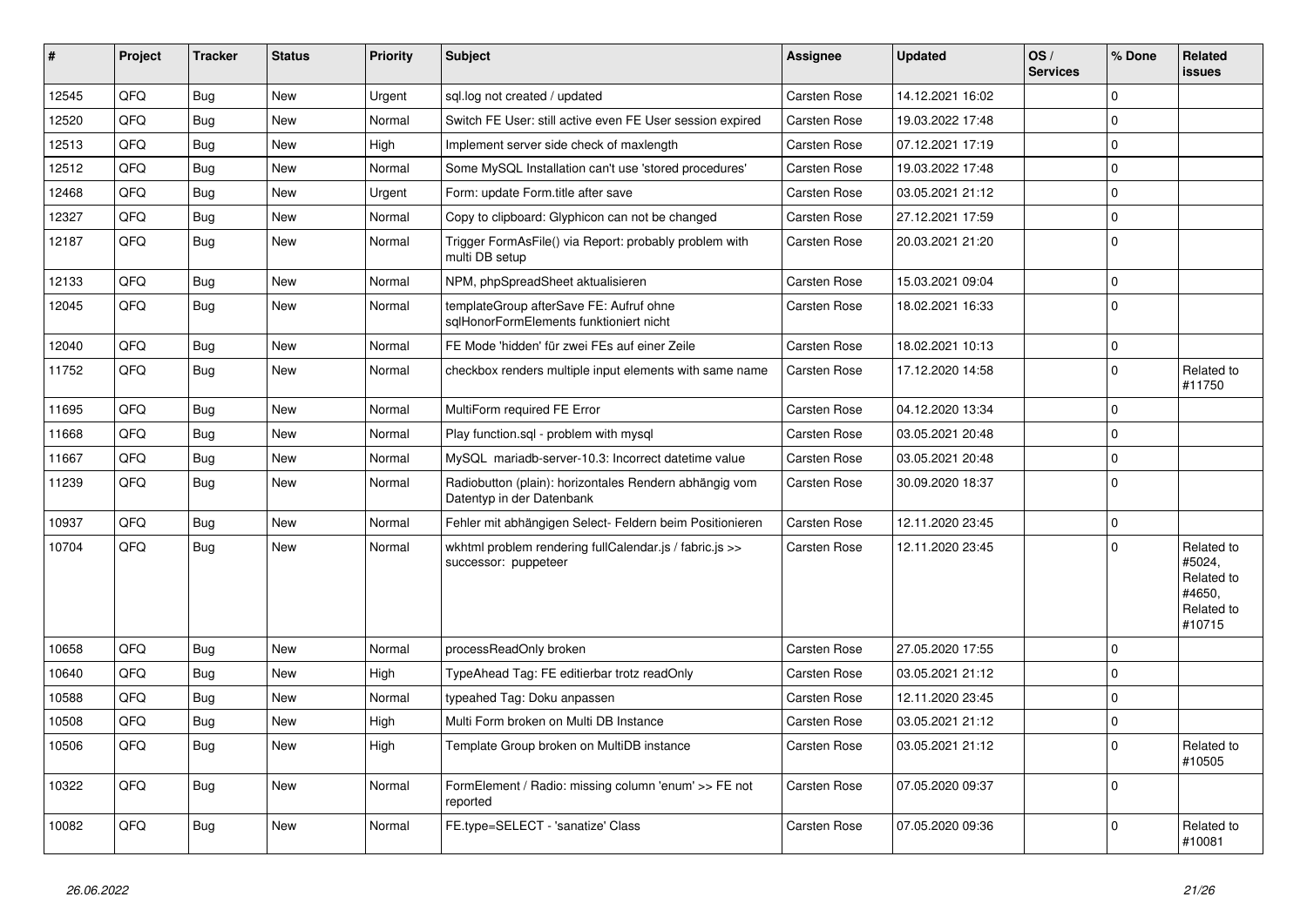| ∦     | Project | <b>Tracker</b> | <b>Status</b> | <b>Priority</b> | Subject                                                                                               | <b>Assignee</b>     | <b>Updated</b>   | OS/<br><b>Services</b> | % Done      | Related<br>issues                            |
|-------|---------|----------------|---------------|-----------------|-------------------------------------------------------------------------------------------------------|---------------------|------------------|------------------------|-------------|----------------------------------------------|
| 10081 | QFQ     | <b>Bug</b>     | <b>New</b>    | High            | Stale record lock after 'forbidden' character                                                         | Carsten Rose        | 03.05.2021 21:12 |                        | $\Omega$    | Related to<br>#10082.<br>Related to<br>#9789 |
| 9783  | QFQ     | <b>Bug</b>     | <b>New</b>    | Normal          | Email with special characters                                                                         | <b>Carsten Rose</b> | 01.02.2020 23:22 |                        | $\Omega$    |                                              |
| 9773  | QFQ     | <b>Bug</b>     | New           | Normal          | form.parameter.formModeGlobal=requiredOff                                                             | Carsten Rose        | 01.02.2020 15:56 |                        | $\mathbf 0$ |                                              |
| 9533  | QFQ     | <b>Bug</b>     | New           | Normal          | FE.type=upload: Check in 'beforeSave' if upload is given                                              | Carsten Rose        | 01.02.2020 23:22 |                        | $\mathbf 0$ | Related to<br>#11523                         |
| 9531  | QFQ     | <b>Bug</b>     | <b>New</b>    | High            | FE File: Dynamic Update / modeSql / required detected<br>even it not set                              | Carsten Rose        | 11.06.2021 20:32 |                        | $\Omega$    | Related to<br>#12398                         |
| 9347  | QFQ     | <b>Bug</b>     | New           | High            | FE.type=upload with dynamic show/hidden: required not<br>detected                                     | Carsten Rose        | 12.06.2021 10:40 |                        | $\Omega$    | Related to<br>#5305,<br>Related to<br>#12398 |
| 9317  | QFQ     | Bug            | New           | Normal          | FE.type=note: with dynamic show/hidden an empty label<br>causes trouble                               | Carsten Rose        | 01.02.2020 23:22 |                        | $\Omega$    |                                              |
| 9275  | QFQ     | <b>Bug</b>     | New           | Normal          | autcron: t3 page, which takes to long to respond, is not<br>reported properly                         | Carsten Rose        | 01.02.2020 23:22 |                        | 100         |                                              |
| 9177  | QFQ     | Bug            | New           | Normal          | Bug? QFQ tries to save an action FE, which has real<br>existing column name                           | <b>Carsten Rose</b> | 01.02.2020 23:22 |                        | $\Omega$    |                                              |
| 9127  | QFQ     | Bug            | <b>New</b>    | Normal          | Error Message: change 'roll over' color - text not readable                                           | <b>Carsten Rose</b> | 01.02.2020 23:22 |                        | $\mathbf 0$ |                                              |
| 9077  | QFQ     | <b>Bug</b>     | New           | Normal          | typeAheadSql: report broken SQL                                                                       | Carsten Rose        | 01.02.2020 23:22 |                        | $\mathbf 0$ |                                              |
| 9013  | QFQ     | <b>Bug</b>     | <b>New</b>    | Normal          | Error in Twig template not handled                                                                    | Carsten Rose        | 20.10.2021 13:43 |                        | $\mathbf 0$ |                                              |
| 8668  | QFQ     | <b>Bug</b>     | New           | High            | Pill disabled: dyamic mode 'hidden' not respected - FE is still<br>required                           | <b>Carsten Rose</b> | 03.05.2021 21:14 |                        | $\Omega$    |                                              |
| 8431  | QFQ     | <b>Bug</b>     | New           | High            | autocron.php with wrong path                                                                          | Carsten Rose        | 03.05.2021 21:14 |                        | $\mathbf 0$ |                                              |
| 8083  | QFQ     | <b>Bug</b>     | New           | High            | FormEditor: primary table list does not respect<br>'indexDb={{indexData:Y}}'                          | Carsten Rose        | 03.05.2021 21:14 |                        | $\mathbf 0$ | Has duplicate<br>#6678                       |
| 8049  | QFQ     | Bug            | New           | Normal          | FE.type=note, column 'value': text moves some pixel to top<br>after save                              | Carsten Rose        | 01.02.2020 23:22 |                        | $\Omega$    |                                              |
| 7899  | QFQ     | <b>Bug</b>     | New           | High            | Fe.type=password / retype / required: always complain<br>about missing value                          | Carsten Rose        | 03.05.2021 21:14 |                        | $\mathbf 0$ |                                              |
| 7890  | QFG     | <b>Bug</b>     | New           | Normal          | FormElement 'required': extraButtonInfo not aligned                                                   | Carsten Rose        | 11.06.2021 21:17 |                        | O           | Related to<br>#11517                         |
| 7795  | QFQ     | <b>Bug</b>     | New           | Normal          | Readonly Form: Typeahead-Felder                                                                       | Carsten Rose        | 01.02.2020 23:22 |                        | $\mathbf 0$ |                                              |
| 7685  | QFQ     | <b>Bug</b>     | New           | Normal          | Open FormElement from QFQ error message and save<br>modified record: error about missing {{formId:F}} | Carsten Rose        | 01.02.2020 23:22 |                        | $\mathbf 0$ |                                              |
| 7650  | QFG     | <b>Bug</b>     | New           | High            | Optional do not show 'required' sign on FormElement                                                   | Carsten Rose        | 03.05.2021 21:14 |                        | $\pmb{0}$   |                                              |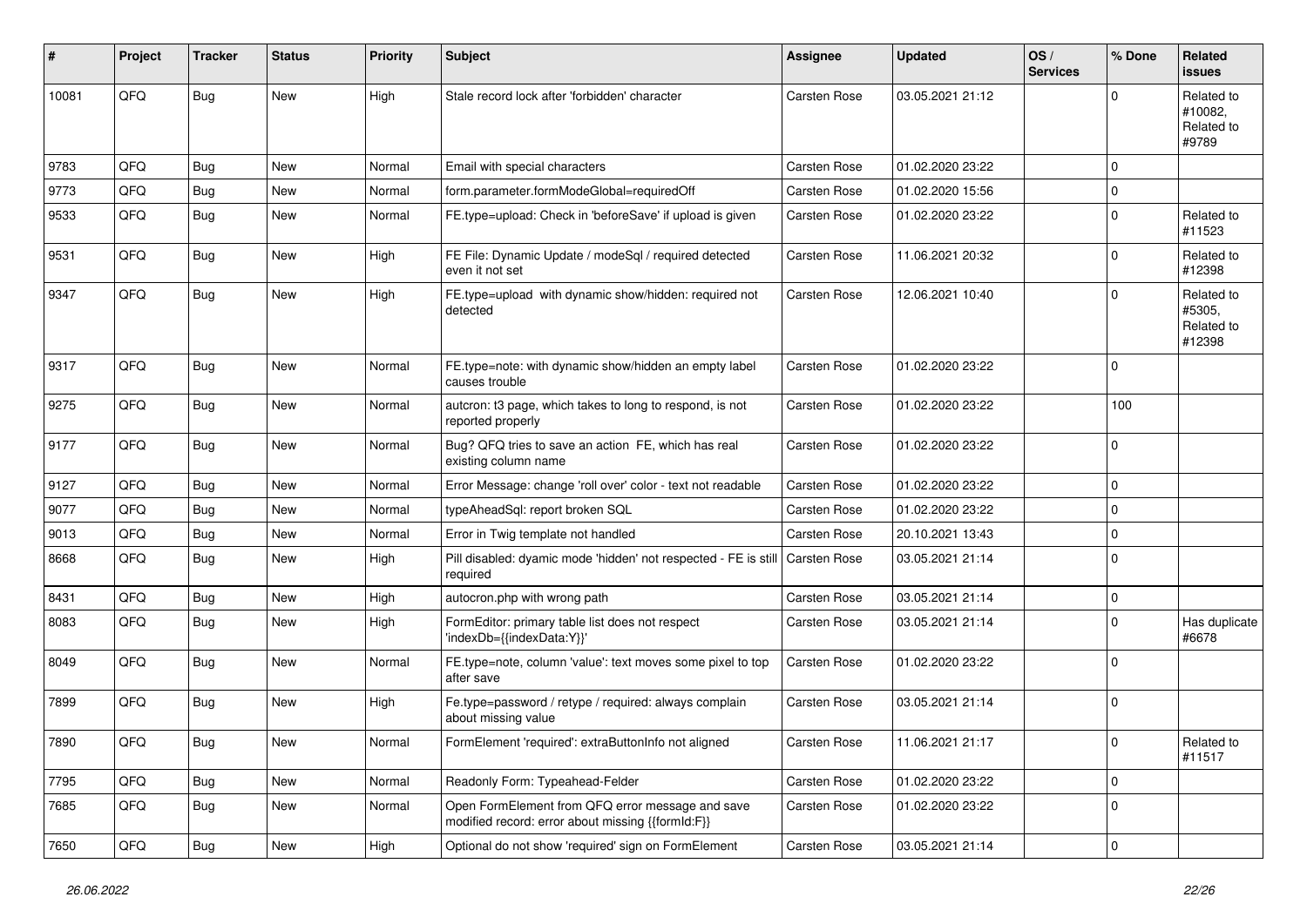| #     | Project | <b>Tracker</b> | <b>Status</b> | <b>Priority</b> | <b>Subject</b>                                                                                                   | <b>Assignee</b>     | <b>Updated</b>   | OS/<br><b>Services</b> | % Done      | Related<br><b>issues</b>                    |
|-------|---------|----------------|---------------|-----------------|------------------------------------------------------------------------------------------------------------------|---------------------|------------------|------------------------|-------------|---------------------------------------------|
| 7574  | QFQ     | Bug            | <b>New</b>    | Normal          | Substitute error: form element not reported / dont parse<br>Form.note                                            | Carsten Rose        | 01.02.2020 23:21 |                        | $\mathbf 0$ |                                             |
| 7547  | QFQ     | <b>Bug</b>     | New           | Normal          | Error Message in afterSave: wrong parameter column<br>reported                                                   | Carsten Rose        | 01.02.2020 23:22 |                        | $\mathbf 0$ |                                             |
| 7524  | QFQ     | Bug            | <b>New</b>    | Normal          | QFQ throws a 'General Error' if 'fileadmin/protected/log/' is<br>not writeable                                   | Carsten Rose        | 01.02.2020 23:22 |                        | $\Omega$    |                                             |
| 7513  | QFQ     | Bug            | New           | Normal          | Radios not correct aligned                                                                                       | <b>Carsten Rose</b> | 01.02.2020 23:22 |                        | $\mathbf 0$ |                                             |
| 7512  | QFQ     | <b>Bug</b>     | New           | Normal          | FE: inputType=number >> 'pattern' is not respected                                                               | <b>Carsten Rose</b> | 01.02.2020 23:22 |                        | $\mathbf 0$ |                                             |
| 7261  | QFQ     | <b>Bug</b>     | <b>New</b>    | Normal          | Report pathFilename for user without path, only the<br>filename                                                  | Carsten Rose        | 01.02.2020 23:21 |                        | $\Omega$    |                                             |
| 7219  | QFQ     | Bug            | <b>New</b>    | Normal          | typeSheadSql / typeAheadSqlPrefetch: change to curly<br>braces                                                   | Carsten Rose        | 01.02.2020 23:21 |                        | $\Omega$    |                                             |
| 7014  | QFQ     | <b>Bug</b>     | <b>New</b>    | Normal          | Sending invalid emails succeeds when<br>debug.redirectAllMailTo is set                                           | Carsten Rose        | 01.02.2020 23:21 |                        | $\mathbf 0$ |                                             |
| 7002  | QFQ     | Bug            | New           | Normal          | Dynamic Update: row does not disappear / appear                                                                  | Carsten Rose        | 01.02.2020 23:22 |                        | $\pmb{0}$   |                                             |
| 6912  | QFQ     | <b>Bug</b>     | <b>New</b>    | Normal          | error Message Var 'deadline' already set in SIP - in Form<br>with FE.value={{deadline:R:::{{deadlinePeriod:Y}}}} | Carsten Rose        | 01.02.2020 23:21 |                        | $\Omega$    |                                             |
| 6677  | QFQ     | Bug            | <b>New</b>    | Normal          | Error message FE Action Element: no/wrong FE reference<br>who cause the problem.                                 | Carsten Rose        | 01.02.2020 23:21 |                        | $\mathbf 0$ |                                             |
| 6483  | QFQ     | <b>Bug</b>     | New           | Normal          | R Store funktioniert nicht bei 'Report Notation' im FE                                                           | <b>Carsten Rose</b> | 01.02.2020 23:21 |                        | $\pmb{0}$   |                                             |
| 6462  | QFQ     | <b>Bug</b>     | <b>New</b>    | Normal          | File Upload: Nutzlose Fehlermeldung wenn Datei zu gross                                                          | Carsten Rose        | 01.02.2020 23:21 |                        | $\Omega$    | Related to<br>#6139                         |
| 5576  | QFQ     | Bug            | <b>New</b>    | Normal          | Using MySQL 'DROP' requires privilege - wich is not really<br>necessary.                                         | Carsten Rose        | 01.02.2020 23:21 |                        | $\mathbf 0$ |                                             |
| 5559  | QFQ     | <b>Bug</b>     | New           | Normal          | FE.type = Upload: 'accept' might contain variables                                                               | Carsten Rose        | 11.05.2020 21:23 |                        | 0           |                                             |
| 5459  | QFQ     | <b>Bug</b>     | <b>New</b>    | High            | Multi DB: spread system tables between 'QFQ' and<br>'Data'-DB                                                    | Carsten Rose        | 03.05.2021 21:14 |                        | $\Omega$    | Related to<br>#4720                         |
| 5305  | QFQ     | Bug            | <b>New</b>    | Normal          | Upload FormElement: nicht disabled by readonly Form                                                              | Carsten Rose        | 16.06.2021 13:43 |                        | $\Omega$    | Related to<br>#9347,<br>Related to<br>#9834 |
| 5221  | QFQ     | Bug            | <b>New</b>    | High            | Download Dialog: Bleibt stehen in FF wenn Datei<br>automatisch gespeichert wird.                                 | Carsten Rose        | 03.05.2021 21:14 |                        | $\Omega$    |                                             |
| 4756  | QFQ     | Bug            | New           | Normal          | Form dirty even nothing changes                                                                                  | Carsten Rose        | 11.12.2019 16:16 |                        | $\mathbf 0$ |                                             |
| 3547  | QFQ     | <b>Bug</b>     | <b>New</b>    | Normal          | FE of type 'note' causes writing of empty fields.                                                                | <b>Carsten Rose</b> | 01.02.2020 23:21 |                        | $\mathbf 0$ |                                             |
| 14283 | QFQ     | <b>Bug</b>     | Priorize      | Normal          | HEIC / HEIF convert doesn't trigger                                                                              | <b>Carsten Rose</b> | 19.06.2022 16:37 |                        | $\mathbf 0$ |                                             |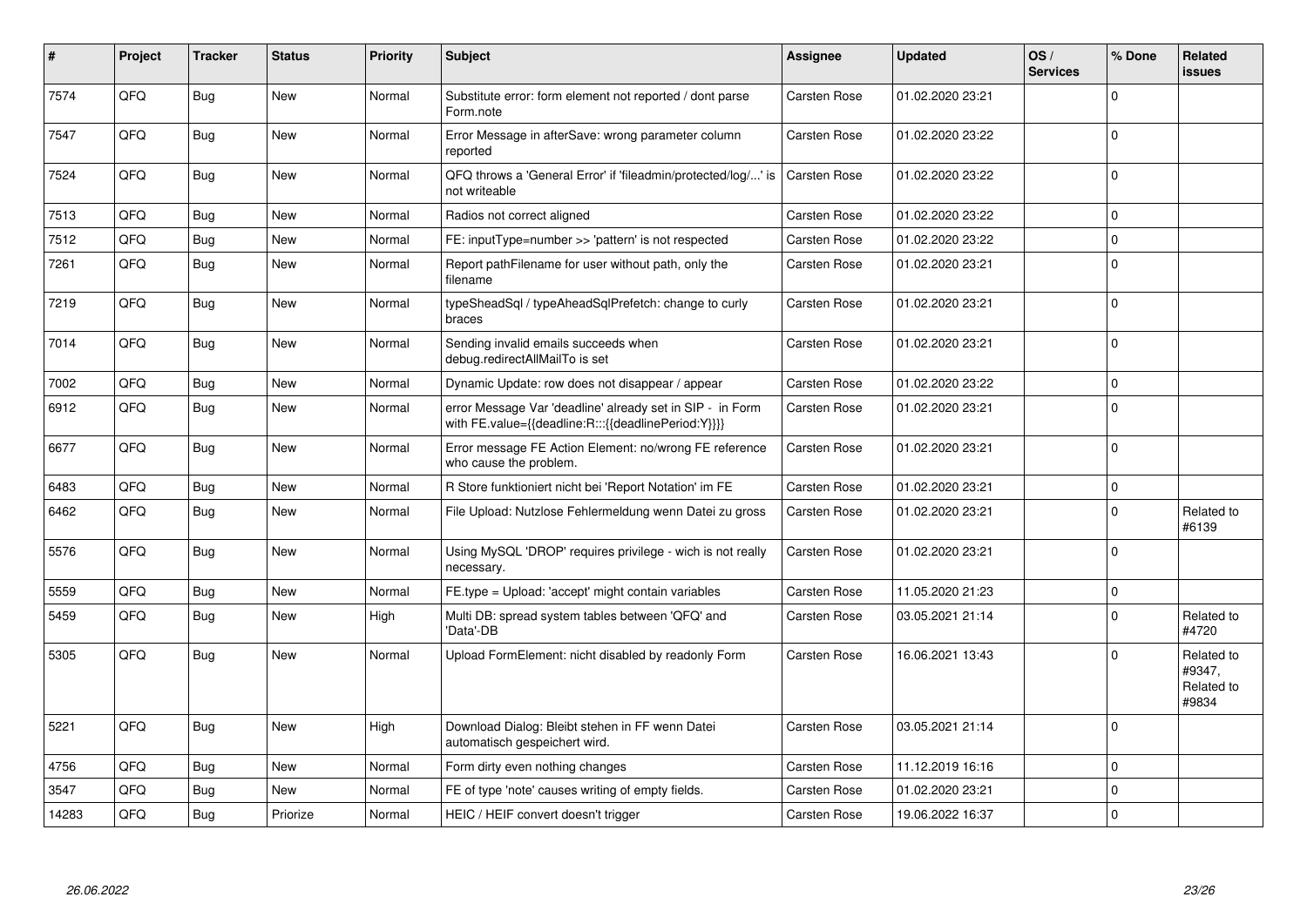| #     | Project | <b>Tracker</b> | <b>Status</b> | <b>Priority</b> | Subject                                                                                                  | <b>Assignee</b>     | <b>Updated</b>   | OS/<br><b>Services</b> | % Done         | Related<br>issues                                                       |
|-------|---------|----------------|---------------|-----------------|----------------------------------------------------------------------------------------------------------|---------------------|------------------|------------------------|----------------|-------------------------------------------------------------------------|
| 12325 | QFQ     | Bug            | Priorize      | Normal          | MultiDB form.dblndex not working for report syntax                                                       | <b>Carsten Rose</b> | 07.09.2021 13:37 |                        | 0              | Related to<br>#12145,<br>Related to<br>#12314                           |
| 9975  | QFQ     | Bug            | Priorize      | Normal          | Dropdown Menu: 'r:3' broken                                                                              | Carsten Rose        | 01.02.2020 10:13 |                        | $\Omega$       |                                                                         |
| 9958  | QFQ     | Bug            | Priorize      | Normal          | Broken subrecord query: no error message                                                                 | Carsten Rose        | 05.02.2021 15:15 |                        | 0              |                                                                         |
| 9947  | QFQ     | Bug            | Priorize      | Normal          | Unwanted error message if missing 'typeAheadSqlPrefetch'                                                 | Carsten Rose        | 01.02.2020 10:13 |                        | $\Omega$       |                                                                         |
| 9862  | QFQ     | <b>Bug</b>     | Priorize      | Normal          | Failed writing to sql mail qfq.log should throw an exception                                             | <b>Carsten Rose</b> | 01.02.2020 10:13 |                        | 0              |                                                                         |
| 9834  | QFQ     | <b>Bug</b>     | Priorize      | Normal          | Input elements with tag 'disabled' are missing on<br>form-submit: server option 'processReadOnly' broken | Carsten Rose        | 07.12.2021 16:43 |                        | $\Omega$       | Related to<br>#9691,<br>Related to<br>#5305, Has<br>duplicate<br>#12331 |
| 9534  | QFQ     | Bug            | Priorize      | Urgent          | FE.type=upload: 'Unknown Mode: ID"                                                                       | <b>Carsten Rose</b> | 03.05.2021 21:14 |                        | $\Omega$       | Related to<br>#9532                                                     |
| 9173  | QFQ     | <b>Bug</b>     | Priorize      | Urgent          | Stale Record Lock: Firefox                                                                               | Carsten Rose        | 03.05.2021 21:14 |                        | $\Omega$       | Related to<br>#9789                                                     |
| 9121  | QFQ     | Bug            | Priorize      | High            | sip links have r and __dbIndexData set                                                                   | <b>Carsten Rose</b> | 12.06.2021 10:41 |                        | $\Omega$       |                                                                         |
| 8037  | QFQ     | Bug            | Priorize      | Normal          | FE.type=upload (advanced mode): {{slaveId:V}} missing<br>during dynamic update                           | Carsten Rose        | 01.02.2020 10:13 |                        | $\Omega$       |                                                                         |
| 7656  | QFQ     | Bug            | Priorize      | Normal          | FE with required, 'pattern' and 'extraButtonLock': always<br>complain about missing value                | <b>Carsten Rose</b> | 01.02.2020 10:13 |                        | 0              |                                                                         |
| 7616  | QFQ     | <b>Bug</b>     | Priorize      | Normal          | Selectlist with Enum & Dynamic Update                                                                    | <b>Carsten Rose</b> | 01.02.2020 10:13 |                        | 0              |                                                                         |
| 6574  | OFO     | Bug            | Priorize      | Normal          | qfq.log: Fehlermeldung wurde angezeigt, aber nicht geloggt                                               | Carsten Rose        | 01.02.2020 10:13 |                        | <sup>0</sup>   |                                                                         |
| 6116  | QFQ     | Bug            | Priorize      | High            | value of checkbox not saved                                                                              | <b>Carsten Rose</b> | 07.12.2021 17:19 |                        | $\Omega$       |                                                                         |
| 3782  | QFQ     | Bug            | Priorize      | Normal          | Bei fehlerhafter Eingabe (z.B. Datum) sollte das erwartete<br>Format angezeigt werden                    | Carsten Rose        | 01.02.2020 10:13 |                        | $\Omega$       |                                                                         |
| 12463 | QFQ     | Bug            | ToDo          | High            | QFQ Function: 'function' and 'sql' on same level - output of<br>sql is shown two times.                  | <b>Carsten Rose</b> | 15.12.2021 16:31 |                        | 0              |                                                                         |
| 12395 | QFQ     | Bug            | ToDo          | High            | QFQ Function: Result two times shown                                                                     | Carsten Rose        | 18.02.2022 08:59 |                        | $\overline{0}$ |                                                                         |
| 14323 | QFQ     | <b>Bug</b>     | In Progress   | Normal          | Report: render=both single - no impact                                                                   | <b>Carsten Rose</b> | 19.06.2022 18:31 |                        | 0              |                                                                         |
| 14175 | QFQ     | Bug            | In Progress   | Normal          | Opening a form with no QFQ Session cookie fails                                                          | Carsten Rose        | 03.06.2022 10:40 |                        | 0              |                                                                         |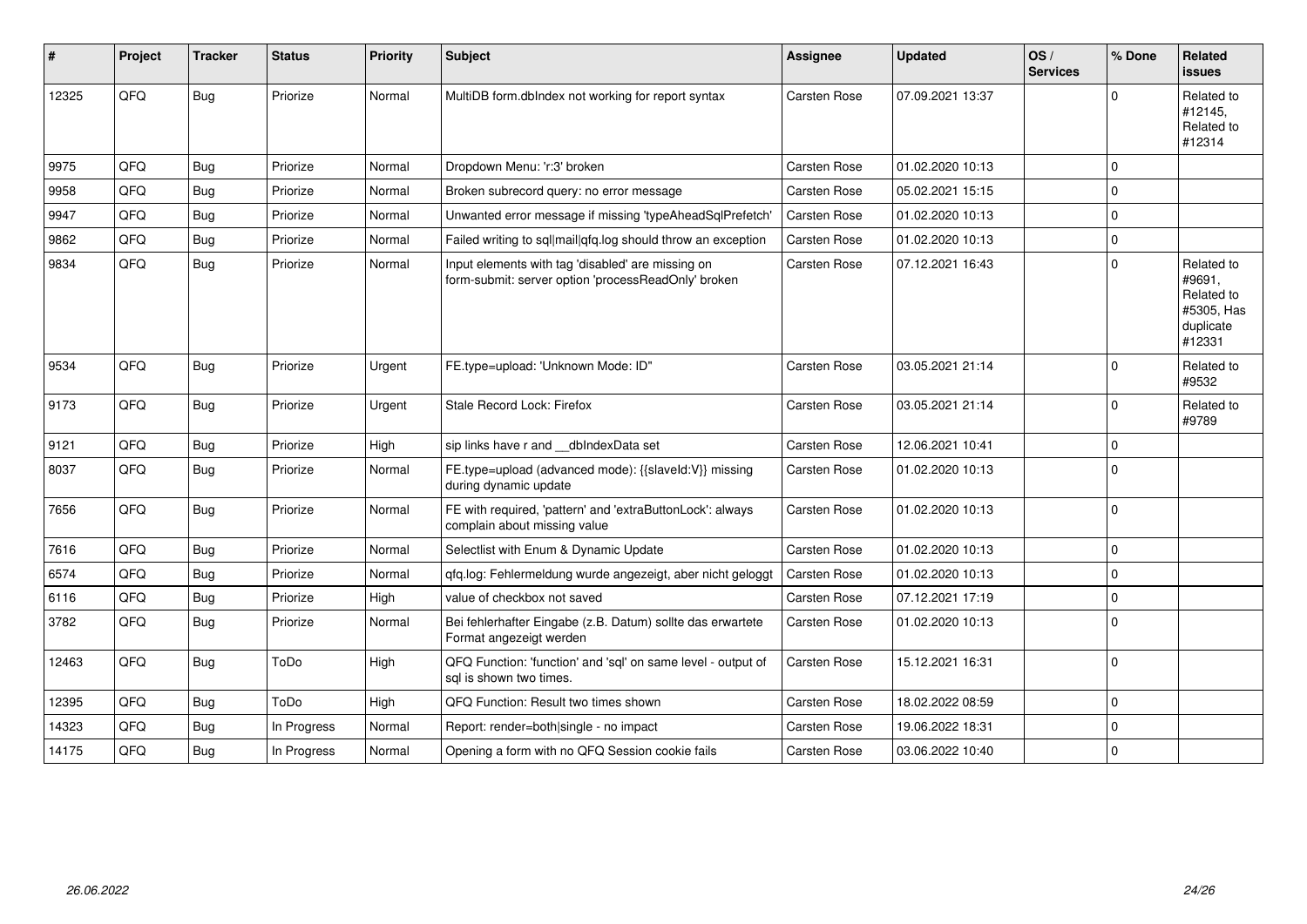| #     | Project | <b>Tracker</b> | <b>Status</b>     | Priority | <b>Subject</b>                                                                                                       | Assignee            | <b>Updated</b>   | OS/<br><b>Services</b> | % Done      | Related<br><b>issues</b>                                                                                                       |
|-------|---------|----------------|-------------------|----------|----------------------------------------------------------------------------------------------------------------------|---------------------|------------------|------------------------|-------------|--------------------------------------------------------------------------------------------------------------------------------|
| 11517 | QFQ     | <b>Bug</b>     | In Progress       | Normal   | extraButtonInfo Broken for multiple FormElements                                                                     | <b>Carsten Rose</b> | 12.05.2022 13:12 |                        | $\Omega$    | Related to<br>#7890,<br>Related to<br>#3811, Has<br>duplicate<br>#10905, Has<br>duplicate<br>#10553, Has<br>duplicate<br>#6779 |
| 10661 | QFQ     | <b>Bug</b>     | In Progress       | Normal   | Typo3 Warnungen                                                                                                      | <b>Carsten Rose</b> | 07.09.2021 13:23 |                        | $\pmb{0}$   | Related to<br>#12440                                                                                                           |
| 9789  | QFO     | <b>Bug</b>     | In Progress       | High     | Record Lock: release to early on 'leave page'                                                                        | Carsten Rose        | 10.01.2022 09:25 |                        | 100         | Related to<br>#10081,<br>Related to<br>#9173,<br>Related to<br>#8702                                                           |
| 9691  | QFQ     | <b>Bug</b>     | In Progress       | Normal   | Checkbox: dynamic update > readonly                                                                                  | <b>Carsten Rose</b> | 01.02.2020 23:22 |                        | 50          | Related to<br>#9834                                                                                                            |
| 12546 | QFO     | <b>Bug</b>     | Feedback          | Normal   | Branch 'Development' - Unit Tests mit dirty workaround<br>angepasst                                                  | Carsten Rose        | 19.03.2022 17:48 |                        | $\pmb{0}$   |                                                                                                                                |
| 9669  | QFQ     | <b>Bug</b>     | Some day<br>maybe | Normal   | Checkbox / Template Group: radio/checkbox visible broken<br>after 'add'                                              | Carsten Rose        | 16.06.2021 13:47 |                        | $\mathbf 0$ | Related to<br>#8091                                                                                                            |
| 9281  | QFQ     | Bug            | Some day<br>maybe | Normal   | Allow STRICT_TRANS_TABLES                                                                                            | Carsten Rose        | 02.01.2021 18:43 |                        | $\mathbf 0$ |                                                                                                                                |
| 8106  | QFQ     | <b>Bug</b>     | Some day<br>maybe | Normal   | Dynamic Update: Feld kann nicht auf empty zurückgesetzt<br>werden                                                    | Carsten Rose        | 11.12.2019 16:01 |                        | $\mathbf 0$ |                                                                                                                                |
| 7456  | QFQ     | <b>Bug</b>     | Some day<br>maybe | Low      | Todos in Code: solve or make ticket                                                                                  | Carsten Rose        | 16.09.2021 15:10 |                        | $\mathbf 0$ |                                                                                                                                |
| 5991  | QFQ     | <b>Bug</b>     | Some day<br>maybe | Normal   | URLs with 'I' or long parameter are problematic                                                                      | <b>Carsten Rose</b> | 01.02.2020 23:19 |                        | $\mathbf 0$ |                                                                                                                                |
| 5768  | QFQ     | <b>Bug</b>     | Some day<br>maybe | Normal   | {{pageLanguage:T}}' missing if QFQ is called via api                                                                 | Carsten Rose        | 01.02.2020 23:19 |                        | $\mathbf 0$ |                                                                                                                                |
| 5706  | QFO     | <b>Bug</b>     | Some day<br>maybe | Normal   | upload: fileDestination needs to be sanatized                                                                        | Carsten Rose        | 01.02.2020 23:19 |                        | $\pmb{0}$   |                                                                                                                                |
| 5557  | QFQ     | <b>Bug</b>     | Some day<br>maybe | Normal   | Form load: STORE_RECORD filled, but should be empty                                                                  | Carsten Rose        | 01.02.2020 23:19 |                        | $\Omega$    |                                                                                                                                |
| 5021  | QFQ     | <b>Bug</b>     | Some day<br>maybe | Normal   | FE.typ=extra - during save displays error 'datum2' already<br>filled in STORE_SIP - the value is stored nevertheless | Carsten Rose        | 01.02.2020 23:19 |                        | $\mathbf 0$ | Related to<br>#3875                                                                                                            |